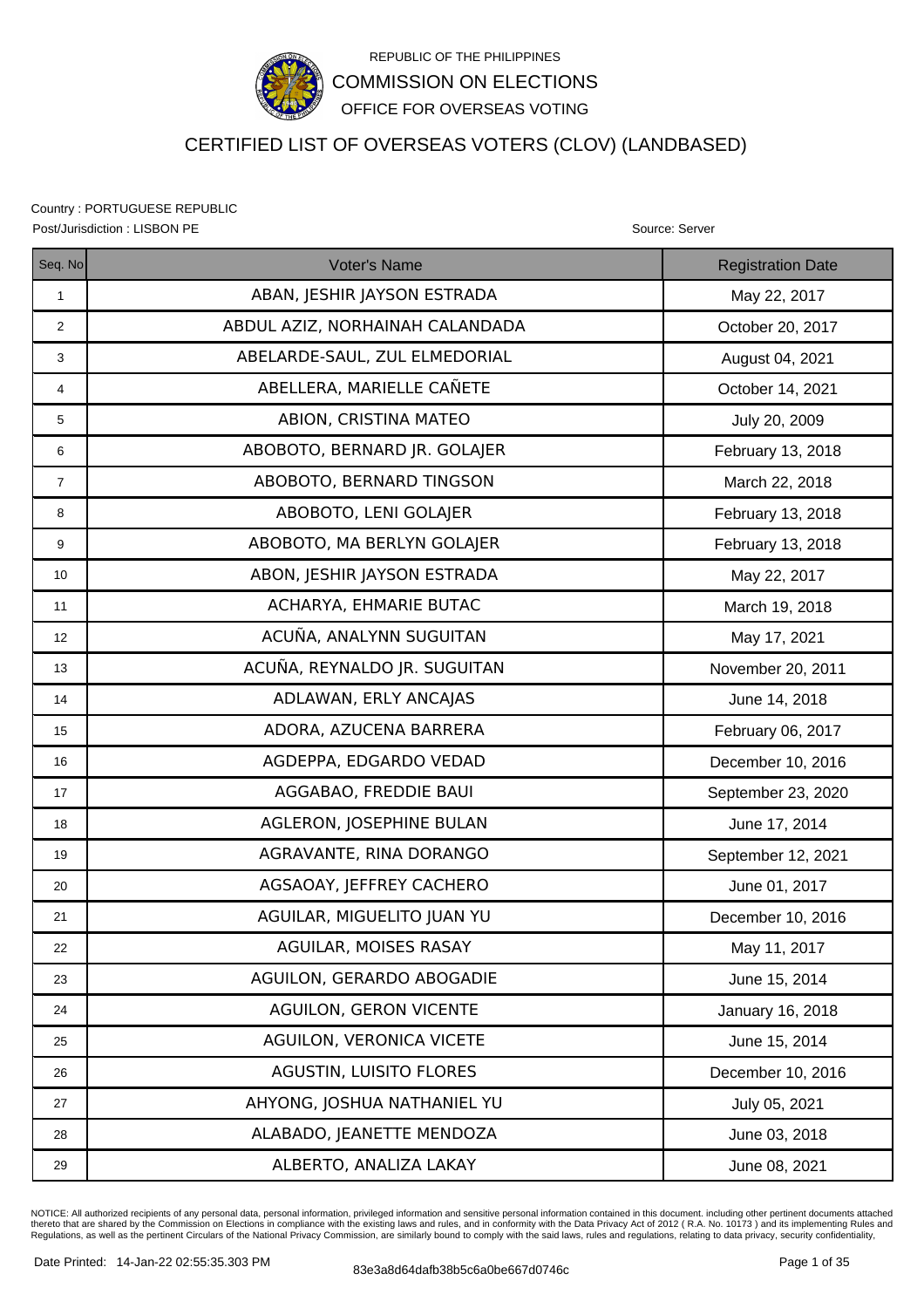

## CERTIFIED LIST OF OVERSEAS VOTERS (CLOV) (LANDBASED)

Country : PORTUGUESE REPUBLIC Post/Jurisdiction : LISBON PE **Source: Server** Source: Server Source: Server Source: Server

| Seq. No | Voter's Name                                        | <b>Registration Date</b> |
|---------|-----------------------------------------------------|--------------------------|
| 30      | ALBITO, EUGENE DE LA CRUZ                           | October 12, 2021         |
| 31      | ALCANCIA, CHRISTINE MAE ANGCON                      | March 06, 2020           |
| 32      | ALCOBER, CHRISTINE MAE PETILLA                      | September 03, 2017       |
| 33      | ALCOBER, IGMA PETILLA                               | February 13, 2006        |
| 34      | ALEGNO, KENNIE KABEEN ANTONIO                       | March 31, 2021           |
| 35      | ALEJANDRO, SONIA SIMON                              | April 21, 2021           |
| 36      | ALFECHE, MERYLL DAVE SOJOR <b>DOUBLE/MULTIPLE</b> 4 | July 05, 2020            |
| 37      | ALFECHE, MERYLL DAVE SOJOR                          | October 10, 2021         |
| 38      | ALINOJAN, JOLLY CELESTE                             | October 04, 2012         |
| 39      | ALISAN, RANI TERESA CACANANTA                       | September 02, 2021       |
| 40      | ALMARINES, XENIA FLOR MEDINO                        | August 07, 2017          |
| 41      | ALVAREZ, MARINAR MACATIMPAG                         | February 26, 2018        |
| 42      | AMBROCIO, JULIA CHUA                                | July 11, 2014            |
| 43      | AMBULO, BRIAN JAY DE LIMA                           | October 14, 2020         |
| 44      | AMIJA, FELY LABADISOS                               | October 11, 2021         |
| 45      | AMISTAD, RAQUEL LEONIZO                             | September 02, 2018       |
| 46      | AMOROSO, CHRISTIAN PAUL AMBATA                      | May 17, 2021             |
| 47      | ANDAMO, FERNANDO ARCIAGA                            | December 19, 2017        |
| 48      | ANDRES, BELLA MACADANGDANG                          | December 22, 2016        |
| 49      | ANGELES, NORBERTO CANLAS                            | April 17, 2018           |
| 50      | ANINGALAN, DELIA LEVITA                             | April 16, 2018           |
| 51      | ANQUILLANO, ARNOLD SAGAYDORO                        | November 20, 2011        |
| 52      | ANQUILLANO, GINA PADUA                              | November 20, 2011        |
| 53      | ANQUILLANO, LOVELY PADUA                            | August 03, 2018          |
| 54      | ANQUILLANO, YVONNE MAE PADUA                        | September 10, 2018       |
| 55      | ANTE, WENONAH ROSLYN                                | November 21, 2011        |
| 56      | ANTONIO, TERESITA VILLALUZ                          | September 12, 2021       |
| 57      | AQUINO, IAN SAMPITAN                                | November 20, 2011        |
| 58      | AQUINO, JAKE SAMPITAN                               | October 10, 2021         |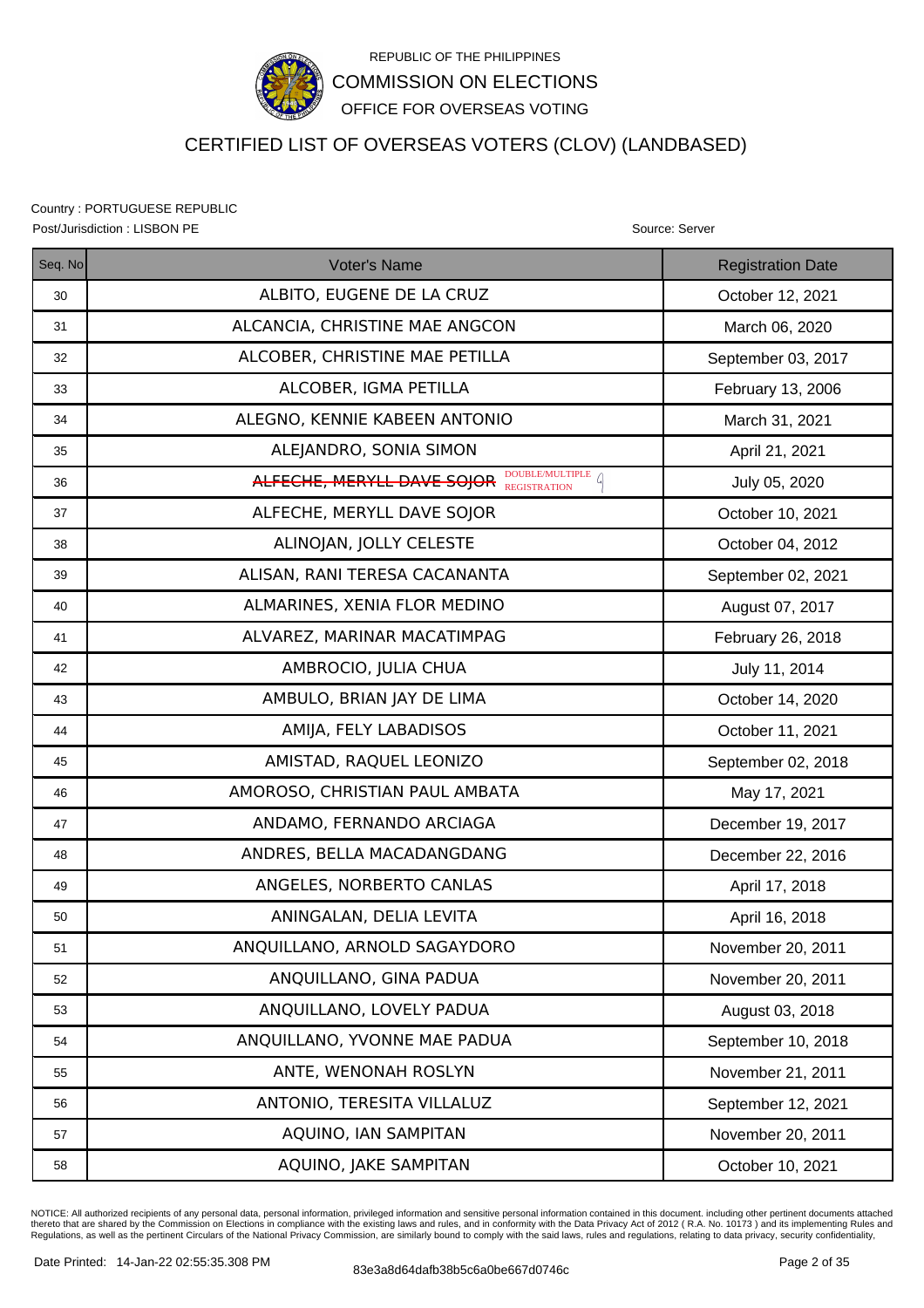

## CERTIFIED LIST OF OVERSEAS VOTERS (CLOV) (LANDBASED)

Country : PORTUGUESE REPUBLIC Post/Jurisdiction : LISBON PE **Source: Server** Source: Server Source: Server Source: Server

| Seq. No | <b>Voter's Name</b>           | <b>Registration Date</b> |
|---------|-------------------------------|--------------------------|
| 59      | AQUINO, JAY MARK SAMPITAN     | October 10, 2021         |
| 60      | AQUINO, JESSIE LAMATA         | November 20, 2011        |
| 61      | AQUINO, JESSON SAMPITAN       | June 17, 2018            |
| 62      | ARAJA, ROBERTO BADILLO        | October 14, 2020         |
| 63      | ARANDA, JOCELYN PADRE         | November 28, 2011        |
| 64      | ARANDA, MARK DAVIN PADRE      | June 17, 2018            |
| 65      | ARANDA, RUBEN VICENTE         | November 28, 2011        |
| 66      | ARANIEGO, LALAINE GUNDRAN     | September 22, 2017       |
| 67      | ARBUES, ZARA JOVELL PIDA      | October 04, 2020         |
| 68      | ARELLANO, ANITA PREGILLANA    | November 09, 2011        |
| 69      | ARENAS, MA.NENE JOY BULATAO   | July 16, 2018            |
| 70      | ARENAS, RUBEN DIAZ            | November 07, 2017        |
| 71      | ARENDAIN, JERLY ARCA          | December 10, 2016        |
| 72      | AREVALO, ELACE PEREZ          | February 07, 2018        |
| 73      | AREVALO, ROSEVIE VIRAY        | August 23, 2021          |
| 74      | ARMINTIA, ANNABELLE INTERIOR  | October 10, 2021         |
| 75      | ARNUCO, MONERICA SANTIAGO     | March 05, 2018           |
| 76      | ARROJA, MA. ELENA RAMOS       | January 11, 2021         |
| 77      | ARROYO, JAYVEE -              | October 25, 2015         |
| 78      | ARROYO, MELINDA ESGUERRA      | August 26, 2014          |
| 79      | ASA, FE COBELO                | November 13, 2017        |
| 80      | ASA, GECSON DIGAS             | November 13, 2017        |
| 81      | ASI, SHELLA GARCIA            | December 09, 2016        |
| 82      | ATENCIO, SHARMAINE SALANDANAN | March 29, 2017           |
| 83      | AUSTRIA, ERWIN MAGPANTAY      | September 30, 2021       |
| 84      | AUTIDA, ARABELLA CANOY        | October 15, 2020         |
| 85      | AVILA, JUSIE MAE ARCAYA       | September 21, 2021       |
| 86      | AYROSO, ELVIRA MANGILIT       | October 10, 2021         |
| 87      | AYSON, JOSEPH SUAREZ          | April 28, 2021           |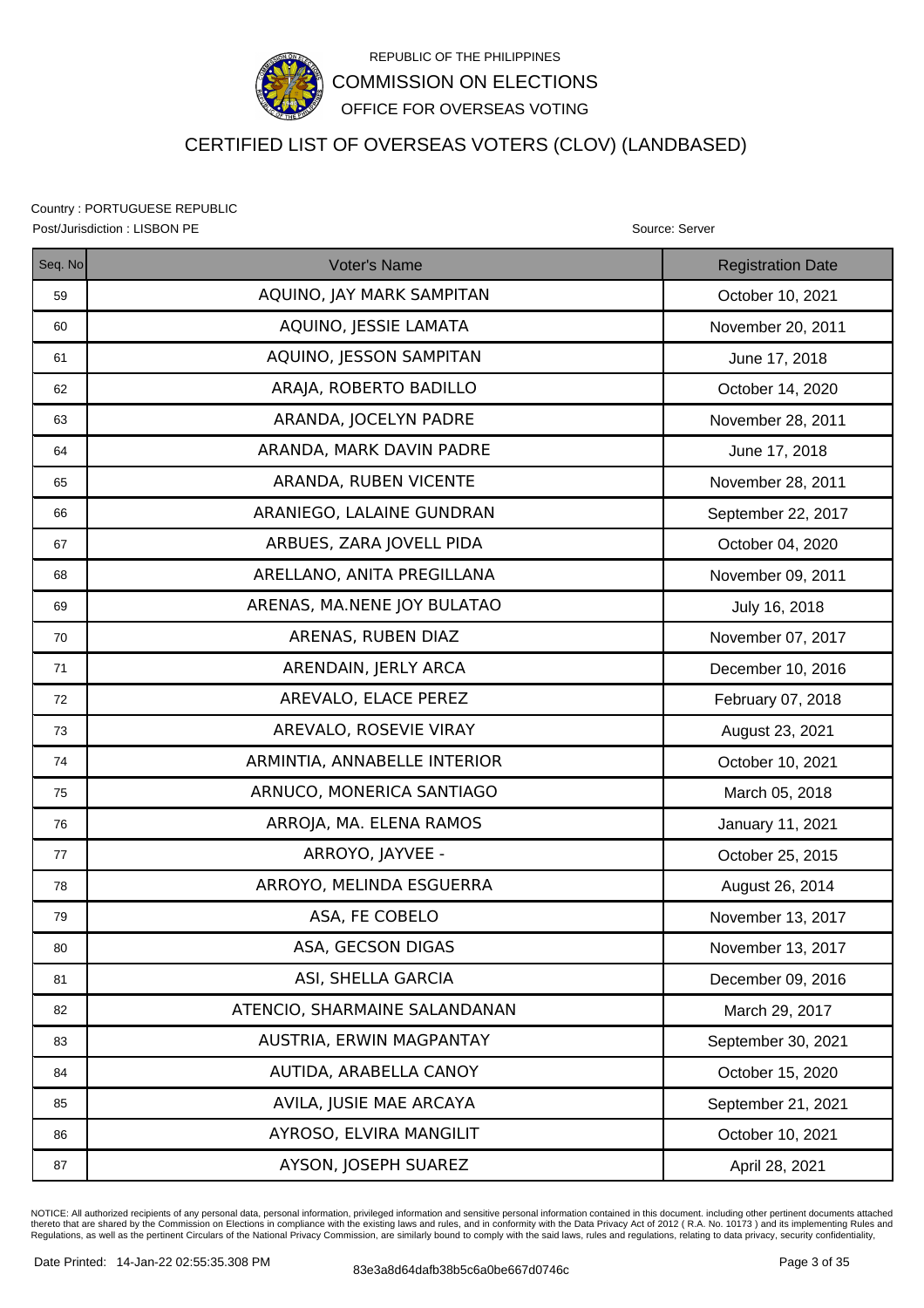

### CERTIFIED LIST OF OVERSEAS VOTERS (CLOV) (LANDBASED)

Country : PORTUGUESE REPUBLIC Post/Jurisdiction : LISBON PE **Source: Server** Source: Server Source: Server Source: Server

| Seq. No | Voter's Name                        | <b>Registration Date</b> |
|---------|-------------------------------------|--------------------------|
| 88      | <b>BABAN, RONALD MONTERO</b>        | September 09, 2015       |
| 89      | <b>BABATLA, JULITO CABUBAS</b>      | February 04, 2021        |
| 90      | <b>BACALSO, MARICHU PINGGOL</b>     | March 01, 2017           |
| 91      | BACAYO, ISAAC JR JAYAWON            | December 10, 2016        |
| 92      | <b>BACOY, PILIPINA MARRON</b>       | July 18, 2014            |
| 93      | <b>BACUD, EVELYN TOMAS</b>          | August 27, 2009          |
| 94      | BAGSANGI, LEONIDA DAT-AY            | May 02, 2021             |
| 95      | BAIÑO, JEAN MARY ABREGANA           | April 28, 2021           |
| 96      | BALA, EMALYN PAMPLONA               | March 12, 2017           |
| 97      | BALACO MOREIRA, ROZYLYN TORRES      | October 12, 2021         |
| 98      | BALAGASAY, MARICEL AGAG             | December 11, 2016        |
| 99      | BALANCIO, ALDEN HIPONA              | May 22, 2018             |
| 100     | <b>BALION, CHINY LUMACAD</b>        | February 04, 2018        |
| 101     | BALLOVAR, MARISSA ABEL              | October 12, 2021         |
| 102     | BALOCA, CHRISTOPHER GARCIA          | January 04, 2018         |
| 103     | BALOCATING, BIEN JANINE CAPUA       | August 27, 2015          |
| 104     | BALONDO, GERARDO DE QUIROS          | December 10, 2016        |
| 105     | <b>BALUCNIT, CHRISTINE CODIAMAT</b> | January 13, 2021         |
| 106     | <b>BANDIGAN, FRENZY GULMATICO</b>   | September 06, 2020       |
| 107     | BANDOY, GLORIETA PEREZ              | October 14, 2021         |
| 108     | BANGAO, OFELIA LATAWAN              | July 14, 2021            |
| 109     | <b>BANGSOY, CONCHITA ISLA</b>       | July 06, 2018            |
| 110     | BANSALAO, MARZIET LYN PILOTON       | March 09, 2018           |
| 111     | BARBANIDA, JOSE KATIGOM             | July 05, 2020            |
| 112     | BARBANIDA, NIMFA JUDILLA            | July 05, 2020            |
| 113     | BARBOSA, SAMSON GLORE               | August 17, 2020          |
| 114     | <b>BARCENAS, CHERRY DISUYO</b>      | June 06, 2021            |
| 115     | BARCIBAL, MARILOU SINGUELAS         | August 24, 2020          |
| 116     | <b>BARDAJE, CHARLIE CARPIO</b>      | September 10, 2015       |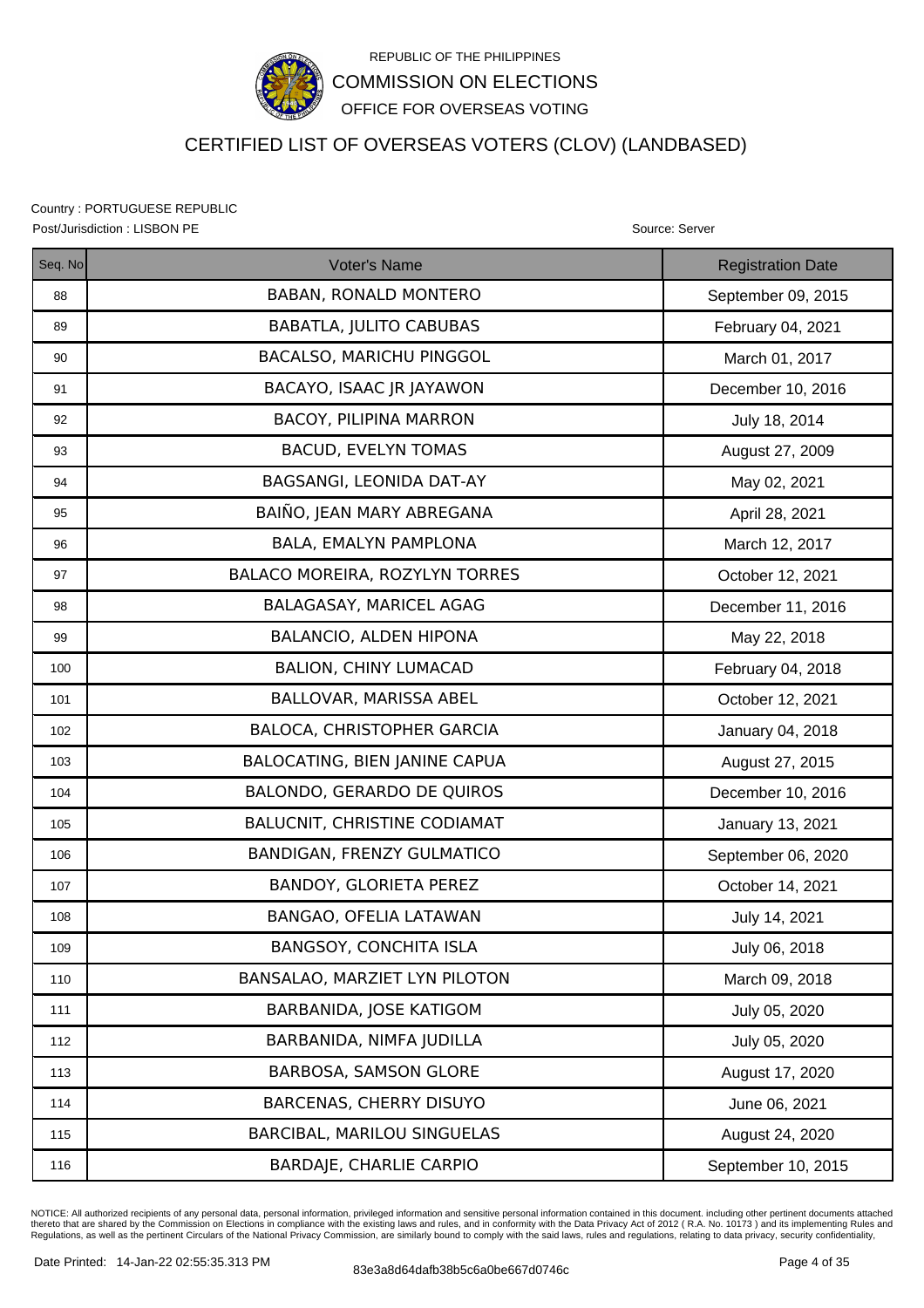

### CERTIFIED LIST OF OVERSEAS VOTERS (CLOV) (LANDBASED)

Country : PORTUGUESE REPUBLIC Post/Jurisdiction : LISBON PE Source: Server Source: Server Source: Server Source: Server

| Seq. No | Voter's Name                      | <b>Registration Date</b> |
|---------|-----------------------------------|--------------------------|
| 117     | BARDOQUILLO, LEONEE BARENO        | September 28, 2018       |
| 118     | BAROSEIRO SANTOS, SHARON REDIDO   | January 18, 2017         |
| 119     | BARRO, GODIELOVELHING BACALI      | July 07, 2021            |
| 120     | <b>BARUG, MARILOU IGNACIO</b>     | October 10, 2021         |
| 121     | BASE, RADESIA CABUGA              | February 13, 2017        |
| 122     | <b>BASUEL, JOVITO CAPAROS</b>     | October 09, 2015         |
| 123     | BATAC, GERARDO PELAYO             | April 23, 2012           |
| 124     | <b>BATAIN, JOCEL MARU</b>         | May 24, 2021             |
| 125     | BATOCTOY, MARIA CHRISTINA LOGAGAY | December 10, 2016        |
| 126     | BAUA, MICHAEL PAUL TAJANLANGIT    | September 23, 2020       |
| 127     | <b>BAUTISTA, JENNIFER LICUP</b>   | August 03, 2020          |
| 128     | BAUTISTA, MARJORIE CAUILAN        | September 09, 2021       |
| 129     | BAUTISTA, RANDY FAJARITO          | September 21, 2012       |
| 130     | <b>BAWAT, JOSEPHINE DOROTEO</b>   | January 12, 2021         |
| 131     | BAYHON, OFELIA ARGUELLES          | October 14, 2021         |
| 132     | BAYOT, ROY KHRISTOPHER OMAÑA      | February 08, 2021        |
| 133     | BECKER, CHARLYN PASILAN           | May 11, 2021             |
| 134     | BEJEMINO, ELLEN AMESOLA           | December 10, 2016        |
| 135     | BELOYA, MARY IRENE JEBULAN        | March 12, 2017           |
| 136     | BELTRAN, ELPEDIO RODRIGUEZ        | February 23, 2018        |
| 137     | BELTRAN, ESTELITA CLOSA           | February 23, 2018        |
| 138     | <b>BENALES, IRENE CABALUNA</b>    | May 12, 2014             |
| 139     | BENIGNOS, JERBY BERJAMIN          | September 03, 2015       |
| 140     | BENIN, IRENE VERONICA GAMBOA      | October 10, 2021         |
| 141     | BERDIJO, DAHLIA MIGUEL            | September 30, 2003       |
| 142     | BERDIN, LEONITO OLASIMAN          | August 11, 2014          |
| 143     | BERDON, RUTCHILL BACALA           | August 11, 2021          |
| 144     | BERGONIA, JHONNIE LAURETA         | November 22, 2017        |
| 145     | BERNABE, JEANNETTE VILLANUEVA     | May 09, 2017             |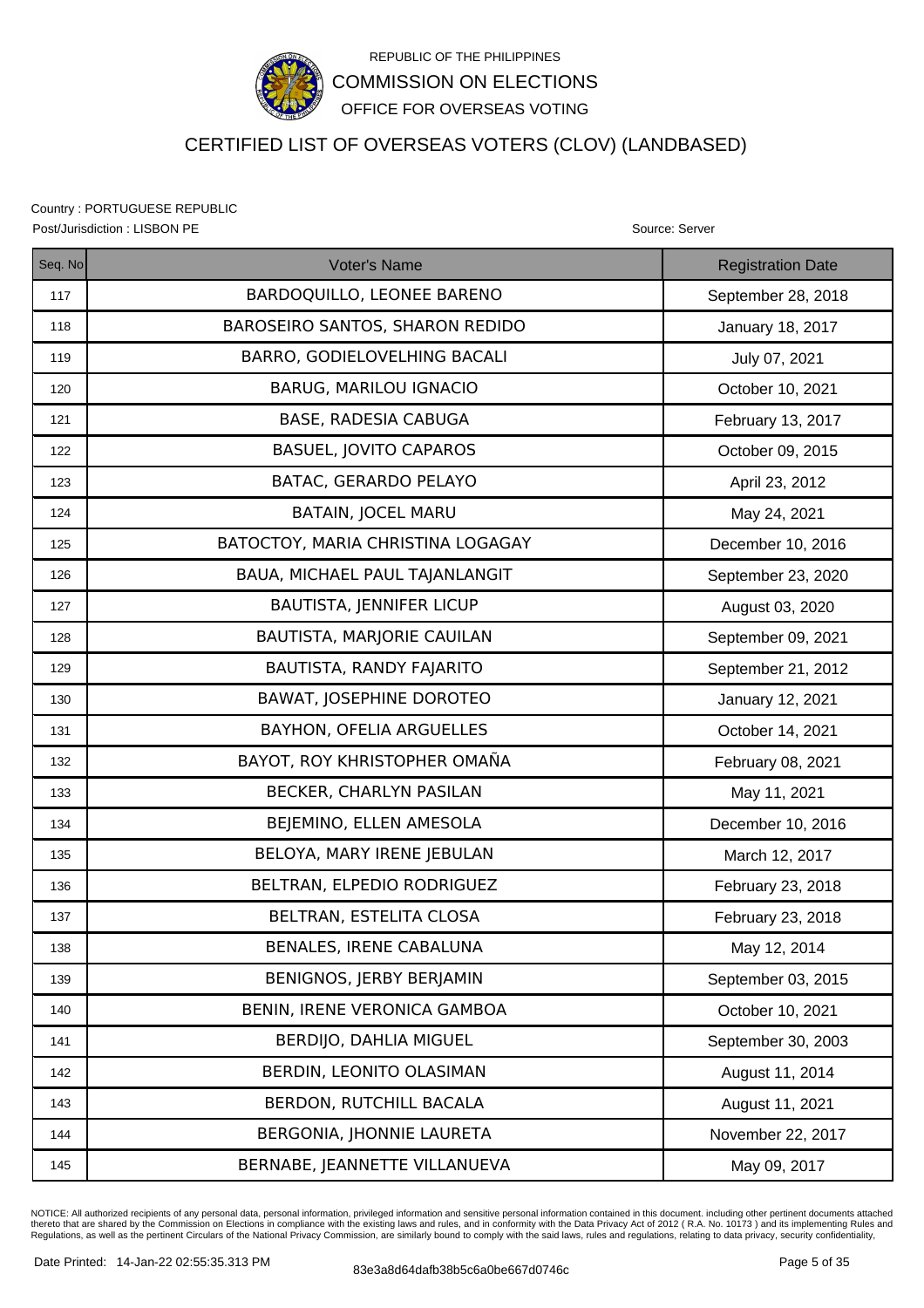

## CERTIFIED LIST OF OVERSEAS VOTERS (CLOV) (LANDBASED)

Country : PORTUGUESE REPUBLIC Post/Jurisdiction : LISBON PE **Source: Server** Source: Server Source: Server Source: Server

| Seq. No | <b>Voter's Name</b>                                         | <b>Registration Date</b> |
|---------|-------------------------------------------------------------|--------------------------|
| 146     | BERNABE, REGINALD SANGLE                                    | August 02, 2021          |
| 147     | BETITA, ARIANNE CORNELIO                                    | September 12, 2021       |
| 148     | BIASCAN, KHARREN STA. CRUZ                                  | February 08, 2012        |
| 149     | BIASCAN, MARINA STA. CRUZ                                   | December 29, 2011        |
| 150     | <b>BIGLETE, JULICEL RAMOS</b>                               | September 21, 2020       |
| 151     | BIMBO, FLORENCE GAY PESCASIO                                | May 26, 2021             |
| 152     | BLANCIA, CAMILO NERMAL                                      | December 11, 2016        |
| 153     | BOLAOIT, MARCOS LACANGAN                                    | September 08, 2017       |
| 154     | BOLAOIT, MARK DAVE DAYEM                                    | January 03, 2017         |
| 155     | <b>BOLAOIT, VIDA DAYEM</b>                                  | July 20, 2020            |
| 156     | <b>BOLATAG, JEREMY LUKE BAAY</b>                            | September 23, 2021       |
| 157     | BOLETO, MARIA CHRISELDA PERLA RUEGA                         | September 06, 2015       |
| 158     | BOLNEO, JUNE ANN BABOL                                      | March 03, 2021           |
| 159     | <b>BOLNEO, JUNE ANN BABOL DOUBLE/MULTIPLE</b><br>$\sqrt{a}$ | September 27, 2021       |
| 160     | BOLO, PRIMITIVO JR. SAJOL                                   | November 28, 2017        |
| 161     | BONIFACIO, ANDRUIZ DE ARAG                                  | April 18, 2012           |
| 162     | BORELA, KIM BUDY                                            | January 23, 2017         |
| 163     | BORJA, AMOR DE LOS REYES                                    | January 23, 2018         |
| 164     | BORJA, KATHRINE SANCHEZ                                     | July 18, 2017            |
| 165     | BORJA, SONIA SANCHEZ                                        | April 07, 2021           |
| 166     | BORROMEO, PAOLO MARTIN RODRIGUEZ                            | September 30, 2021       |
| 167     | BOTARDO, JULIE ANN BLANCA                                   | October 08, 2020         |
| 168     | BRAÑA, BETHANEE LLANORA                                     | March 11, 2021           |
| 169     | BRAS, SARAH KISLEV YESHUA VALDEMOR                          | September 12, 2021       |
| 170     | <b>BRAS, SARAH VALDENOR DOUBLE/MULTIPLE 4</b>               | July 13, 2017            |
| 171     | BRIN, LAILANIE ALASTRA                                      | February 12, 2012        |
| 172     | BROQUEZA, LIGAYA CHAVEZ                                     | November 12, 2017        |
| 173     | <b>BRUTAS, MA. ZANDRA DELA CRUZ DOUBLE/MULTIPLE</b><br>q    | November 08, 2020        |
| 174     | BRUTAS, MA. ZANDRA DELA CRUZ                                | July 04, 2021            |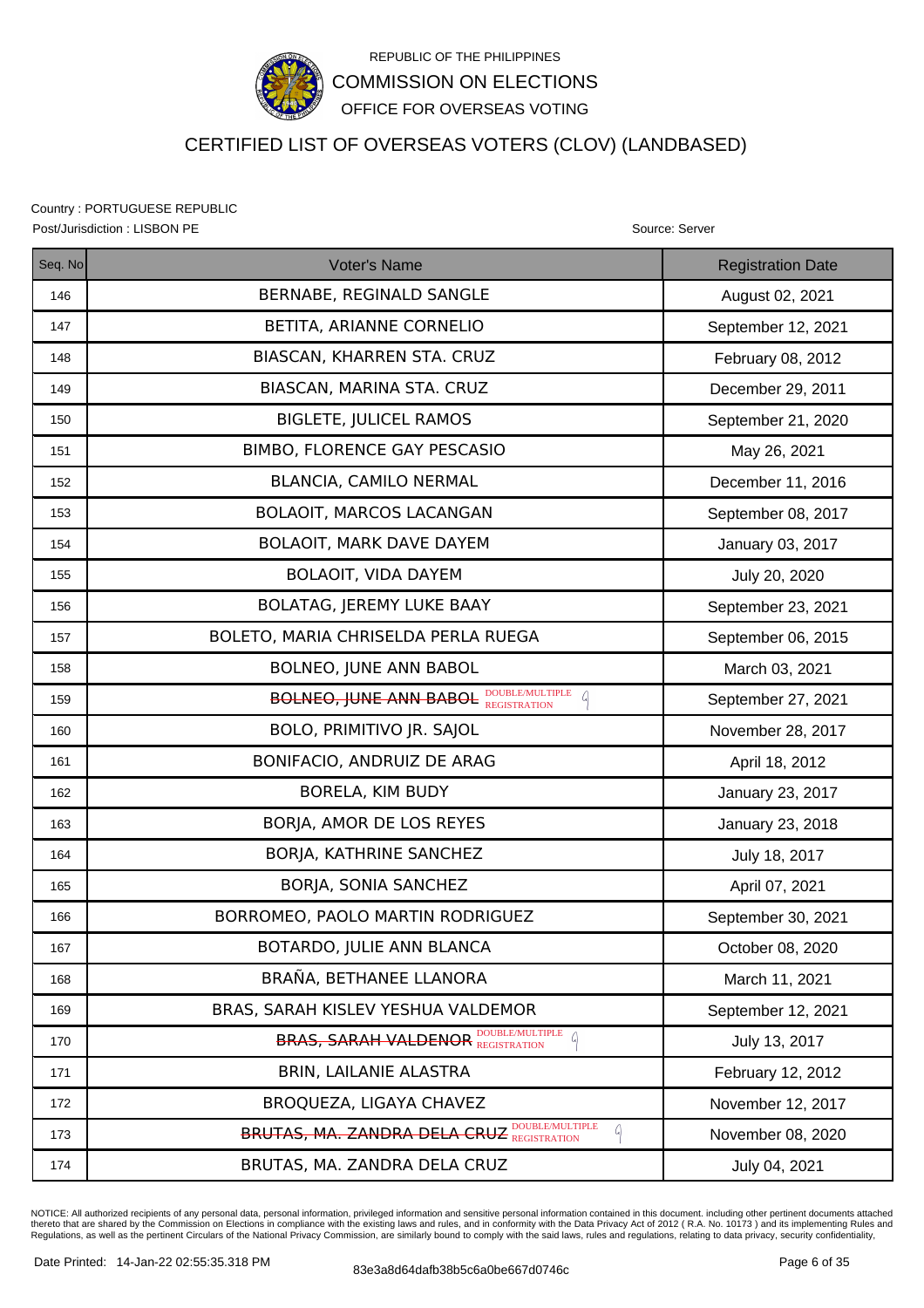

## CERTIFIED LIST OF OVERSEAS VOTERS (CLOV) (LANDBASED)

Country : PORTUGUESE REPUBLIC Post/Jurisdiction : LISBON PE **Source: Server** Source: Server Source: Server Source: Server

| Seq. No | Voter's Name                        | <b>Registration Date</b> |
|---------|-------------------------------------|--------------------------|
| 175     | <b>BUATNA, NADIA CUMA</b>           | January 10, 2018         |
| 176     | BUENCAMINO, YAEL ARANETA            | September 29, 2021       |
| 177     | BUESON, KRISCEL DUMALI              | September 23, 2021       |
| 178     | <b>BULATAO, BEVIN GASCON</b>        | May 12, 2021             |
| 179     | <b>BULATAO, LYGEIA MARIE GASCON</b> | August 27, 2009          |
| 180     | BULAWAN, HERMINELINDA LOTERTE       | March 06, 2020           |
| 181     | BUMANGLAG, BENIGNA GAÑO             | March 20, 2012           |
| 182     | BUYA-AO, ANGELITA TOBIAGON          | July 13, 2020            |
| 183     | BUZON, REGINA GRACE MUMPAR          | October 08, 2021         |
| 184     | CABAIS, HARMENIO MAHINAY            | March 11, 2021           |
| 185     | CABALES, NORMA CALDOZA              | November 20, 2011        |
| 186     | CABALES, RUZALDE VERGARA            | November 20, 2011        |
| 187     | CABALHIN, BERNARD MANALAC           | January 09, 2018         |
| 188     | CABALLERO, ROMULOS SOBREPENA        | December 10, 2016        |
| 189     | CABANES, RAQUEL FLORES              | August 17, 2021          |
| 190     | CABARAL, ANTONIO HERNOZA            | June 25, 2021            |
| 191     | CABARAL, JUVY CELERINA BIHAG        | September 11, 2015       |
| 192     | CABATAY, MARILOU PAPASIN            | September 29, 2020       |
| 193     | CABRIDO, MERLE BLANCADA             | February 09, 2018        |
| 194     | CABRIGA, JACKIELYN GACIS            | April 05, 2017           |
| 195     | CABRILLOS, LORIE COGAL              | August 31, 2021          |
| 196     | CABUNGCAL, GLAZE ANN NERY           | September 02, 2014       |
| 197     | CACHAPERO, HONEY BEE ARAZO          | May 04, 2021             |
| 198     | CADAY, EMMALYN ACAR                 | September 09, 2015       |
| 199     | CADERAO, RICARDO ALVINEZ            | August 11, 2021          |
| 200     | CAGUICLA, PAULINA DIMAILIG          | October 10, 2021         |
| 201     | CAJURAO, NIKKI GUBUAT               | July 24, 2018            |
| 202     | CAJURAO, SHERYL MAE TUÑACAO         | October 10, 2021         |
| 203     | CALACA, LORENA PALABON              | March 27, 2012           |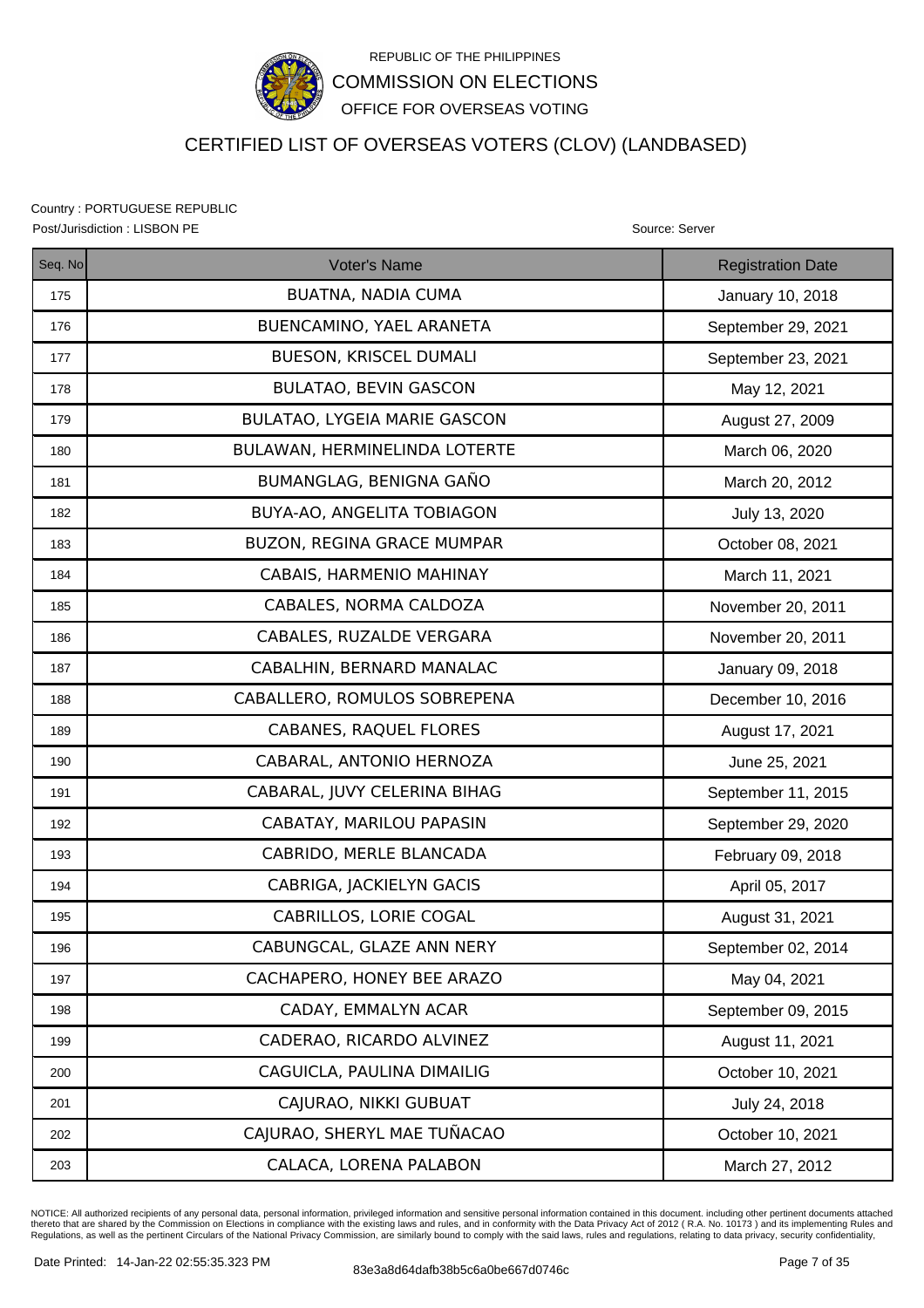

## CERTIFIED LIST OF OVERSEAS VOTERS (CLOV) (LANDBASED)

Country : PORTUGUESE REPUBLIC Post/Jurisdiction : LISBON PE Source: Server Source: Server Source: Server Source: Server

| Seq. No | Voter's Name                                        | <b>Registration Date</b> |
|---------|-----------------------------------------------------|--------------------------|
| 204     | CALAGUI, JODALYN SIBBALUCA                          | January 12, 2018         |
| 205     | CALDA, JOSEPHINE DOLOR                              | February 27, 2018        |
| 206     | CALDERON, LOIDA REYES                               | September 02, 2018       |
| 207     | CALIYO, HAROLD GARRY PALACAY                        | June 14, 2018            |
| 208     | CALLAO, JOANESS SHANE BARON                         | September 01, 2021       |
| 209     | CAMPOS DA ROCHA, MARY GRACE FIEL                    | September 12, 2021       |
| 210     | CANATUAN, JUVILYN ALCANTARA                         | October 14, 2021         |
| 211     | CANCIO, FRANCISCA ABANTO                            | June 14, 2015            |
| 212     | CANDARE, MARIA THERESA TORRES                       | November 20, 2011        |
| 213     | CANDIA, JO ANNE NESUS                               | February 24, 2021        |
| 214     | CAÑETE, MARIE ROSE PACAÑA                           | December 15, 2011        |
| 215     | CAÑETE, VIRGIE PADEROG                              | January 18, 2006         |
| 216     | CANILANG, GIGI ILAO                                 | February 12, 2012        |
| 217     | CANLAS, INGRID BONGAT                               | March 01, 2015           |
| 218     | CANON, ALMA MONTUERTO                               | October 18, 2015         |
| 219     | CANOY, ROSALIND VILLLENA                            | January 20, 2017         |
| 220     | CAPANGPANGAN, ANN GONZAGA                           | September 30, 2021       |
| 221     | CAPARAS, GILBERT UBANA                              | April 19, 2018           |
| 222     | CAPIL, ANGELYN GRACE GALON                          | July 22, 2021            |
| 223     | CAPILAR, ROWENA RAYMUNDO                            | December 28, 2016        |
| 224     | <b>CAPILI, EUGENIO JR. CRUZ DOUBLEMULTIPLE</b><br>A | April 07, 2021           |
| 225     | CAPILI, EUGENIO JR. CRUZ                            | October 12, 2021         |
| 226     | CAPILI, HART RUSSEL BORJA                           | May 15, 2018             |
| 227     | CAPISTRANO, MARIANE AQUINO                          | October 01, 2021         |
| 228     | CARA, JESSICA CARIÑO                                | October 10, 2021         |
| 229     | CARAAN, RENZO MICAEL ARGUELLES                      | October 10, 2021         |
| 230     | CARAAN, ROWENA ARGUELLES                            | December 07, 2011        |
| 231     | CARALDE, JANICE RUBIO                               | April 13, 2021           |
| 232     | CARBONA, WENDY JANE GUTIERREZ                       | October 11, 2021         |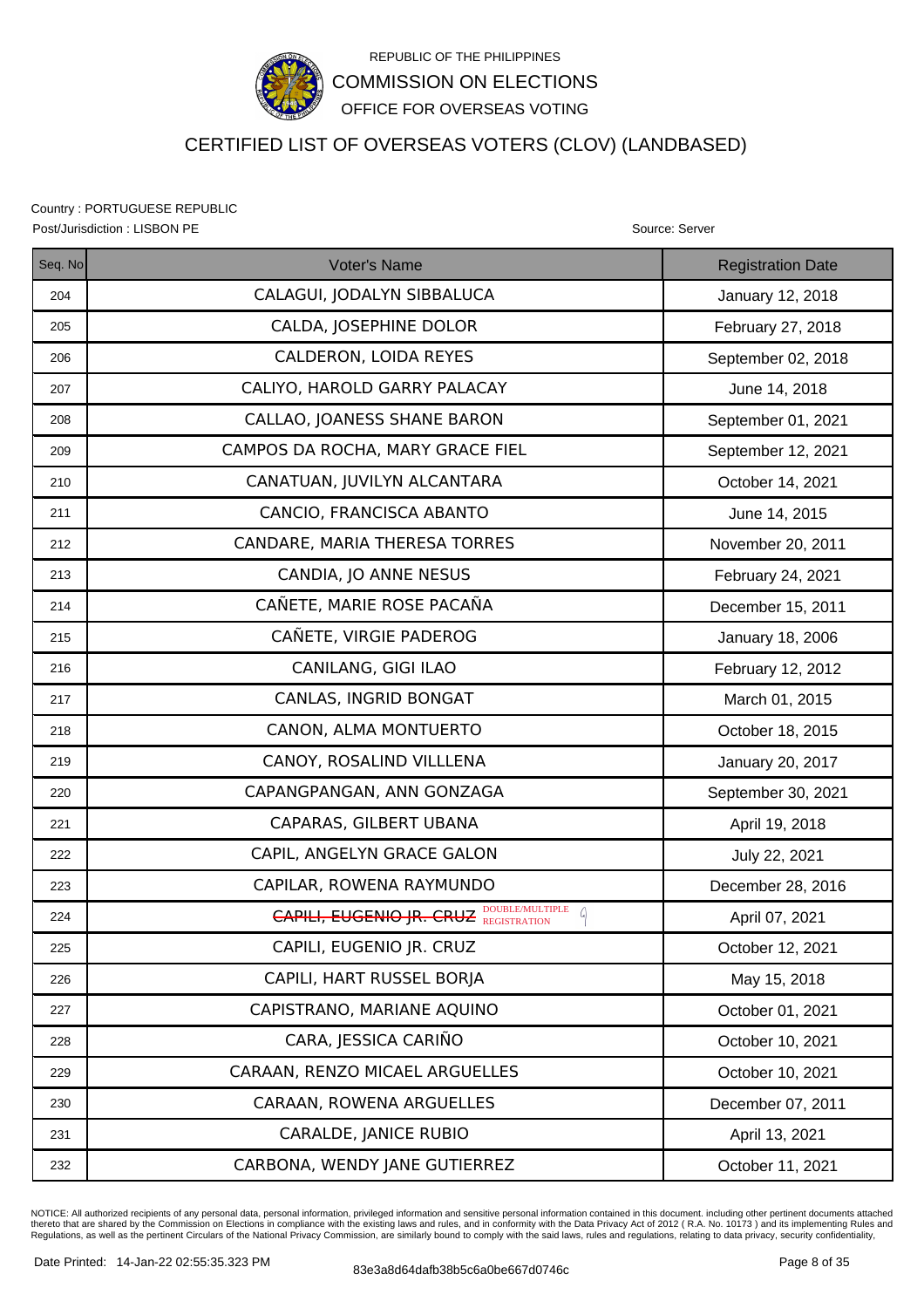

## CERTIFIED LIST OF OVERSEAS VOTERS (CLOV) (LANDBASED)

Country : PORTUGUESE REPUBLIC Post/Jurisdiction : LISBON PE Source: Server Source: Server Source: Server Source: Server

| Seq. No | <b>Voter's Name</b>                             | <b>Registration Date</b> |
|---------|-------------------------------------------------|--------------------------|
| 233     | CARCASONA, GENEVEVE GABURNO                     | October 10, 2021         |
| 234     | CARIT, DANILO ADRALES                           | December 11, 2016        |
| 235     | CARNACITE, JOHN BERT TIMAGOS                    | May 21, 2018             |
| 236     | CARPIO, JAY ANNE ANENGYAO                       | May 11, 2021             |
| 237     | CARRASCO, MARK IAN MONTE                        | March 31, 2021           |
| 238     | CARRICO, LILIBETH MAKILING                      | October 04, 2020         |
| 239     | CARVAJAL, REAH ALENIAR                          | October 01, 2021         |
| 240     | CASABAR, ADOLFO GUTIERREZ                       | December 11, 2016        |
| 241     | CASILLA, CRISTETA CANDOR                        | December 10, 2016        |
| 242     | CASINAS, AL PAULMITAN                           | September 11, 2015       |
| 243     | <b>CASINAS, CATHERINE CASER</b>                 | October 19, 2017         |
| 244     | CASTAÑEDA, ELVIS CASTOR                         | January 26, 2018         |
| 245     | CASTIILO, THERELOU RINGOR                       | June 17, 2018            |
| 246     | CASTILLO, MART BENSON MAGBOO                    | March 29, 2017           |
| 247     | CASTILLO, RHODORA PACLEB                        | June 17, 2018            |
| 248     | CASTRO, MAYET ARIOLA                            | September 03, 2017       |
| 249     | CATALAN, IVYKETTE ANI                           | August 02, 2020          |
| 250     | CAVITEÑO, CHRISTOPHER DACILLO                   | September 11, 2015       |
| 251     | CAVITEÑO, EVANGELINE CLIMA                      | March 30, 2021           |
| 252     | CAWED, NONABEL PAYOCYOC                         | May 20, 2021             |
| 253     | CAYABYAB, CRISPEN CALVIR BULATAO                | November 20, 2011        |
| 254     | CAYABYAB, IONHA MARIE BULATAO                   | August 25, 2015          |
| 255     | CAYABYAB, MARITA FLORES                         | March 21, 2012           |
| 256     | CAYABYAB, PETER FLORES                          | August 27, 2009          |
| 257     | <b>CAYABYAB, PETER FLORES DOUBLE/MULTIPLE</b> 4 | September 27, 2021       |
| 258     | CELEMIN, EVELYN ROSALES                         | November 29, 2011        |
| 259     | CELEMIN, MARLON KATIGBAK                        | November 29, 2011        |
| 260     | CEÑER, MARY ROSE CREPO                          | October 10, 2021         |
| 261     | CERENEO, ELMA RESARE                            | May 15, 2021             |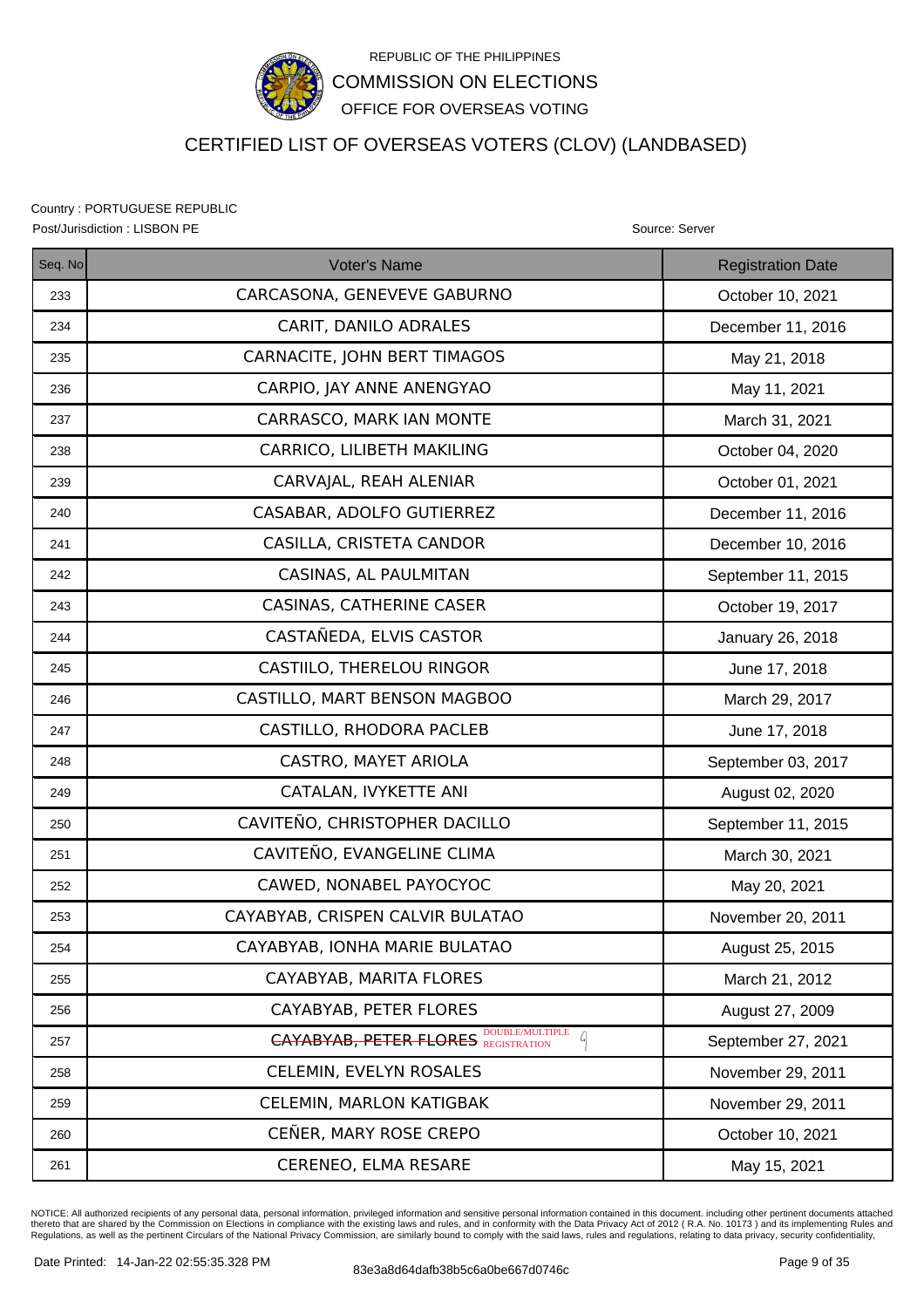

## CERTIFIED LIST OF OVERSEAS VOTERS (CLOV) (LANDBASED)

Country : PORTUGUESE REPUBLIC Post/Jurisdiction : LISBON PE **Source: Server** Source: Server Source: Server Source: Server

| Seq. No | Voter's Name                    | <b>Registration Date</b> |
|---------|---------------------------------|--------------------------|
| 262     | CEREZO, AURELIO JR OCAMPO       | June 06, 2017            |
| 263     | CEREZO, DANTE OCAMPO            | January 30, 2017         |
| 264     | CEREZO, GERALDEN SORIANO        | August 07, 2015          |
| 265     | CEREZO, VENICE ROSALES          | March 09, 2017           |
| 266     | CERO, EFILDA MINDAJAO           | April 23, 2012           |
| 267     | CERVALES, SHIELA MARIE DIMACALI | September 30, 2015       |
| 268     | CEYNAS, ELVIRA MILARES          | February 04, 2018        |
| 269     | CHAVARIA, JANE SORDILLA         | October 02, 2017         |
| 270     | CHAVEZ, MIRIAM LOZANO           | April 26, 2017           |
| 271     | CHOACHUY, KAREN JOYCE CHUA      | October 13, 2021         |
| 272     | CILINDRO, JONATHAN BELTRAN      | September 23, 2021       |
| 273     | CIMAFRANCA, AIRISH AMAMANGPANG  | April 13, 2021           |
| 274     | CLARIDADES, JOANNA BERNABE      | February 12, 2012        |
| 275     | CLARIDADES, LUCHITA BERNABE     | October 19, 2012         |
| 276     | CLEMENTE, EVELYN PERNIA         | June 06, 2017            |
| 277     | COBELO, AIZA MAKILING           | February 20, 2012        |
| 278     | COBELO, EDWEN MAKILING          | June 14, 2012            |
| 279     | COBICO, NATIVIDAD BATUHINOG     | February 14, 2018        |
| 280     | <b>COBILO, BENEFIL NONE</b>     | October 13, 2021         |
| 281     | COLACO, MARIBEL MORALLOS        | October 04, 2021         |
| 282     | CORCINO, ROWENA LURA            | December 05, 2017        |
| 283     | <b>CORTEZ, HARVEY BORITA</b>    | March 08, 2017           |
| 284     | CORTEZ, LILIA BORITA            | October 13, 2017         |
| 285     | CORTEZ, WILFREDO DECILLO        | February 03, 2017        |
| 286     | CRUZ, ANALIZA MATEO             | November 20, 2011        |
| 287     | CRUZ, BLESSIE ULUETA            | July 05, 2018            |
| 288     | CRUZ, GEMMA ALCANTARA           | June 16, 2017            |
| 289     | CRUZ, MICHAEL VILLARAMA         | December 09, 2016        |
| 290     | CRUZ, PINKY LORENZO             | February 12, 2012        |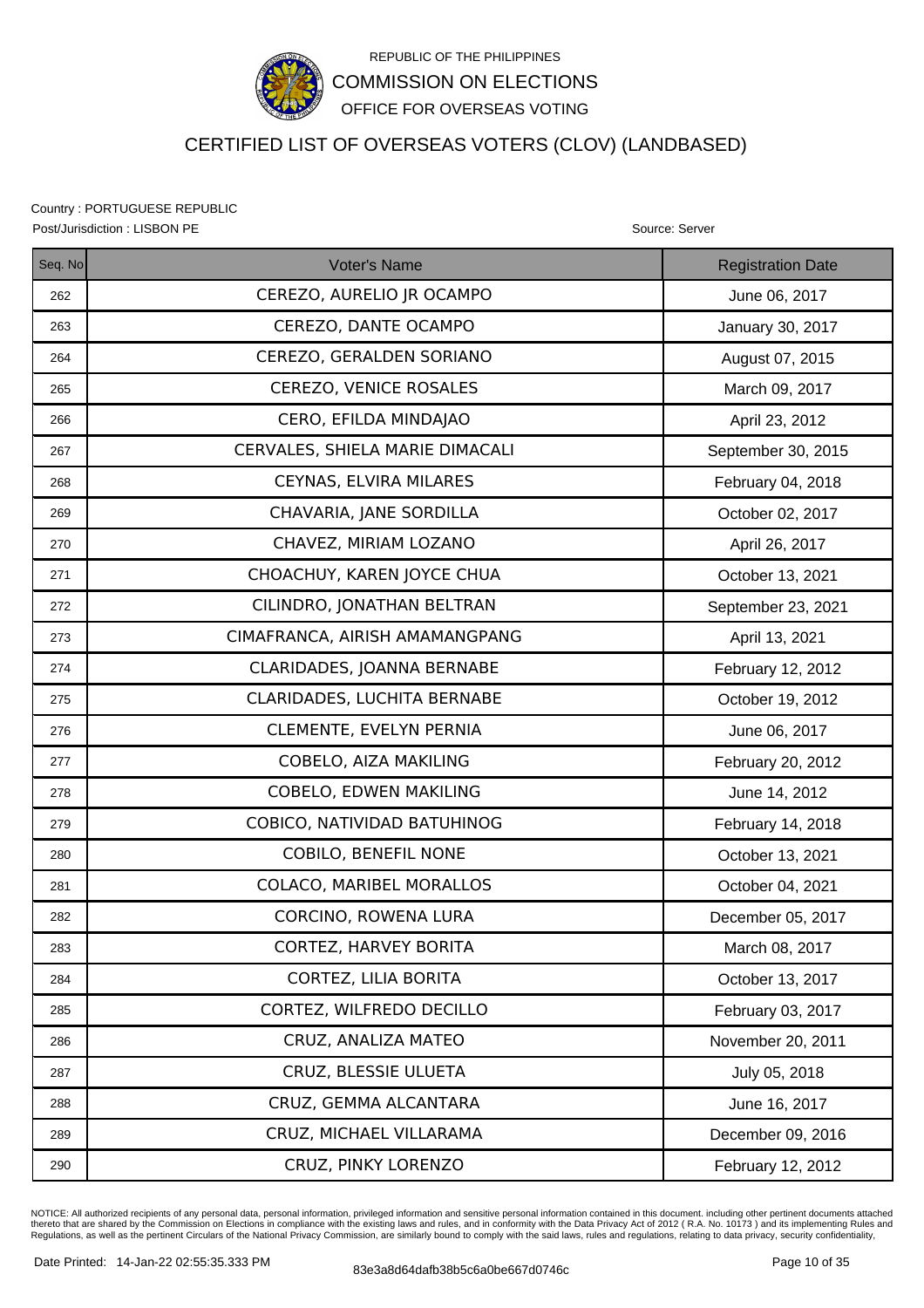

## CERTIFIED LIST OF OVERSEAS VOTERS (CLOV) (LANDBASED)

Country : PORTUGUESE REPUBLIC Post/Jurisdiction : LISBON PE **Source: Server** Source: Server Source: Server Source: Server

| Seq. No | Voter's Name                           | <b>Registration Date</b> |
|---------|----------------------------------------|--------------------------|
| 291     | CRUZ, TERESITA ENRIQUEZ                | September 29, 2021       |
| 292     | CUARESMA, AIDALYN BULATAO              | April 07, 2017           |
| 293     | CUBILO, ANALIZA BAQUERO                | January 16, 2017         |
| 294     | <b>CUBILO, ARLENE PARMIS</b>           | August 18, 2017          |
| 295     | <b>CUBILO, CHRISTINE PARMES</b>        | August 18, 2017          |
| 296     | <b>CUBILO, JENIFER PARNES</b>          | January 16, 2017         |
| 297     | CUENCA, DONALYN SAMPAGA                | October 14, 2020         |
| 298     | <b>CURAMENG, FLOR ANDRES</b>           | December 29, 2011        |
| 299     | CURIBOT, GLENDA ARBOLEDA               | September 30, 2021       |
| 300     | CUYANG, MARIA ELIZA TERESA DE VERA     | July 23, 2020            |
| 301     | DAACO, JANUARIUS KHAN ADIZAS           | November 27, 2017        |
| 302     | DABALUS, MARY JEAN BLANCAFLOR          | June 16, 2021            |
| 303     | DA COATA PIMENTEL, ANA ROSELYN BARBOSA | February 07, 2018        |
| 304     | DA COSTA, GERAME PIKITPIKIT            | October 01, 2020         |
| 305     | DADANG, IMELDA MANGINLAUD              | November 17, 2011        |
| 306     | DAISOG, ALVIN GERONIMO                 | May 12, 2021             |
| 307     | DAMIAN, MARY JANE GACUSAN              | September 24, 2021       |
| 308     | DANIEL, JOVILYN TEPOSO                 | July 27, 2017            |
| 309     | DASIG, ROVAIRA COLOCADO                | November 03, 2020        |
| 310     | DA SILVA, HANEL JOY EMBANG             | September 12, 2021       |
| 311     | DAUS, BAMBI ESTEBAN                    | May 02, 2021             |
| 312     | DAVID, CAMILLE BALUYOT                 | April 16, 2018           |
| 313     | DAVID, CRUEZTTE CRUZ                   | May 19, 2017             |
| 314     | DAVID, JAN CAIRA CRUZ                  | May 19, 2017             |
| 315     | DAVID, JAYSON AQUINO                   | January 25, 2012         |
| 316     | DAVID, MARLYN RADOC                    | February 08, 2017        |
| 317     | DAYAG, NATALIA CIPRIANO                | May 05, 2021             |
| 318     | DECIERDO, JUANITO JR. DUMALAOCO        | December 11, 2016        |
| 319     | DEE, AILEEN ROSALES                    | September 21, 2012       |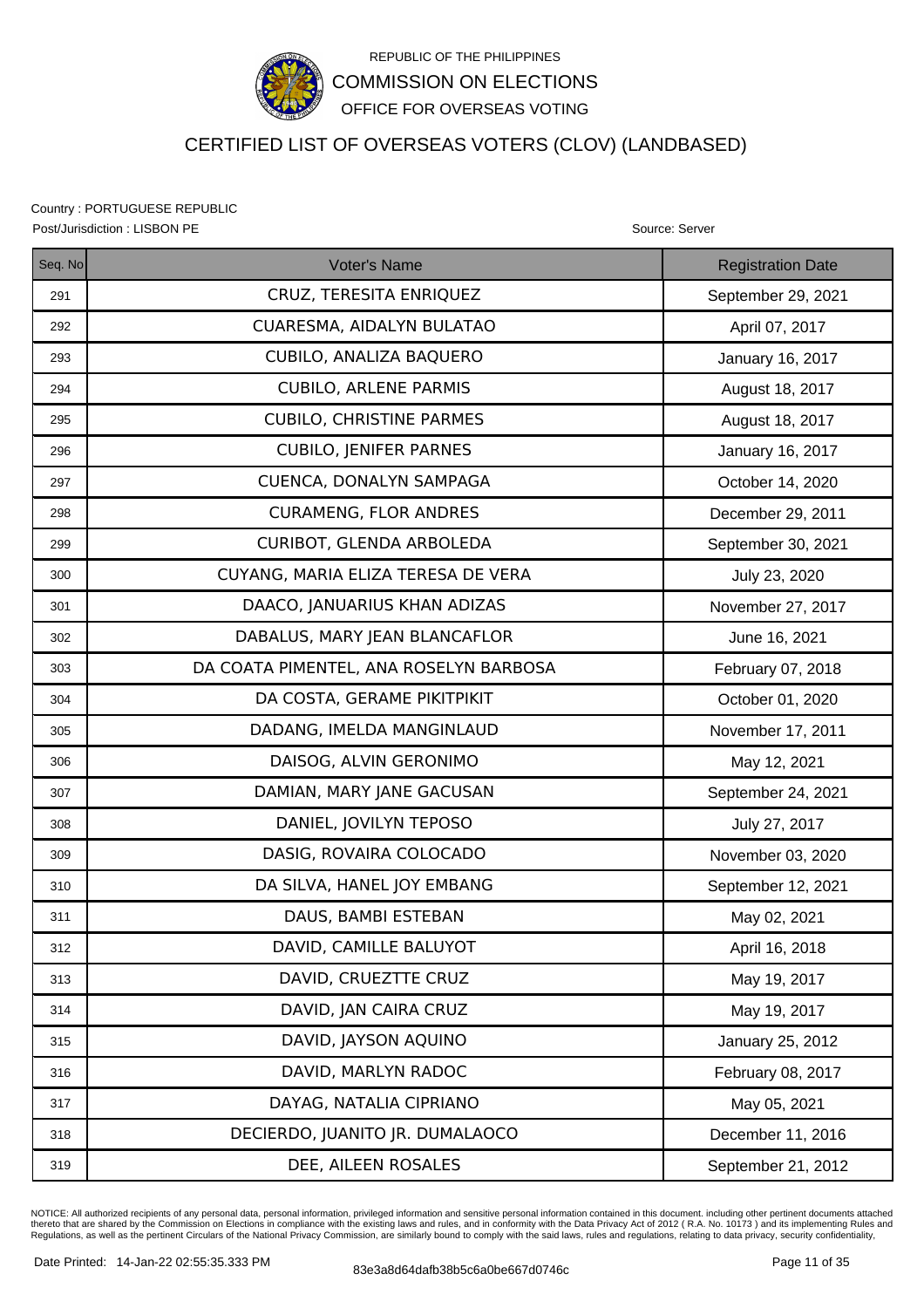

## CERTIFIED LIST OF OVERSEAS VOTERS (CLOV) (LANDBASED)

Country : PORTUGUESE REPUBLIC Post/Jurisdiction : LISBON PE **Source: Server** Source: Server Source: Server Source: Server

| Seq. No | <b>Voter's Name</b>                | <b>Registration Date</b> |
|---------|------------------------------------|--------------------------|
| 320     | DEGUINIO, EVA CAMPUS               | September 11, 2015       |
| 321     | DE GUZMAN, EMMANUEL RAFLORES       | July 04, 2021            |
| 322     | DE GUZMAN, GABRIEL FLORENCIO       | December 09, 2016        |
| 323     | DEGUZMAN, RALPH ALVIN TAN          | December 10, 2016        |
| 324     | DE GUZMAN, RODOLFO BATALLIONES     | December 09, 2016        |
| 325     | DE JESUS, CHERRY HAYDEE CASTISIMO  | August 01, 2003          |
| 326     | DE JESUS, RICKIE ALABADO           | December 26, 2003        |
| 327     | DELA CRUZ, ELLA MARIE GRAFIL       | March 31, 2021           |
| 328     | DELA CRUZ, MARY JANE JUAREZ        | February 21, 2017        |
| 329     | DELA CRUZ, VICTORIA MATEO          | February 04, 2018        |
| 330     | DE LA ROSA, LIEZL DE LIMA          | June 17, 2018            |
| 331     | DE LEON, AMELIA MALLARI            | February 12, 2012        |
| 332     | DE LEON, MA. CRISTINA CARMELA JUGO | August 12, 2021          |
| 333     | DE LEON, ROMELENE PANOPIO          | September 08, 2021       |
| 334     | DELGADO, RODOLFO CASILAN           | July 23, 2015            |
| 335     | DE LIMA, MARIA CRISTINA MARTINEZ   | November 10, 2011        |
| 336     | DE LIMA, NERISSA CORPORAL          | October 14, 2021         |
| 337     | DE LIMA, RONNIE MARTINEZ           | February 28, 2012        |
| 338     | DELOS REYES, RHIZPAH NONE          | October 11, 2021         |
| 339     | DELOS SANTOS, ELIZABETH LUPIAN     | June 25, 2012            |
| 340     | DELOS SANTOS, GIOVANNI DE MARTIN   | January 09, 2017         |
| 341     | DEL PUERTO, EDONA MENDOZA          | February 10, 2017        |
| 342     | DEL ROSARIO, HAZEL JOYCE GARCIA    | May 20, 2021             |
| 343     | DEL SOCORRO, GRACE EVANGELISTA     | August 10, 2021          |
| 344     | DE MESA, RUBY JAZARENO             | September 09, 2021       |
| 345     | DESTURA, REVLIN LLOYD MALINAO      | March 23, 2021           |
| 346     | DE VERA, AMELIA SORIANO            | January 09, 2017         |
| 347     | DE VERA, VIVIAN OCOMEN             | July 11, 2014            |
| 348     | DIAMANTE, IVAN JR DAULONG          | December 10, 2016        |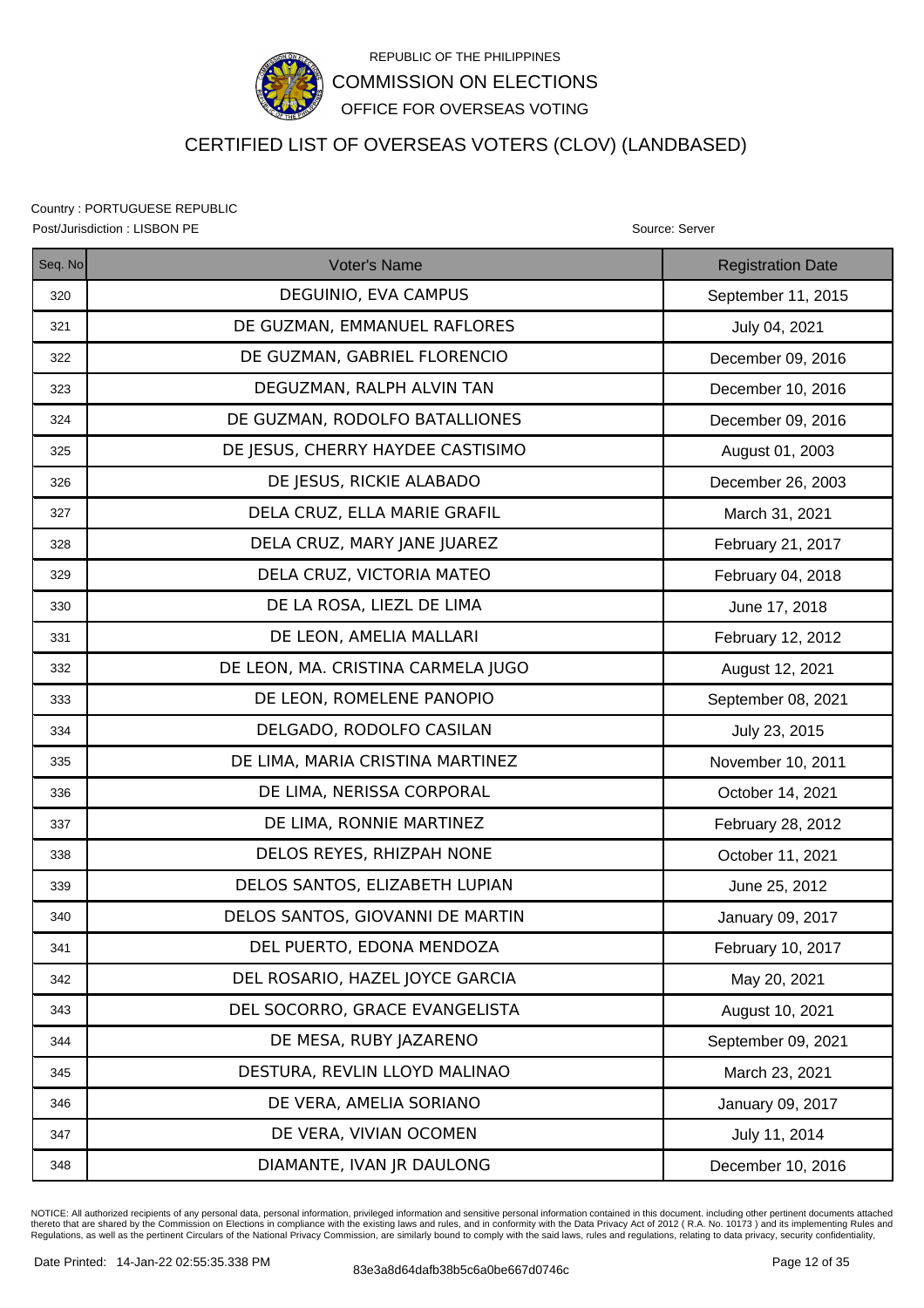

## CERTIFIED LIST OF OVERSEAS VOTERS (CLOV) (LANDBASED)

Country : PORTUGUESE REPUBLIC Post/Jurisdiction : LISBON PE **Source: Server** Source: Server Source: Server Source: Server

| Seq. No | Voter's Name                       | <b>Registration Date</b> |
|---------|------------------------------------|--------------------------|
| 349     | DIAZ, ANNA LORRIENE PEROCILLO      | June 01, 2017            |
| 350     | DIEZMO, RUBEN JR. BADIAO           | September 30, 2015       |
| 351     | DINAPO, JOVANIE LAGUIDON           | December 11, 2016        |
| 352     | DINEROS, NORLY ESPILA              | April 23, 2018           |
| 353     | DIONES, JEROME ANGELO ESCOBIDO     | April 16, 2018           |
| 354     | DIONES, LOURDES ESCOBIDO           | November 20, 2011        |
| 355     | DISTO, MA. RACEL RUBIO             | May 18, 2021             |
| 356     | DOMINGO, GLUISSA RUBELLE FERNANDEZ | May 27, 2021             |
| 357     | DOMINGO, JANETTE TAGOTONGAN        | October 15, 2020         |
| 358     | DOMINGO, MARIE CYNDIE JAUGAN       | May 17, 2021             |
| 359     | DOMINGUES, MONERA MIRA-ATO         | September 04, 2014       |
| 360     | DORADO, JOSEPHINE MAUNGCA          | August 10, 2021          |
| 361     | DOS SANTOS, ARLENE ELLAZAR         | September 16, 2021       |
| 362     | DOS SANTOS, MITZ I MARIE MARTINEZ  | October 24, 2014         |
| 363     | DOS SANTOS, NOVIE GONZAGA          | October 13, 2021         |
| 364     | DOS SANTOS, THELMA EPE             | November 02, 2011        |
| 365     | DOURADO, LINDA ARGUELLES           | February 28, 2012        |
| 366     | DUHAYLUNGSOD, RHODA TORREQUIMADA   | September 16, 2021       |
| 367     | DURIAS, MARILOU ABRAZALDO          | November 20, 2011        |
| 368     | EDEN, FRANKLIN QUIMLAO             | December 11, 2016        |
| 369     | EDUARTE, FELIX JOSH BERSAMIN       | September 02, 2021       |
| 370     | EGAGAMAO, JERELYN AUDITOR          | October 11, 2021         |
| 371     | EJOC, BERNADITH OKAY               | September 14, 2021       |
| 372     | ELUMBA, MARCO ESCULTOR             | October 11, 2021         |
| 373     | ENALAO, RICELYN LAMONIO            | July 04, 2021            |
| 374     | ENCARNACAO, MARIA PATRICIA ORTEGA  | September 14, 2021       |
| 375     | ENCARNACION, MARIARICA ALTAR       | October 01, 2021         |
| 376     | ENDAB, MAYLYN MARTINEZ             | March 23, 2021           |
| 377     | ERGUIZA, MARIA ANTONETTE FLORES    | May 10, 2017             |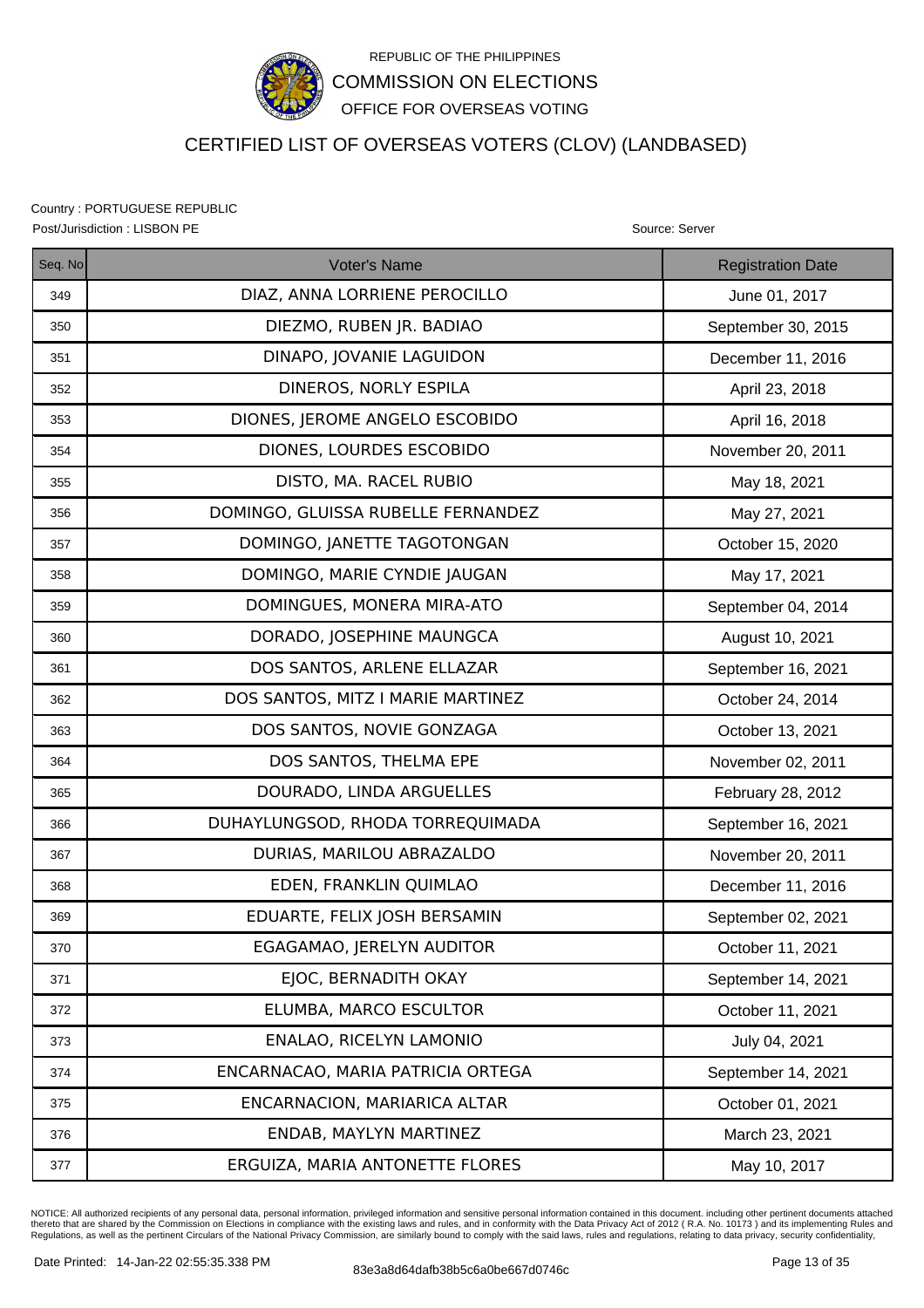

## CERTIFIED LIST OF OVERSEAS VOTERS (CLOV) (LANDBASED)

Country : PORTUGUESE REPUBLIC Post/Jurisdiction : LISBON PE **Source: Server** Source: Server Source: Server Source: Server

| Seq. No | <b>Voter's Name</b>                                                            | <b>Registration Date</b> |
|---------|--------------------------------------------------------------------------------|--------------------------|
| 378     | EROLES, SALVACION RIOFRER                                                      | December 11, 2016        |
| 379     | ESCALANTE, EDNA SILAN                                                          | October 24, 2014         |
| 380     | ESCALERA, SATURNINO JR. PACULABA                                               | November 29, 2011        |
| 381     | <b>ESCANDOR, MAYLA ESLLER</b>                                                  | June 15, 2014            |
| 382     | ESGUERRA, LORENZA ARROYO                                                       | March 26, 2012           |
| 383     | ESGUERRA, LORENZA NOCON                                                        | October 25, 2015         |
| 384     | <b>ESLLER, RONALDO ESCUETA</b>                                                 | September 26, 2021       |
| 385     | ESPADA, FRANCES DULNAGEN                                                       | May 02, 2021             |
| 386     | ESPIRITU, ANGEL JR HURTADO                                                     | August 31, 2017          |
| 387     | ESTEBAN, JOCELYN DULDULAO                                                      | February 14, 2018        |
| 388     | ESTEBAN, MICHAEL VALDEZ                                                        | December 09, 2016        |
| 389     | ESTO, ROGELIO JR. ESTAPIA                                                      | November 12, 2017        |
| 390     | EUPINADO, RITCHELL BAGUIO                                                      | September 12, 2021       |
| 391     | FABELLON, ANALIZA FABAYOS                                                      | July 27, 2006            |
| 392     | FAJARDO, ARMIE CRUZ                                                            | August 25, 2020          |
| 393     | FAMINIANO, BRIAN LUIGI CALMA                                                   | February 13, 2018        |
| 394     | <b>FARINAS, CRISANTA LAPITAN BOUBLEMULTIPLE</b>                                | May 17, 2017             |
| 395     | FARIÑAS, CRISANTA LAPITAN                                                      | July 04, 2021            |
| 396     | DOUBLE/MULTIPLE<br>REGISTRATION<br>$\mathcal{L}$<br><b>FARINAS, JOSEPH ONG</b> | May 17, 2017             |
| 397     | FARIÑAS, JOSEPH ONG                                                            | July 04, 2021            |
| 398     | FARINAS, ROWENA GARCIA                                                         | February 12, 2018        |
| 399     | FARINAS, SOFIA MAE GARCIA                                                      | June 25, 2018            |
| 400     | FARIÑAS, SONIA MARIE GARCIA                                                    | July 06, 2021            |
| 401     | FAUSTINO, MARIA LIZA ALAY-AY                                                   | November 09, 2017        |
| 402     | FELIPE, CYRENE JUANITEZ                                                        | February 14, 2018        |
| 403     | FERIA, CELIA ANNA MALLARI                                                      | August 08, 2017          |
| 404     | FERNANDEZ, ETHEL ALVAREDA                                                      | March 28, 2017           |
| 405     | FERNANDEZ, KLEIN RELAMPAGO                                                     | March 03, 2021           |
| 406     | FERREIRA, VANESSA BAJET                                                        | July 03, 2018            |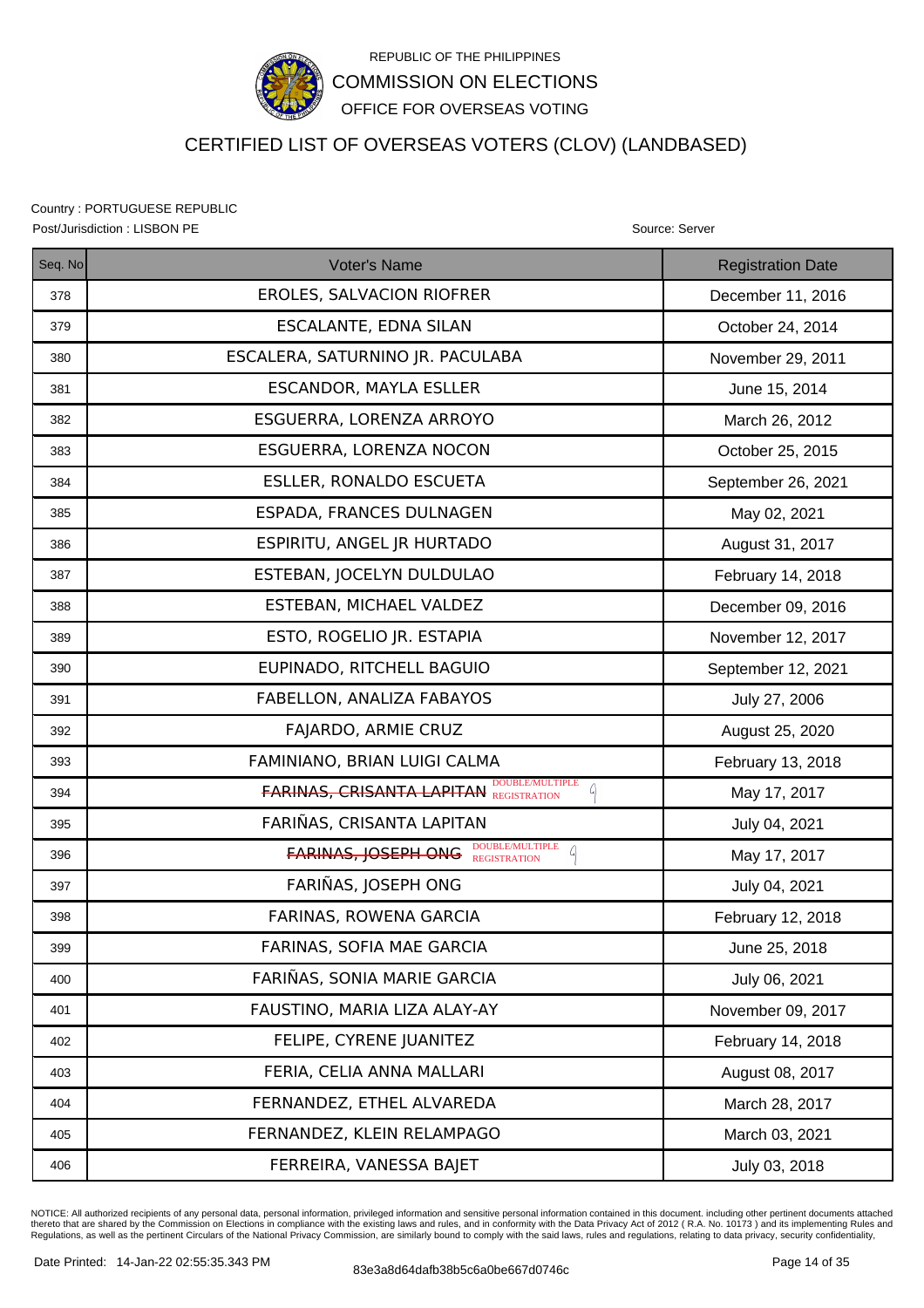

## CERTIFIED LIST OF OVERSEAS VOTERS (CLOV) (LANDBASED)

Country : PORTUGUESE REPUBLIC Post/Jurisdiction : LISBON PE **Source: Server** Source: Server Source: Server Source: Server

| Seq. No | Voter's Name                         | <b>Registration Date</b> |
|---------|--------------------------------------|--------------------------|
| 407     | FERRER, ALMA VINIA BULATAO           | August 03, 2021          |
| 408     | FERRER, LOREN FRIAS                  | August 25, 2015          |
| 409     | FIGUERAS, MARITES SANTOS             | September 29, 2017       |
| 410     | FIGUERAS, PAULA CAMILLE MANSILLA     | June 15, 2014            |
| 411     | FLAVIER, ABIGAEL CECILIO             | October 10, 2021         |
| 412     | FLORES, CHRISTINA SAGUM              | December 29, 2016        |
| 413     | FLORES, DELMOR CUSTODIO              | October 29, 2015         |
| 414     | FLORES, MARY JOY DELA CRUZ           | January 26, 2018         |
| 415     | FLORES JR., ROGELIO POLICARPIO       | September 03, 2020       |
| 416     | FRIER, ANNABELLE BUDY                | January 23, 2017         |
| 417     | FUENTES, LANIE SUETA                 | January 13, 2021         |
| 418     | FUENTES, MICHELLE LAROZA             | January 23, 2017         |
| 419     | GAJIRAN, FABIAN DELOS REYES          | December 10, 2016        |
| 420     | GAJITO, ROVIE ANN VILLARUEL          | April 13, 2021           |
| 421     | GALAMAY, HENRY ESTEBAN               | January 13, 2017         |
| 422     | <b>GALAN, NOEL FERNANDEZ</b>         | December 10, 2016        |
| 423     | GALAS, ROWENA SUAREZ                 | August 12, 2020          |
| 424     | GALINADA, ANNALOU GAMIN              | December 10, 2016        |
| 425     | GALIZA, MYRNA MACADANGDANG           | October 31, 2012         |
| 426     | GALIZA, SATURNINO MACADANGDANG       | November 02, 2011        |
| 427     | GALLAGA, GINES JAIME RICARDO DACANAY | May 13, 2014             |
| 428     | <b>GALLARDO, ENRIQUE PE</b>          | March 27, 2017           |
| 429     | <b>GALVAN, MAY FRITS MARIANO</b>     | October 10, 2021         |
| 430     | GAMBALA, MARILYN CORPUZ              | January 30, 2012         |
| 431     | GANANCIAL, ROLOUE SERENO             | October 18, 2017         |
| 432     | <b>GANO, MELANI UGNAYON</b>          | September 29, 2021       |
| 433     | GAPUZ, LILIBETH LAMPON               | July 28, 2021            |
| 434     | GAQUIT, GEMMA GITO                   | July 12, 2012            |
| 435     | <b>GARCIA, ANDREA BELEN</b>          | May 03, 2017             |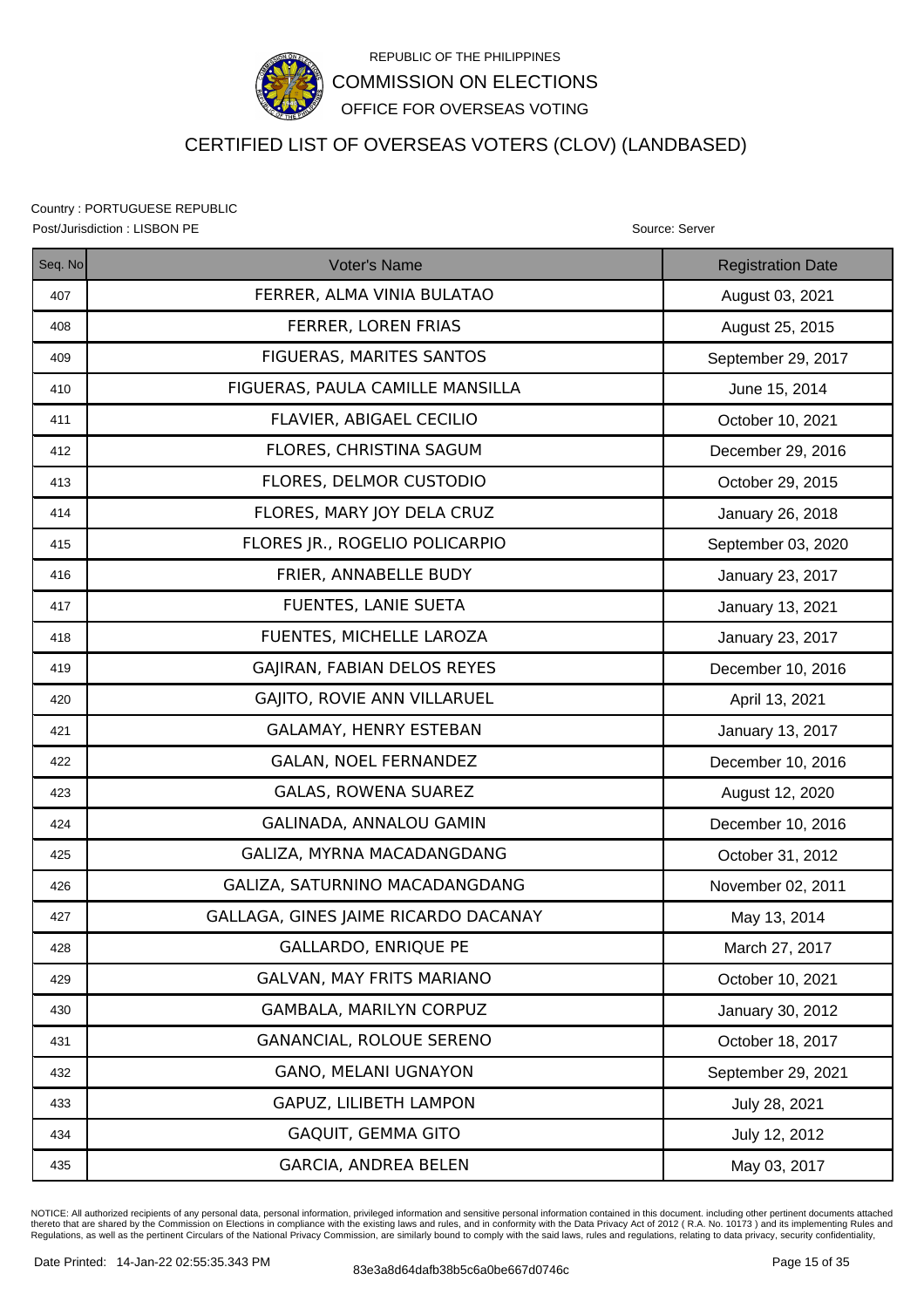

## CERTIFIED LIST OF OVERSEAS VOTERS (CLOV) (LANDBASED)

Country : PORTUGUESE REPUBLIC

Seq. No **Registration Date Contact Contact Voter's Name** Registration Date Registration Date Post/Jurisdiction : LISBON PE **Source: Server** Source: Server Source: Server Source: Server Source: Server Source: Server Source: Server Source: Server Source: Server Source: Server Source: Server Source: Server Source: Se 436 | GARCIA, GRACE PABILONA | August 07, 2018 437  $\parallel$  March 22, 2021 438 | GATBONTON, JULIE OCENAR | September 01, 2020 439 GATDULA, MAILA DINGLE **December 11, 2016** 440 | GAZA, GLORIA RIVERA FEBRUARY 17, 2012 441 GEBANA, RIA MAE DATOR May 02, 2021 442 | GENCIANE, MARIELA ANN SAN JOSE | September 24, 2021 443 | GENTICA, BENILDA POLIS | December 03, 2003 444 | GERARCAS, RUTH VILLAFLOR | June 30, 2020 445 GESTA, ROXANNE VERDIDA January 17, 2018 446 GIALOLO, REALYN CALDOZA NERRA March 18, 2021 447 | GIGANTO, RICKY YOUNG | September 10, 2021 448 | GIL, TERESA JESALVA | December 01, 2014 449 | GILLERA, JON KEVIN VALDERRAMA | August 12, 2014 450 GILLERA, MANUEL JR CANONIGO December 19, 2011 451 GIMENA, EMIE RODINAS And All May 18, 2014 452 | GO, STEVEN LIM September 29, 2021 453 | GOAY, VIRGENIA CABIGON | July 01, 2020 454 GODDEN, VIVIAN PORAS NEWSLEY March 12, 2017 455 | GOLAJER, JOSEPHINE CARINGAL | January 20, 2017 456 | GONEZ, JAYSON PONIENTE | January 25, 2017 457 | GONZALES, ANALYN GUDITO | August 12, 2021 458 | GONZALES, ANTONIO MENDOZA | September 29, 2015 459 | GONZALES, BERNADETTE MEDAYO | August 19, 2021 460 GONZALES, ROSE ANN ALANES **March 27, 2017** 461 GONZALES, ZOSIMA BAZARTE CORPORATE CORPORATION CONTRACT OF A GEOGRAPHIC CORPORATION OF A GEOGRAPHIC CORPORATION OF A GEOGRAPHIC CORPORATION OF A GEOGRAPHIC CORPORATION OF A GEOGRAPHIC CONTRACT OF A GEOGRAPHIC CONTRACT 462 GOROSPE, ELIZABETH DARIAGAN December 09, 2016 463 GRANADA, NOEMI SOLAMO AND SOLAMO 464 GRANALI, ARLENE MAY YULO COLODER 12, 2021 DOUBLE/MULTIPLE

NOTICE: All authorized recipients of any personal data, personal information, privileged information and sensitive personal information contained in this document. including other pertinent documents attached thereto that are shared by the Commission on Elections in compliance with the existing laws and rules, and in conformity with the Data Privacy Act of 2012 ( R.A. No. 10173 ) and its implementing Rules and<br>Regulations, as w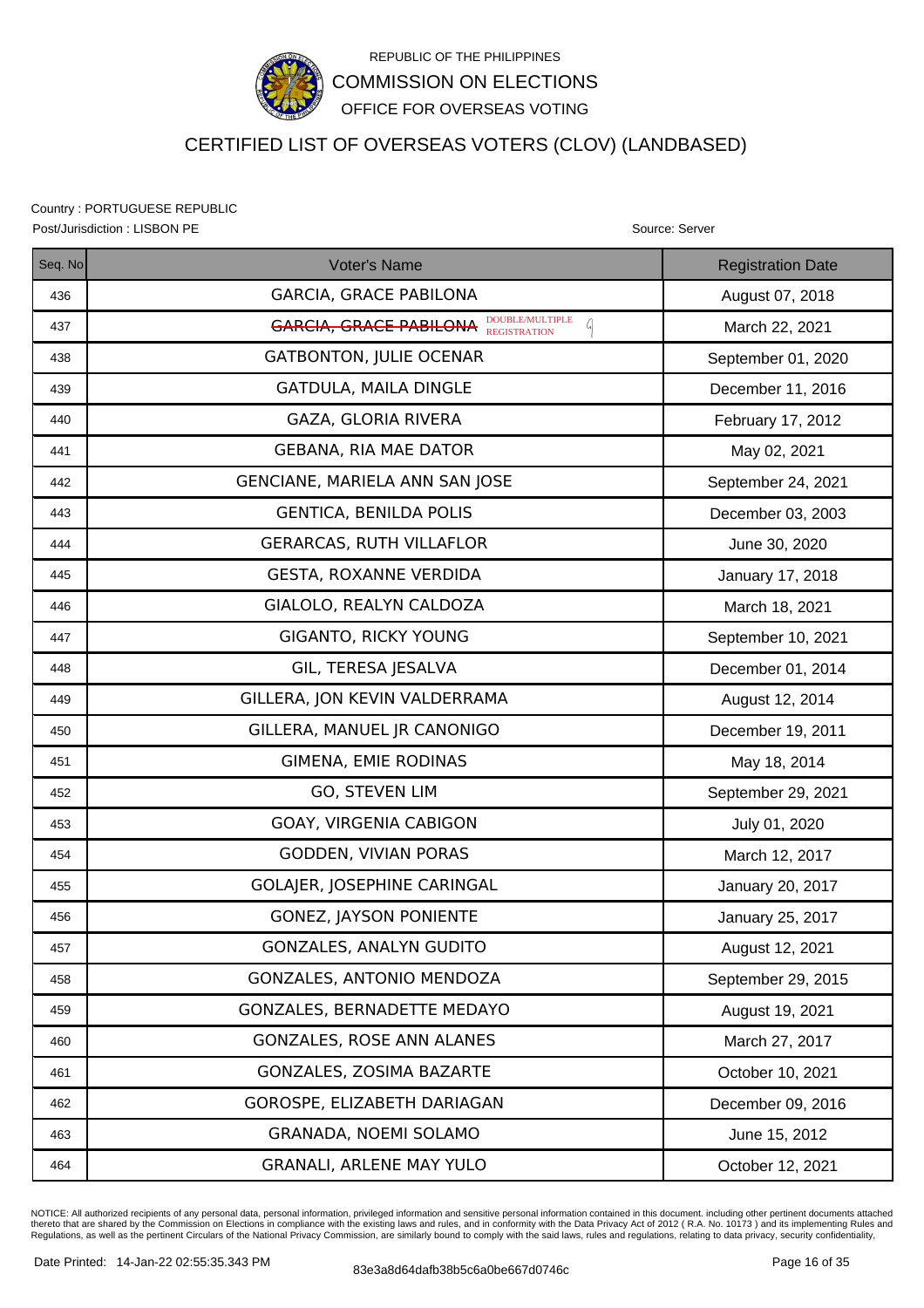

## CERTIFIED LIST OF OVERSEAS VOTERS (CLOV) (LANDBASED)

Country : PORTUGUESE REPUBLIC Post/Jurisdiction : LISBON PE **Source: Server** Source: Server Source: Server Source: Server

| Seq. No | Voter's Name                       | <b>Registration Date</b> |
|---------|------------------------------------|--------------------------|
| 465     | <b>GUALBERTO, AIDA BARRANTES</b>   | September 06, 2015       |
| 466     | GUALBERTO, ARTURO TABLADA          | November 12, 2017        |
| 467     | <b>GUALBERTO, DARRYL BARRANTES</b> | May 06, 2018             |
| 468     | <b>GUALBERTO, DARWIN BARRANTES</b> | March 20, 2017           |
| 469     | <b>GUECO, HAZEL MARIANO</b>        | February 21, 2017        |
| 470     | GUEDES E SILVA, ARCELIE DOMINGO    | September 21, 2020       |
| 471     | GUERZON, INOCENCIA GAVINA          | October 11, 2017         |
| 472     | GUINILING, ROSSANA BUBOD           | October 04, 2020         |
| 473     | GUIRAL, ROXANNE MAE SURIMA         | June 15, 2014            |
| 474     | GUISAED, RAMON PAS-EWEN            | July 15, 2020            |
| 475     | GUMARU, NEVA JANE RODRIGO          | May 12, 2021             |
| 476     | HAGEN, RODA INOCENCIO              | July 05, 2017            |
| 477     | HAGOS, MARIA JHORIZA JEBULAN       | October 15, 2020         |
| 478     | HALILI, ROMEO JR. SEBASTIAN        | August 17, 2021          |
| 479     | HERMIDA, MARY ANN BRAGA            | May 25, 2021             |
| 480     | HERNANDO, MILAGROS UNO             | August 28, 2012          |
| 481     | HEWE, ADRIANO JR. BAUTISTA         | September 01, 2021       |
| 482     | HEWE, ADRIANO LABONHOG             | January 11, 2017         |
| 483     | HEWE, JULIE BAUTISTA               | January 11, 2017         |
| 484     | HEWE, RIZA MAE CUMILA              | May 11, 2021             |
| 485     | HEWE, SYER JET BAUTISTA            | May 11, 2021             |
| 486     | HILADO, JOHN ROBERT GUEVARA        | September 12, 2021       |
| 487     | HIPOLITO, TERESITA PAREDES         | August 11, 2017          |
| 488     | HITOSIS, CATHERINE BELASA          | February 27, 2018        |
| 489     | HOFFMAN, JOY DIESTRO               | May 20, 2021             |
| 490     | HOMEZ, MARY FE MOLINES             | August 28, 2012          |
| 491     | HORMACHUELOS, SALLY TABUNARES      | August 05, 2021          |
| 492     | HORTELANO, RELA NIÑA CASTRO        | October 07, 2020         |
| 493     | HUBBARD, INA MARTINEZ              | September 16, 2021       |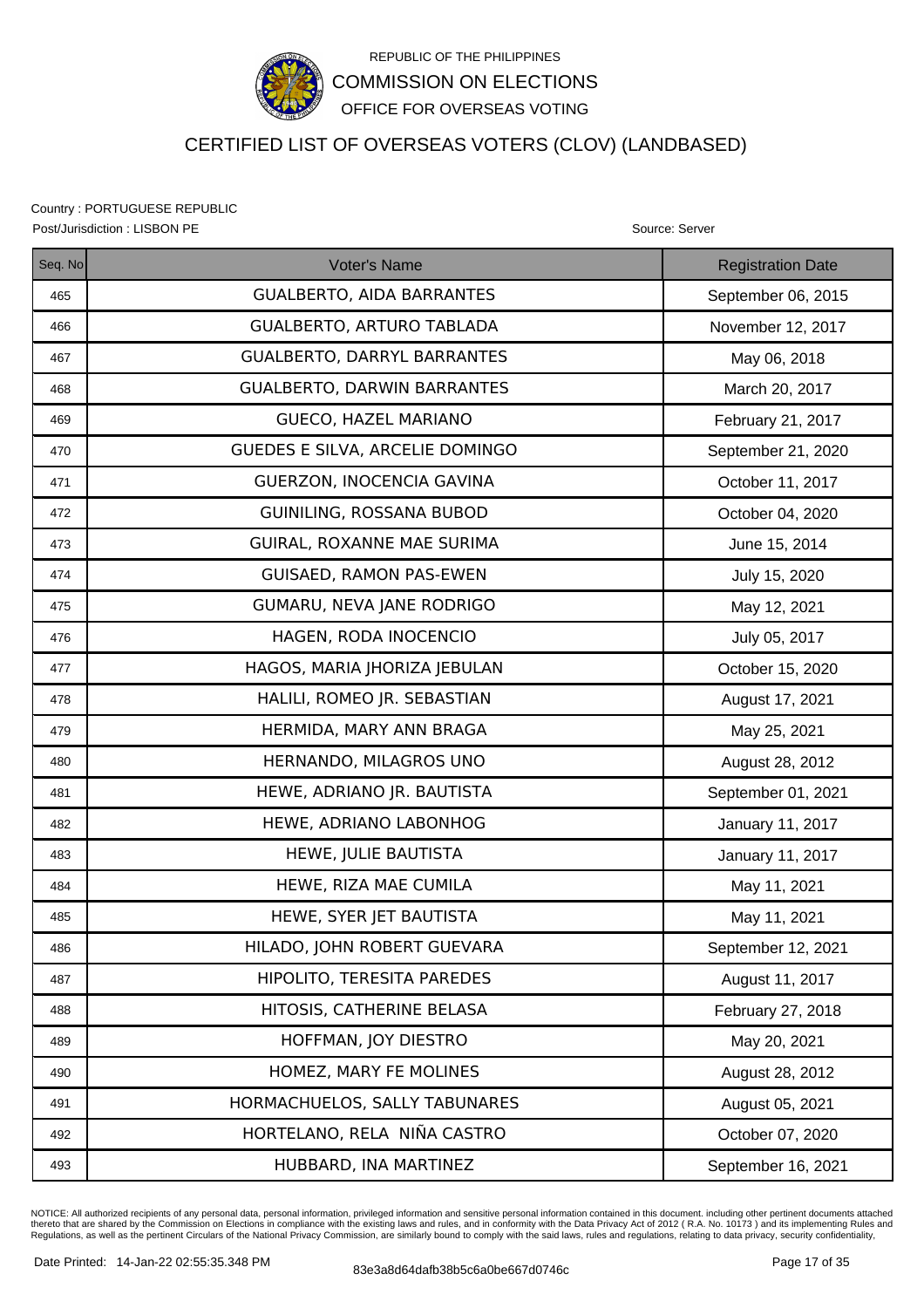

## CERTIFIED LIST OF OVERSEAS VOTERS (CLOV) (LANDBASED)

Country : PORTUGUESE REPUBLIC Post/Jurisdiction : LISBON PE **Source: Server** Source: Server Source: Server Source: Server

| Seq. No | <b>Voter's Name</b>                        | <b>Registration Date</b> |
|---------|--------------------------------------------|--------------------------|
| 494     | IBAÑEZ, GIAN CARLO                         | October 25, 2015         |
| 495     | IBAYAN, JOSE SANITO MOLINA                 | July 03, 2018            |
| 496     | IDOS, BERNABE JR. SORIANO                  | November 24, 2011        |
| 497     | <b>IDOS, MARLYN FLORES</b>                 | November 24, 2011        |
| 498     | ILAO, DELBERT ALCANIEZES                   | August 04, 2021          |
| 499     | ILARINA, JUDIEL ROSE INADO                 | August 02, 2021          |
| 500     | ILUCINDO-SANTOS SUARES, EXCELSIS PAMPLIEGA | October 14, 2021         |
| 501     | INDERIO, CHRISTIAN PAUL RUBINAS            | March 05, 2021           |
| 502     | INOSANTA, BENJAMIN PASION                  | June 14, 2015            |
| 503     | INSHUA, DEBRA KATIGUIA                     | January 09, 2018         |
| 504     | INUMERABLE, RYAN PACHO                     | October 14, 2021         |
| 505     | ISO, GIL LABACLADO                         | August 27, 2020          |
| 506     | ITORMA, GILDA OLIVERAS                     | March 30, 2006           |
| 507     | JALAYAJAY, DINA DEALAGDON                  | January 23, 2017         |
| 508     | JAMBALOS, MARIAN DAWI                      | October 30, 2017         |
| 509     | JAMELA, MA.LOMIN GOLAJER                   | March 22, 2018           |
| 510     | JAMERO, JENNIFER TUBURAN                   | June 15, 2014            |
| 511     | JANER, IRENE SABATE                        | March 17, 2017           |
| 512     | JAVELINA, LENEL TINAMBACAN                 | September 21, 2018       |
| 513     | JAVIER, ALMA TOONG                         | June 11, 2021            |
| 514     | JAVIER, ANN MARIE PRECIOUS IRADA           | October 10, 2021         |
| 515     | JAVIER, ROBERTH PERMACIO                   | September 11, 2015       |
| 516     | JESSALVA, JOHN RAYMOND                     | August 23, 2018          |
| 517     | JIMENEZ, ARTURO DE LEON                    | November 29, 2011        |
| 518     | JIMENEZ, GARRY ZEST PALANCA                | October 02, 2014         |
| 519     | JIMENEZ, LOIDA DEL ROSARIO                 | November 29, 2011        |
| 520     | JIMENEZ, ROBERTO DEL ROSARIO               | May 13, 2014             |
| 521     | JIMENEZ, RUSHEL DEL ROSARIO                | September 29, 2017       |
| 522     | JONES, ROSE MARY BERMEJO                   | September 08, 2021       |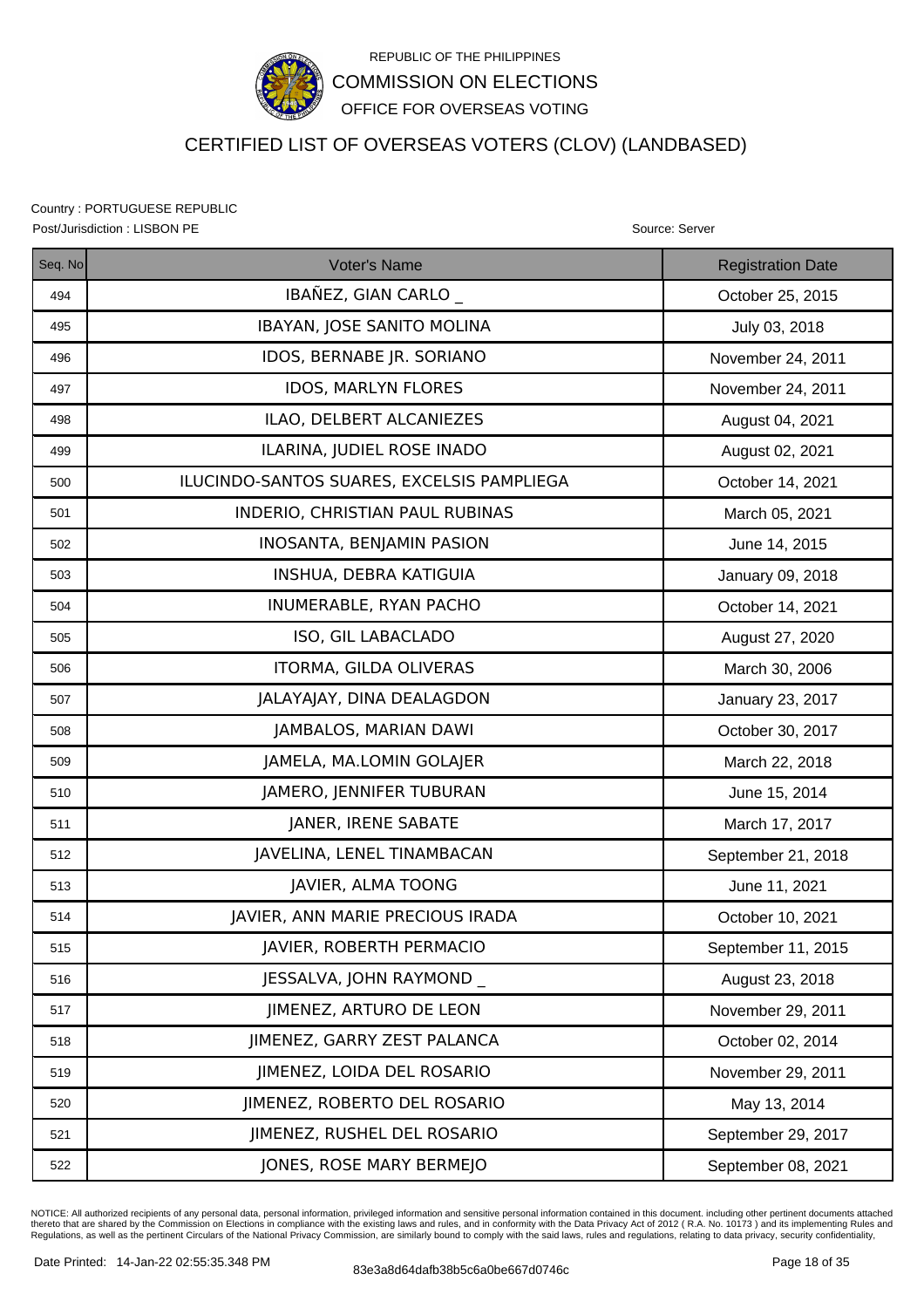

### CERTIFIED LIST OF OVERSEAS VOTERS (CLOV) (LANDBASED)

Country : PORTUGUESE REPUBLIC Post/Jurisdiction : LISBON PE **Source: Server** Source: Server Source: Server Source: Server

| Seq. No | <b>Voter's Name</b>                                     | <b>Registration Date</b> |
|---------|---------------------------------------------------------|--------------------------|
| 523     | JOPIA, RENATO MONDALA                                   | October 02, 2017         |
| 524     | JOSILVA, ANDREA SANTOSILDES                             | September 30, 2021       |
| 525     | JUATON, JOAN SALABSAB                                   | May 12, 2021             |
| 526     | KUIZON, SARAH ELIZABETH ARCEO                           | July 03, 2018            |
| 527     | KUSHNER, MARIA SOCORRO CARIEGO                          | September 04, 2020       |
| 528     | LABADAN, RUFA QUITORAS                                  | December 11, 2016        |
| 529     | LABAO, MA. BELLA LAJOS                                  | September 01, 2020       |
| 530     | LABOR, JOSUE GUANZON                                    | September 11, 2015       |
| 531     | LACANLALE, JONATHAN DUMLAO                              | September 11, 2015       |
| 532     | <b>LACANLALE, JONATHAN DUMLAO REGISTRATION</b><br>G     | January 17, 2018         |
| 533     | LACDAG, LOIDA RAMOS                                     | December 27, 2016        |
| 534     | LACHICA, TERESITA ARAGAO                                | November 20, 2011        |
| 535     | <b>LACISTE, ADONNIS MACADANGDAN DOUBLEMULTIPLE</b><br>Q | July 05, 2018            |
| 536     | LACISTE, ADONNIS MACADANGDANG                           | August 22, 2017          |
| 537     | LADAGA, JONALYN CRISTOBAL                               | October 30, 2015         |
| 538     | LADINES, ANA MOR GELESANIA                              | January 06, 2017         |
| 539     | LADINES, BERNARD LAMES                                  | October 04, 2020         |
| 540     | LAFUENTE, DOMINADOR JR. MEIMBAN                         | October 30, 2015         |
| 541     | LAGRIMAS, MARILAG BARREDO                               | April 21, 2021           |
| 542     | LAGUISMA, JENIFER FONTANILLA                            | May 26, 2021             |
| 543     | LANG-AY, MARIALYN CHRISTINE AMPAL                       | September 22, 2020       |
| 544     | LAPID, EMMANUEL JR. SANTOS                              | December 21, 2011        |
| 545     | LAPID, MA. EVELYN NAVARRO                               | November 18, 2011        |
| 546     | LAPINED, JOSEPHINE GORNEZ                               | November 12, 2017        |
| 547     | LAPIZAR, ROSELEE JOY ARNIGO                             | August 04, 2017          |
| 548     | LAPOR, WENDELO YUDE                                     | July 28, 2017            |
| 549     | LARASE, SHYNE GOMEZ                                     | November 19, 2020        |
| 550     | LARIZA, RUBY LAURELLA                                   | July 15, 2020            |
| 551     | LAROCA, ZORAYA ESQUILLO                                 | September 05, 2012       |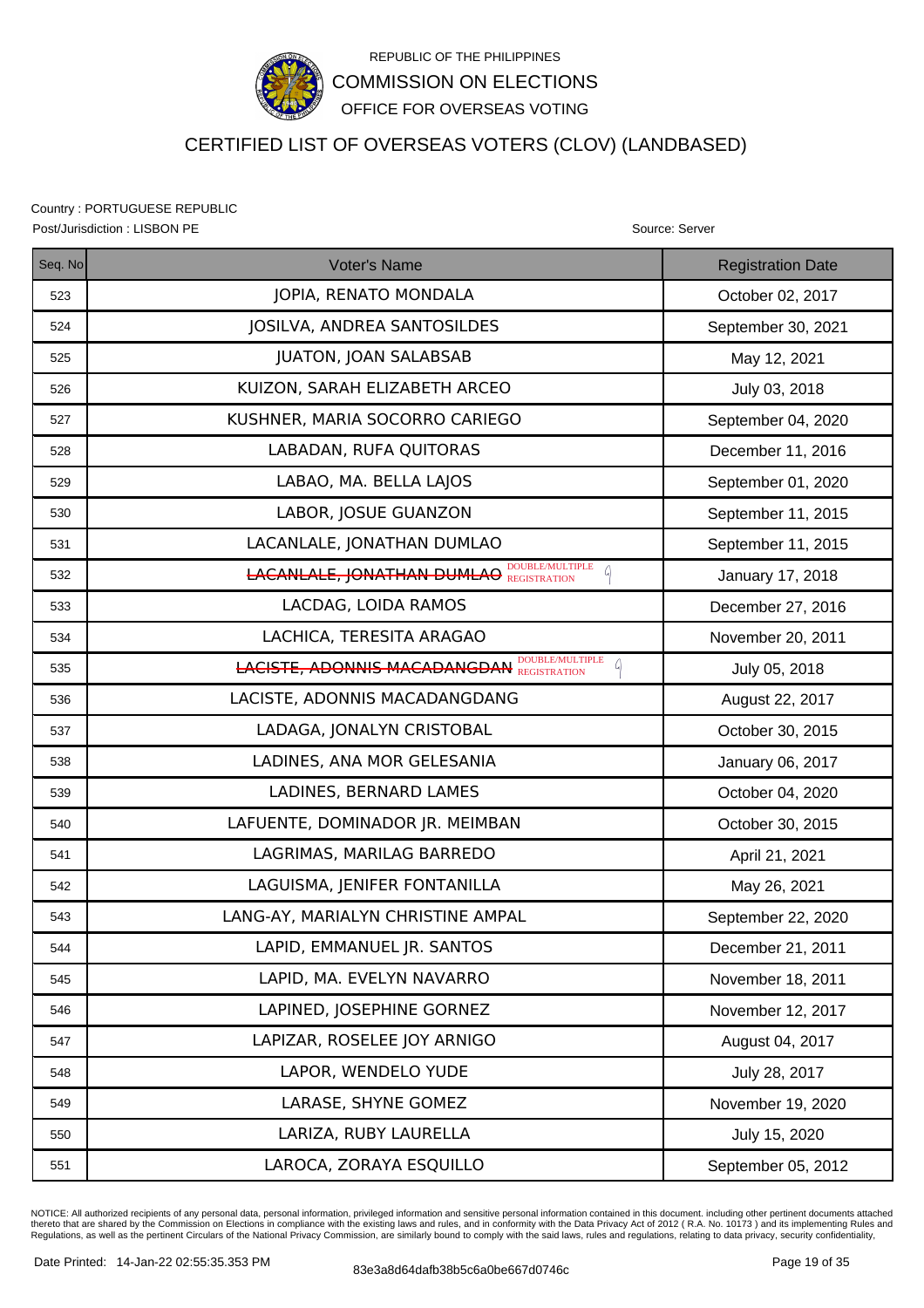

## CERTIFIED LIST OF OVERSEAS VOTERS (CLOV) (LANDBASED)

Country : PORTUGUESE REPUBLIC Post/Jurisdiction : LISBON PE **Source: Server** Source: Server Source: Server Source: Server

| Seq. No | Voter's Name                 | <b>Registration Date</b> |
|---------|------------------------------|--------------------------|
| 552     | LAROCA, ZORAYA ESQUILLO      | September 12, 2021       |
| 553     | LAURENCIO, GINA BEDOÑO       | December 01, 2011        |
| 554     | LECAROZ, ESPERANZA SENA      | December 10, 2016        |
| 555     | LENNON, MARUJA MENDOZA       | September 01, 2021       |
| 556     | LEONARDO, HASMIN TELESFORO   | December 09, 2016        |
| 557     | LERO, ERIC ACUZAR            | September 11, 2012       |
| 558     | LEVITA, DELIA ANINGALAN      | March 18, 2021           |
| 559     | LIBAN, ROBERT AZMAN          | October 10, 2021         |
| 560     | LIM, MARIE CONCEPCION AQUINO | January 03, 2017         |
| 561     | LIWANAG, RIBE LOVE DAGANDARA | November 08, 2020        |
| 562     | LIWANAG, RUDYLINDA VIRAY     | September 22, 2020       |
| 563     | LLAGUNO, JACKELYN MAGDALAGA  | December 19, 2017        |
| 564     | LLANO, LESLIE PEARL SALARES  | May 04, 2017             |
| 565     | LOBRIN, ZARA MAE GALVEZ      | February 24, 2021        |
| 566     | LOCAMBO, MARLON HOLAR        | December 11, 2016        |
| 567     | LOMBOY, JAYSON BANDONG       | August 02, 2020          |
| 568     | LOMUARDO, JULIE BARCINAS     | September 11, 2015       |
| 569     | LONGOS, NAUR ZERDA           | June 28, 2017            |
| 570     | LOPES, JEDIDIAH RAYCO        | October 15, 2020         |
| 571     | LOPES DIAS, SHALLYMARH AGUIL | October 12, 2021         |
| 572     | LOPEZ, RAUL TORNO            | December 10, 2016        |
| 573     | LOREMIA, JOSE MARIA COSTALES | February 04, 2018        |
| 574     | LOUREIRO, FLORA DE LIMA      | April 26, 2018           |
| 575     | LU, ROWENA DUABAN            | May 17, 2017             |
| 576     | LUMANGLAS, PLACIDA BRITON    | January 13, 2021         |
| 577     | LUMOGDA, ANALYN BLEGARIO     | October 13, 2021         |
| 578     | LUNTAO, MARC ABELLO          | March 23, 2018           |
| 579     | LUTERO, MARK ARIES MORALES   | September 08, 2017       |
| 580     | LUZ, ROWENA LORILLA          | January 08, 2018         |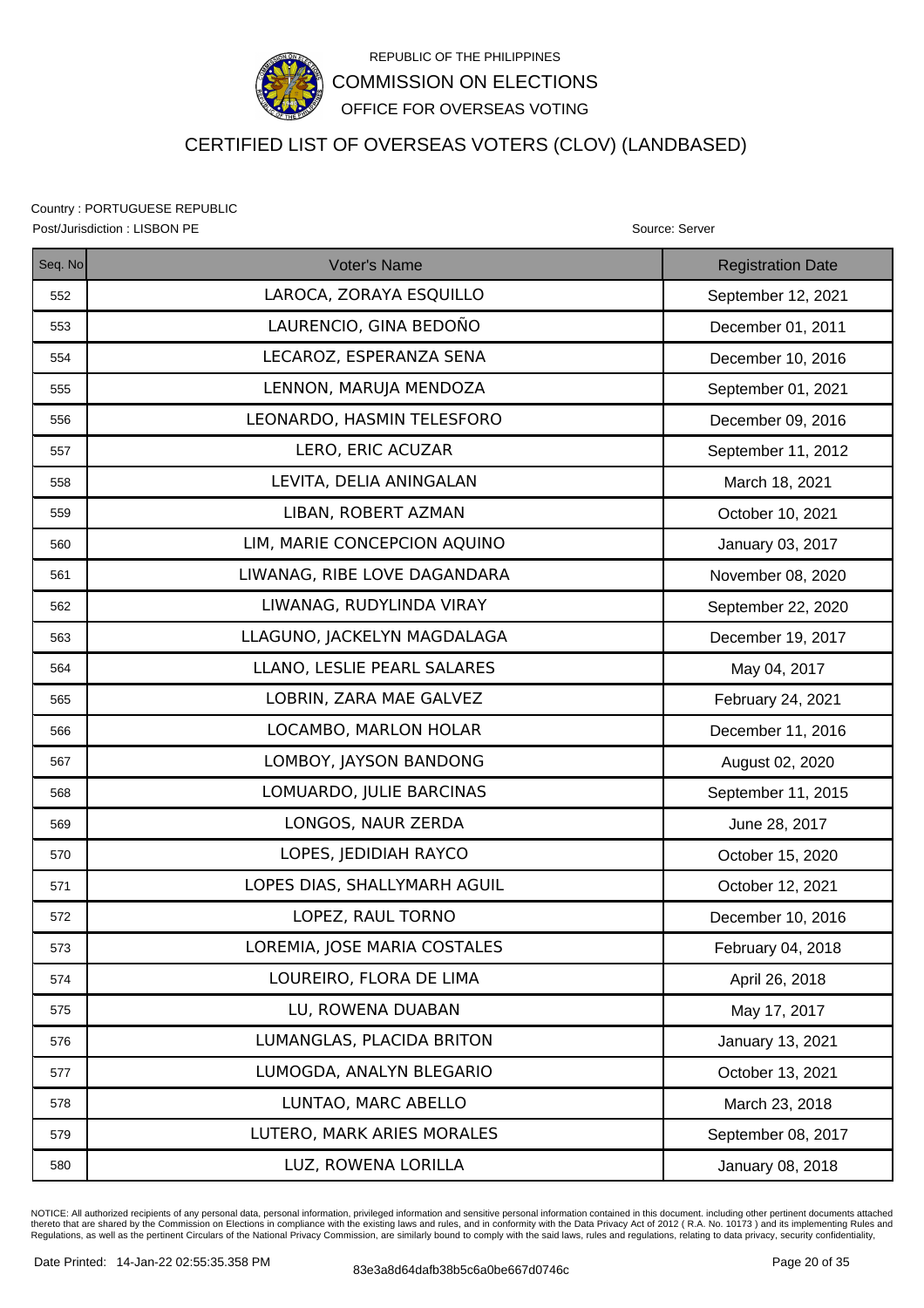

### CERTIFIED LIST OF OVERSEAS VOTERS (CLOV) (LANDBASED)

Country : PORTUGUESE REPUBLIC Post/Jurisdiction : LISBON PE **Source: Server** Source: Server Source: Server Source: Server

| Seq. No | Voter's Name                                                             | <b>Registration Date</b> |
|---------|--------------------------------------------------------------------------|--------------------------|
| 581     | MABBORANG, VISITACION APRECIO                                            | May 08, 2018             |
| 582     | MACADANGDANG, ANGENICA CORDOVA                                           | April 12, 2017           |
| 583     | MACADANGDANG, BIBIANA VICENTE                                            | February 10, 2012        |
| 584     | MACADANGDANG, CELSO VICENTE                                              | September 03, 2014       |
| 585     | MACADANGDANG, JOHN CEL CORDOVA                                           | March 02, 2017           |
| 586     | MACADANGDANG, JOMAR CASTILLO                                             | August 02, 2018          |
| 587     | MACADANGDANG, JOSELYN CALARAMO                                           | October 21, 2014         |
| 588     | MACADANGDANG, MARY ANN CORDOVA                                           | September 03, 2014       |
| 589     | MACALALAD, MARK ALDRIN RODRIGUEZ                                         | December 10, 2016        |
| 590     | MACALINO, JEAN BONIFACIO                                                 | January 22, 2018         |
| 591     | MACATULA, MIRELLA SY                                                     | September 22, 2020       |
| 592     | MACLI-ING, MARIANE FE PIGGANGAY                                          | October 10, 2021         |
| 593     | DOUBLE/MULTIPLI<br>MADRID, DON LAND SYMON BERMABE<br><b>REGISTRATION</b> | August 10, 2021          |
| 594     | MADRID, DON LAND SYMON BERNABE                                           | October 06, 2021         |
| 595     | MAGHANOY, MARY LOVELY LUMAGHAN                                           | October 04, 2021         |
| 596     | MAGLALANG, WENDY SACLAO                                                  | September 06, 2020       |
| 597     | MAHINAY, ISABEL CANQUE                                                   | November 03, 2011        |
| 598     | MAJADUCON, WILSON LYNN GOMERA                                            | September 11, 2015       |
| 599     | MAKILING, JOJO MOLAR                                                     | January 23, 2018         |
| 600     | MAKILING, MARY JOY CAPALES                                               | January 23, 2018         |
| 601     | MALLARI, ALJONE ALIDA BULATAO                                            | August 25, 2015          |
| 602     | MALLARI, JOEL ROXAS                                                      | August 25, 2015          |
| 603     | MALLARI, KIRSTI ZYREL BERNADINE CONCEPCION                               | September 27, 2021       |
| 604     | MALLARI, MARY BERNADETTE CASEM                                           | October 10, 2021         |
| 605     | MANALANG, ANDREW REX BALBIN                                              | October 20, 2017         |
| 606     | MANALE, JESUS ANTONIO                                                    | October 23, 2012         |
| 607     | MANALE, MILAGROS ROMBAOA                                                 | October 24, 2012         |
| 608     | MANANGAN, MARY JEAN ABUAN                                                | November 16, 2017        |
| 609     | MANAYOD, MELODY PIDUANA                                                  | May 30, 2017             |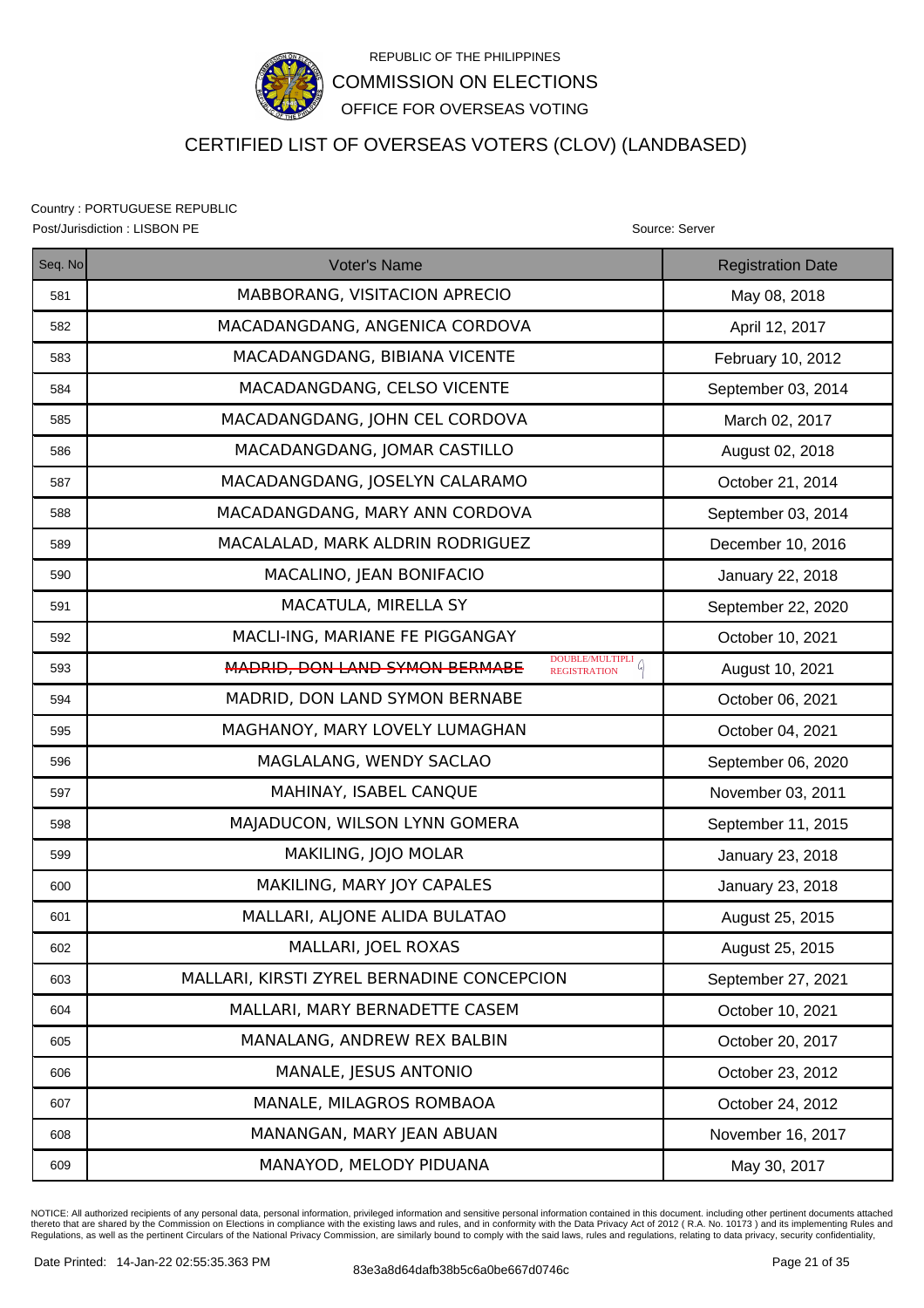

## CERTIFIED LIST OF OVERSEAS VOTERS (CLOV) (LANDBASED)

Country : PORTUGUESE REPUBLIC Post/Jurisdiction : LISBON PE **Source: Server** Source: Server Source: Server Source: Server

| Seq. No | <b>Voter's Name</b>                                                                | <b>Registration Date</b> |
|---------|------------------------------------------------------------------------------------|--------------------------|
| 610     | MANAYON, MARRISA PARAN                                                             | October 07, 2020         |
| 611     | MANCENIDO, ARNEL BARILLA                                                           | June 14, 2017            |
| 612     | MANCILLA, JASPER ZAMORA                                                            | May 06, 2014             |
| 613     | MANGROBANG, MARION KIM EXCONDE                                                     | July 16, 2018            |
| 614     | MANIBOG, ROLANDO CUARESMA                                                          | December 28, 2020        |
| 615     | MANTILLA, MERLE DUBLAN                                                             | October 14, 2003         |
| 616     | MANZANO, JOSEPHINE DE VERA                                                         | October 10, 2021         |
| 617     | DOUBLE/MULTIPLE<br>$\Omega$<br>MANZANO, MARIA CRYSTAL SUICO<br><b>REGISTRATION</b> | July 22, 2020            |
| 618     | MANZANO, MARIA CRYSTAL SUICO                                                       | October 10, 2021         |
| 619     | MAPE, NENA CUTARAN                                                                 | January 11, 2021         |
| 620     | MARASIGAN, EVANGELINE EVANGELISTA                                                  | May 06, 2018             |
| 621     | MARCAL, GEMINI AVANCE                                                              | October 20, 2017         |
| 622     | MARIIO, MARICHU MONES                                                              | February 14, 2018        |
| 623     | MARQUES, RHEA MAE GARCIA                                                           | November 02, 2017        |
| 624     | MARQUES, RITCHIEL ROSQUILLO                                                        | November 18, 2011        |
| 625     | MARQUES, TERESITA ANGELES GUTIERREZ                                                | October 31, 2012         |
| 626     | MARTINEZ, RUBY DE MESA                                                             | December 19, 2011        |
| 627     | MARTINS, MARVE RABAGO                                                              | May 02, 2021             |
| 628     | MASACAYAN, KATRINA TOLENTINO                                                       | November 09, 2017        |
| 629     | MASANGVAY, LUNINGNING TAJA                                                         | August 22, 2018          |
| 630     | MATEO, VIVENCIA GALANG                                                             | February 12, 2012        |
| 631     | MATULAC, ANDREA LOUISE CABRERA                                                     | July 29, 2015            |
| 632     | MATUTE, KEITHLEI JOY MORAVEK                                                       | October 10, 2021         |
| 633     | MATUTE, MARK FRANCIS PIMENTEL                                                      | September 15, 2020       |
| 634     | MAURICIO, MICHELLE CUSTODIO                                                        | August 12, 2015          |
| 635     | MAXIMO, ELISA VALERIO                                                              | November 20, 2011        |
| 636     | MAXIMO, ENA ROSETTE VALERIO                                                        | October 30, 2015         |
| 637     | MAYUYO, RAMON MANSINEROS                                                           | December 11, 2016        |
| 638     | MEDEL, CHELITA PLACA                                                               | September 06, 2015       |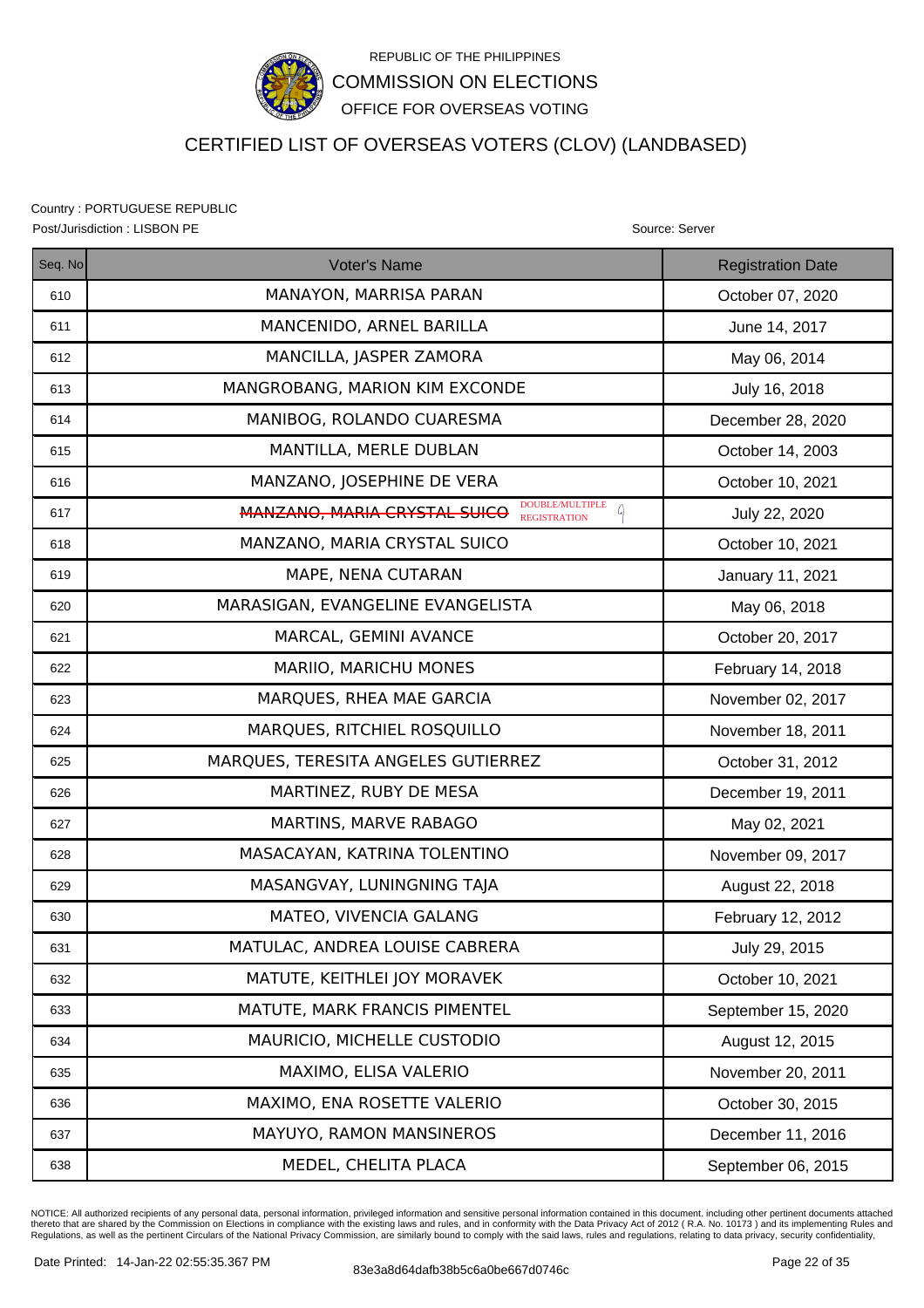

## CERTIFIED LIST OF OVERSEAS VOTERS (CLOV) (LANDBASED)

Country : PORTUGUESE REPUBLIC Post/Jurisdiction : LISBON PE **Source: Server** Source: Server Source: Server Source: Server

| Seq. No | Voter's Name                               | <b>Registration Date</b> |
|---------|--------------------------------------------|--------------------------|
| 639     | MEDEL, JEFFRY CENTENO                      | March 08, 2017           |
| 640     | MEDENILLA, LOVELY BONANCIA                 | October 13, 2020         |
| 641     | MEDINA, SAYLENA DE VERA                    | October 08, 2012         |
| 642     | MEDRANA, MARICEL BANZAL                    | September 12, 2021       |
| 643     | MEDRANO, CANCINO ARILLAGA                  | September 11, 2017       |
| 644     | MEDRANO, ELISA MACKAY                      | September 11, 2017       |
| 645     | MEDRANO, LEO FRANCIS RAMELO                | June 14, 2015            |
| 646     | MENCHAVEZ, IRENE DONCILLO                  | September 30, 2021       |
| 647     | MENDOZA, JOHN CLYDE STEVEN MANGAT          | December 01, 2017        |
| 648     | MENDOZA, LEIZEL CANYAS                     | September 30, 2021       |
| 649     | MENDOZA, SHARON PATUNGAN                   | September 01, 2020       |
| 650     | MENERO, MAOREEN RAMOS                      | October 04, 2021         |
| 651     | MERCADO, JOSEPH LUMBA                      | May 31, 2006             |
| 652     | MERCADO, MAY BELINE VILORIA                | September 13, 2018       |
| 653     | MESIAS, LORRAINE KRISTEL CRUZ              | September 10, 2018       |
| 654     | MESIAS, RODEL ARCELO                       | September 09, 2015       |
| 655     | METRAN, EDERLINA PEREZ                     | February 12, 2012        |
| 656     | MINDANAO, MARIQUIT VILLANUEVA              | October 14, 2021         |
| 657     | MIRA-ATO, SOKAINAH TAJOR                   | March 09, 2017           |
| 658     | MIRANDA, SHEILA RAE MEMBRADO               | July 23, 2021            |
| 659     | MIRUT, MARICAR DANAO                       | September 07, 2021       |
| 660     | MOELLERS, GRACE MAGNO                      | August 10, 2020          |
| 661     | MOICO, ROSEMARIE SAGINSIN                  | May 05, 2021             |
| 662     | MOITINHO DE ALMEIDA, MARIA ANA LIZA SANTOS | October 07, 2021         |
| 663     | MOLAR, ANALISA BERGADO                     | August 26, 2014          |
| 664     | MONCUIT, ANITA MERCULIO                    | April 11, 2017           |
| 665     | MONDELO, CHERRY SAJOL                      | November 04, 2011        |
| 666     | MONREAL, ANGELINA LARA                     | October 07, 2021         |
| 667     | MONREAL, JOSH SAMUEL OLAN                  | October 07, 2021         |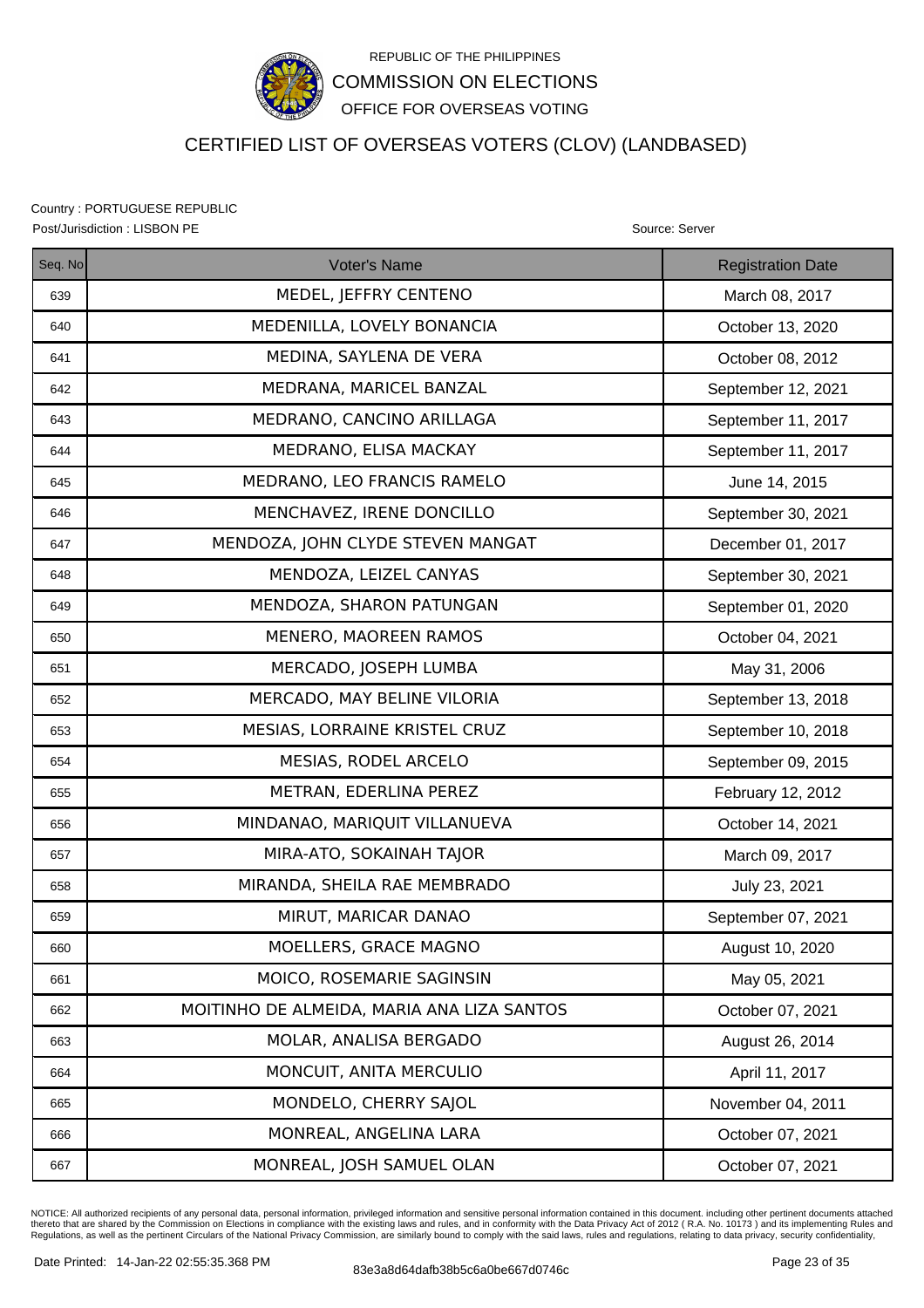

# CERTIFIED LIST OF OVERSEAS VOTERS (CLOV) (LANDBASED)

Country : PORTUGUESE REPUBLIC Post/Jurisdiction : LISBON PE Source: Server Source: Server Source: Server Source: Server

Seq. No **Registration Date Contact Contact Voter's Name** Registration Date Registration Date 668 | MONTALBAN, FAITH CHERRY ANN CABATAY MILLET March 03, 2021 669 | MONTAÑA, CHRISTINA TALAMOR | April 13, 2021 670 MONTANO, JOJO ANTHONY SABERON December 13, 2017 671 | MONTON, JUNE RAY UBANDO | October 10, 2021 672 | MORANDARTE, RUDYARD MAWELI | July 10, 2014 673 | MOSQUERA, DAVE JOHN FILOSOFO | January 03, 2018 674 MOTA, ELLEN GARCES June 15, 2012 675 | MOURA, ARTESS APA-AP | September 27, 2021 676 | MOURA, ESTELA MARIE LAYAGUE | September 12, 2021 677 | MOURAO, JENIPHER SOMLANI | August 10, 2018 678 | CHE CAPUA OCTOBER 08, 2015 679 | MULIMBAYAN, RANEL MERCADO | January 22, 2018 680 | MUSNGI, MARICHU BUBULI | June 06, 2021 681 NALASA, EVA GRACE BADIANG **NALASA, EVA GRACE BADIANG** 682 NALUNNE, FREDELYN ALLAGA **CONSECTED ALLAGE REDUCTS** 683 | NAM-ON, MAGDALENA DAYCON | August 19, 2012 684 | NARISMA, VICENTA TAYABAS | August 25, 2012 685 NATIVIDAD, ERICSON PABICO August 10, 2018 686 | NATIVIDAD, SUSAN TODENO | May 24, 2018 687 NAVACILLA, MALLY GILLERA September 06, 2015

| vv, |                               | OUPIUITIDUI UU, LUTU |
|-----|-------------------------------|----------------------|
| 688 | NAVARRO, CHRISTIAN BAJADO     | January 11, 2018     |
| 689 | NAVARRO, MARIA REGINA HUCALLA | November 18, 2011    |
| 690 | NAZARETA, VIRLIE ANN MASAYON  | January 23, 2017     |
| 691 | NEMEDEZ, KRIZIALEI MORENO     | February 03, 2012    |
| 692 | NEMEDEZ, LORRAINE MORENO      | May 18, 2014         |
| 693 | NEMEDEZ, OLIMPIO BUNYE        | February 03, 2012    |
| 694 | NERBES, MABEL PASAGUE         | September 12, 2021   |
| 695 | NOBLETA, JOSIE LARIZA         | October 03, 2017     |
| 696 | NOQUE, SHIELA FRANCISCO       | April 10, 2017       |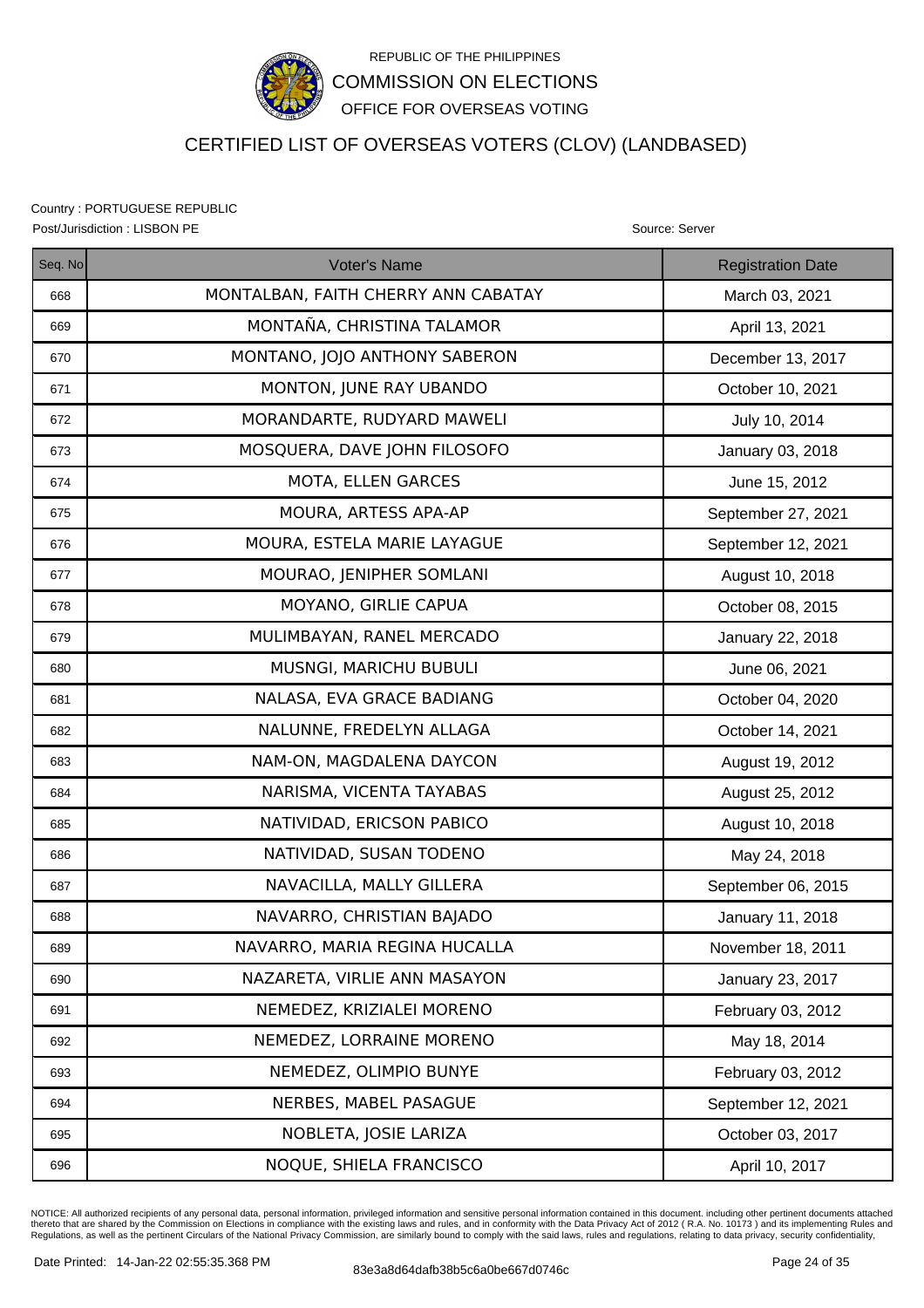

## CERTIFIED LIST OF OVERSEAS VOTERS (CLOV) (LANDBASED)

Country : PORTUGUESE REPUBLIC Post/Jurisdiction : LISBON PE **Source: Server** Source: Server Source: Server Source: Server

| Seq. No | <b>Voter's Name</b>                                                                            | <b>Registration Date</b> |
|---------|------------------------------------------------------------------------------------------------|--------------------------|
| 697     | NOROÑA, JUVY FERNANDO                                                                          | August 06, 2020          |
| 698     | OBRERO, JULITA DOMINGO                                                                         | May 02, 2021             |
| 699     | OCAMPO, AIDA FLORES                                                                            | January 18, 2012         |
| 700     | OCHOA, CARLOS FRANCISCO RAMOS                                                                  | September 23, 2021       |
| 701     | <b>OCLARIT, ALMA TUSOY</b>                                                                     | September 12, 2021       |
| 702     | OLASIMAN, ROLDAN SANCHEZ                                                                       | February 17, 2012        |
| 703     | $\textbf{DOUBLE/MULTIPLE}$<br>$\mathcal{L}$<br>OLIVEIRA, MARIA VENUS CO<br><b>REGISTRATION</b> | May 23, 2017             |
| 704     | OLIVEIRA, MARIA VENUS CO                                                                       | September 16, 2021       |
| 705     | OMBION, PRINCESS MONTEMAYOR                                                                    | November 21, 2011        |
| 706     | ONATE, JOEMAR MARTINEZ                                                                         | May 15, 2014             |
| 707     | OÑATE, RODALYN RELATOS                                                                         | August 16, 2021          |
| 708     | ORACAY, AILEEN ALFANSA                                                                         | February 04, 2018        |
| 709     | ORAIN, CHARO LOPEZ                                                                             | February 09, 2021        |
| 710     | ORAIN, DELIA LASPINAS                                                                          | August 22, 2018          |
| 711     | ORAIN, JULIANA ESTAPIA                                                                         | April 26, 2018           |
| 712     | ORAIN, PRUDENCIO JR. SATURNO                                                                   | January 23, 2017         |
| 713     | ORAIN, ROBERTO ESTAPIA                                                                         | July 20, 2009            |
| 714     | ORAIN, TERESITA TOMAS                                                                          | June 24, 2021            |
| 715     | ORAÑO, JANICE LAHER                                                                            | September 19, 2014       |
| 716     | ORGIBA, JOHN ERCY OLIQUIANO                                                                    | October 10, 2021         |
| 717     | ORGIBA, JOSE MARIA ABELARDE                                                                    | October 10, 2021         |
| 718     | ORQUEJO, MARIA EVELYN REDONDO                                                                  | July 31, 2009            |
| 719     | ORTIZ, MA. VIRGINIA PANGILINAN                                                                 | March 07, 2018           |
| 720     | ORTIZ, THELMA PASCUA                                                                           | May 18, 2014             |
| 721     | OSALVO, JOVITO PARANADA                                                                        | February 12, 2012        |
| 722     | PABLO, BEATRICE BETTY GUESAED                                                                  | March 03, 2021           |
| 723     | PACION, ELLA CECILIA CRUZ                                                                      | February 04, 2018        |
| 724     | PACIS, JEZREEL CORTEZ                                                                          | July 23, 2020            |
| 725     | PACIS, MARIELOU CORTEZ                                                                         | May 18, 2014             |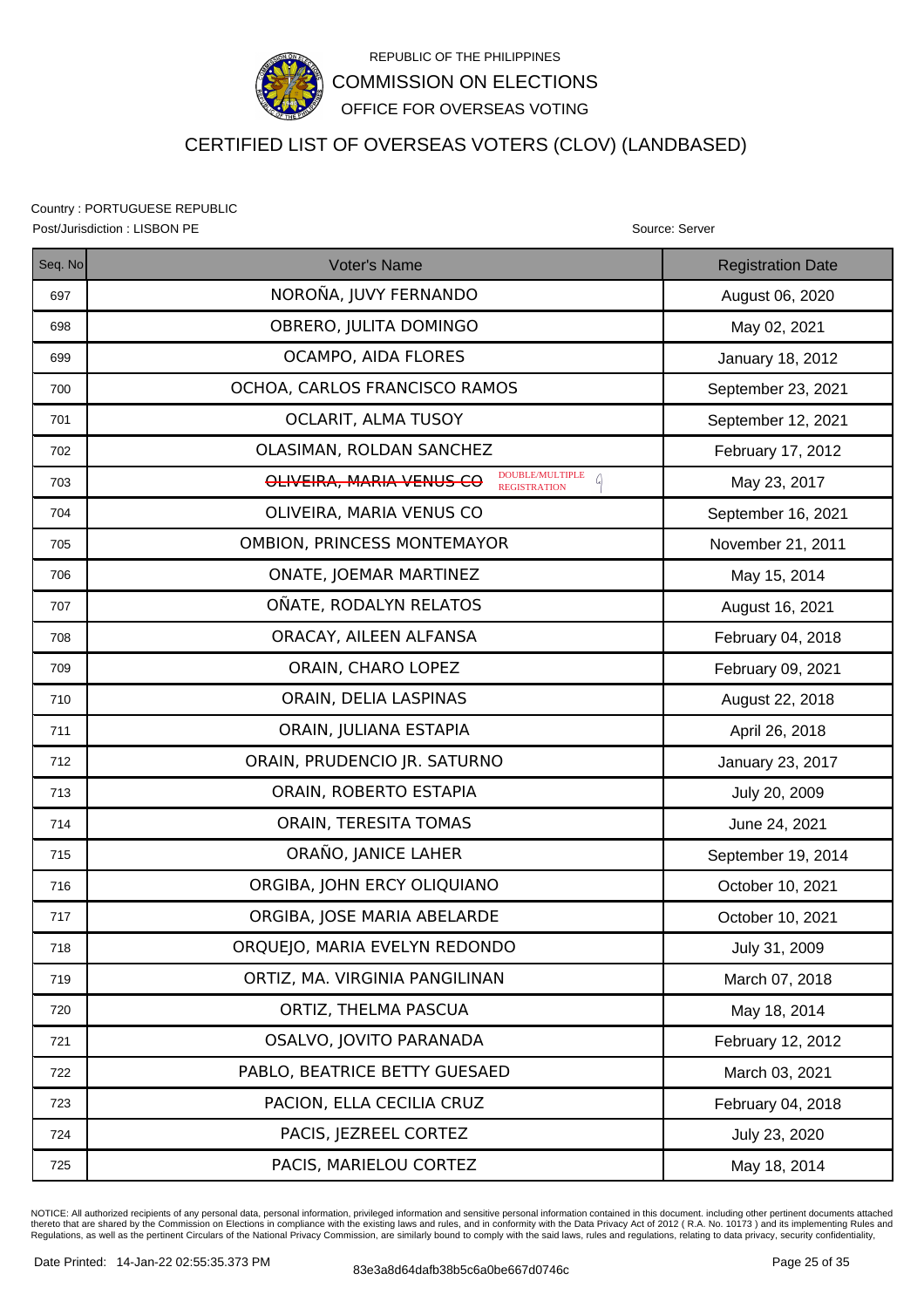

## CERTIFIED LIST OF OVERSEAS VOTERS (CLOV) (LANDBASED)

Country : PORTUGUESE REPUBLIC Post/Jurisdiction : LISBON PE Source: Server

| Seq. No | Voter's Name                                                             | <b>Registration Date</b> |
|---------|--------------------------------------------------------------------------|--------------------------|
| 726     | PADILLA, APOLONIO GANIBO                                                 | December 08, 2017        |
| 727     | PADILLA, JAMINA ANNE TUAÑO                                               | November 03, 2020        |
| 728     | PAGADUAN, CARMELITA CARDONA                                              | June 25, 2014            |
| 729     | PAGDANGANAN, ANA CATARINA DAMPIL                                         | January 31, 2018         |
| 730     | PAGDANGANAN, ARCE MANAHAN                                                | August 16, 2018          |
| 731     | PAGDANGANAN, JOAO LEONEL DAMPIL                                          | January 31, 2018         |
| 732     | PAGDANGANAN, OFELIA DAMPIL                                               | August 16, 2018          |
| 733     | PAGTAMA, FELY JANE CASABAY                                               | September 13, 2015       |
| 734     | <b>PAGTAMA, FELY JANE CASABAY DOUBLEMULTIPLE</b><br>A                    | May 24, 2018             |
| 735     | PAJO, CHERRY BELLE DALEON                                                | April 06, 2021           |
| 736     | PAKINGAN, JAN LEO SAPORSANTOS                                            | March 06, 2017           |
| 737     | PALABRICA, DONABEL SATUROS                                               | August 16, 2018          |
| 738     | PAMPLIEGA, DONNA MONDIA                                                  | July 14, 2020            |
| 739     | PANALIGAN, BUENAGLEN HECHANOVA                                           | October 06, 2021         |
| 740     | PANALIGAN, JOHN DANIEL ESTANISLAO                                        | October 10, 2021         |
| 741     | PANES, MARY JANE DELA GRACIA                                             | September 29, 2021       |
| 742     | PANGILIN, EVA MACARAIG                                                   | June 15, 2014            |
| 743     | PANGILINAN, PRINCESS GANABA                                              | May 16, 2012             |
| 744     | PANTI, CARMEN ZAFE                                                       | December 29, 2011        |
| 745     | PANTI, ROSALIA ZAFE                                                      | August 26, 2014          |
| 746     | DOUBLE/MULTIPLE<br>Q<br>PARAIBA, RACHELLE ANDALUZ<br><b>REGISTRATION</b> | February 24, 2021        |
| 747     | PARAIBA, RACHELLE ANDALUZ                                                | October 08, 2021         |
| 748     | PARANE, GEZA TAN                                                         | July 16, 2020            |
| 749     | PARRERA, SALLY RAPIZ                                                     | July 30, 2018            |
| 750     | PASCUA, LAWRENCE DENNIS MANIS                                            | September 06, 2015       |
| 751     | PASTELERO, ANITA PE                                                      | November 28, 2011        |
| 752     | PAULO, DIANA CONCEPCION                                                  | August 12, 2021          |
| 753     | PAYOT, AILEEN TIMON                                                      | July 14, 2014            |
| 754     | PEDNGA, JOMIE LEE CASIBEN                                                | March 04, 2018           |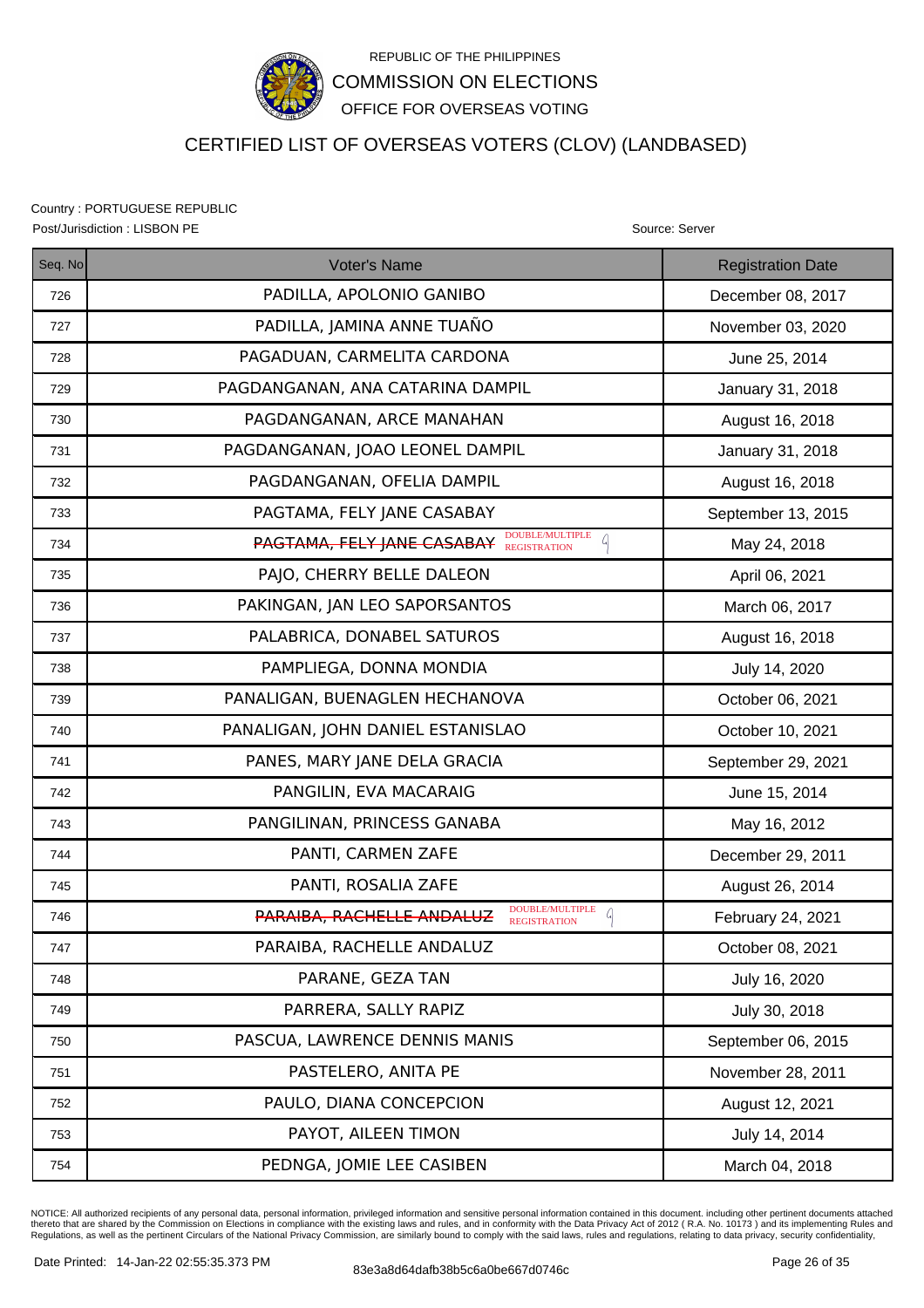

### CERTIFIED LIST OF OVERSEAS VOTERS (CLOV) (LANDBASED)

Country : PORTUGUESE REPUBLIC Post/Jurisdiction : LISBON PE Source: Server Source: Server Source: Server Source: Server

Seq. No **Registration Date Contact Contact Voter's Name** Registration Date Registration Date 755 | PEDRIGAL, ROSEANN MANSILUNGAN | August 02, 2020 756 | PEDROSA, MARI GRACIELA BIGNOTEA | December 19, 2016 757 | PELICANE, GRACE MANILE | April 28, 2021 758 PEPITO, JAN REY BACUS September 28, 2021 759 | PEPITO, ROSSELLE GREGORIO | May 06, 2018 760  $\parallel$  September 28, 2021 761 PERALTA, JENALYN DELFIN October 12, 2021 762 | PEREYRA, CHRISTIAN ANTHONY CRUZ | September 09, 2021 763 PEREYRA, JILL HERNANDEZ September 09, 2021 764 PEREZ, ROBERTO JOAQUIN ADRIANO September 08, 2021 765 PERNITEZ, CLARISSA ZAMORA May 06, 2018 766 | PEROZ, CHARISMA OCAMPO | November 14, 2017 767 November 14, 2017 | November 14, 2017 768 | PERRETT, MARIA REGINA BUENAVENTURA | September 14, 2021 769 | PICONES, JENNIFER AGUILA | May 12, 2021 770 PIMENTEL, FELICIDAD BARUT March 21, 2018 771 | PINEDA, RONNIE YUMANG | December 10, 2016 772 | PIÑON, ROLITO GEÑOSO | August 16, 2018 773 | PINTAC, RONALD BAROT | January 12, 2018 774 | PIZARRAS, KEVIN JAMES MAQUINDANG | September 10, 2015 775 | PLACIO, ANDREA DELA CRUZ | September 27, 2021 776 | PLAZA, JAZEL CATEDRILLA | August 22, 2017 777 | POLINAR, CHRISTIANE UNAJAN | February 06, 2017 778 POLINAR, NENA MAE GANZO March 24, 2021 779 | POLISTICO, NOLAN RODRIGUEZ | April 04, 2012 780 POLO, MARY GRACE ARAC December 19, 2017 781 PONCE, ABEGAIL TOLENTINO September 15, 2020 782 PRESTO, JESUS SALVADOR BATALLER December 09, 2016 783 | PUNZALAN, MADONNA MARTINEZ | September 30, 2015 REGISTRATION

NOTICE: All authorized recipients of any personal data, personal information, privileged information and sensitive personal information contained in this document, including other pertinent documents attached thereto that are shared by the Commission on Elections in compliance with the existing laws and rules, and in conformity with the Data Privacy Act of 2012 ( R.A. No. 10173 ) and its implementing Rules and<br>Regulations, as w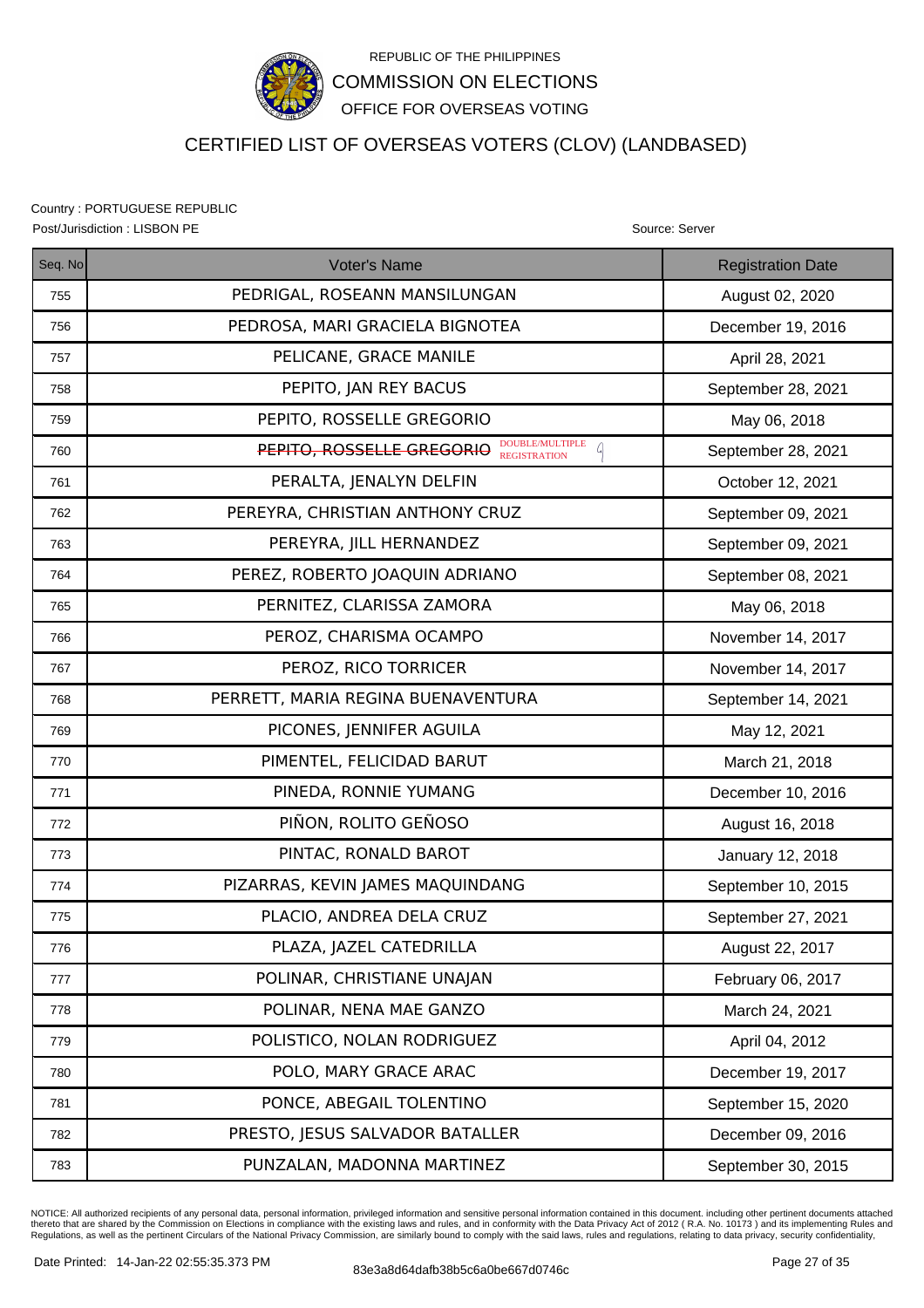

## CERTIFIED LIST OF OVERSEAS VOTERS (CLOV) (LANDBASED)

Country : PORTUGUESE REPUBLIC Post/Jurisdiction : LISBON PE **Source: Server** Source: Server Source: Server Source: Server

| Seq. No | <b>Voter's Name</b>              | <b>Registration Date</b> |
|---------|----------------------------------|--------------------------|
| 784     | PUTOL, JESSICA JULOM             | June 03, 2014            |
| 785     | QUARTO, EVELYN LERONA            | September 12, 2021       |
| 786     | QUIAMCO, AIZA MARIZ JOPLO        | September 17, 2020       |
| 787     | QUILOP, MARY ANTONETTE MALATE    | September 11, 2015       |
| 788     | QUITORIANO, MARGARET ALEJO       | September 28, 2021       |
| 789     | RABI, MILLETTE CABATIC           | August 25, 2017          |
| 790     | RAFINIAN, CLARISSE JANE NARVAEZ  | September 29, 2021       |
| 791     | RAFINIAN, JEONAVE NARVAEZ        | June 13, 2014            |
| 792     | RAMIREZ, MARIO VILLOTA           | December 09, 2016        |
| 793     | RAMOS, CHINKY ADSUARA            | July 05, 2018            |
| 794     | RAMOS, JAMES RANELL MARIANO      | January 14, 2021         |
| 795     | RAMOS, MICHAEL ANTONIO           | September 11, 2015       |
| 796     | RAMOS, MICHELLE MERCADO          | October 10, 2021         |
| 797     | RANARA, IRAH FAY NA              | October 04, 2021         |
| 798     | RAVELO, JOEY JR. CINTO           | September 21, 2020       |
| 799     | REBEIRO, JOLLY ALINOJAN          | July 06, 2018            |
| 800     | REDRENDO, ALETHA MAE MARTIN      | April 13, 2021           |
| 801     | REGUYAL, GRACE LYN LATUGA        | September 17, 2020       |
| 802     | REIGO, JULIE ANNE KAISSER SOLAMO | March 04, 2018           |
| 803     | RESULTO, DELAILA JAVIER          | October 10, 2021         |
| 804     | REYES, ALEX ESCUETA              | November 12, 2017        |
| 805     | REYES, ARLINE MERCADO            | March 27, 2017           |
| 806     | REYES, AURELIA MERCADO           | October 18, 2012         |
| 807     | REYES, CHRISTIAN ALDWIN LEVITA   | November 12, 2017        |
| 808     | REYES, CHRYZA MARIE ROSALES      | November 29, 2011        |
| 809     | REYES, EDNA DAGASDAS             | January 07, 2020         |
| 810     | REYES, JENNIFER BAYON            | January 12, 2017         |
| 811     | REYES, JESUS MAGNO               | September 30, 2015       |
| 812     | REYES, MEGHAN THERESE MARTELINO  | September 24, 2021       |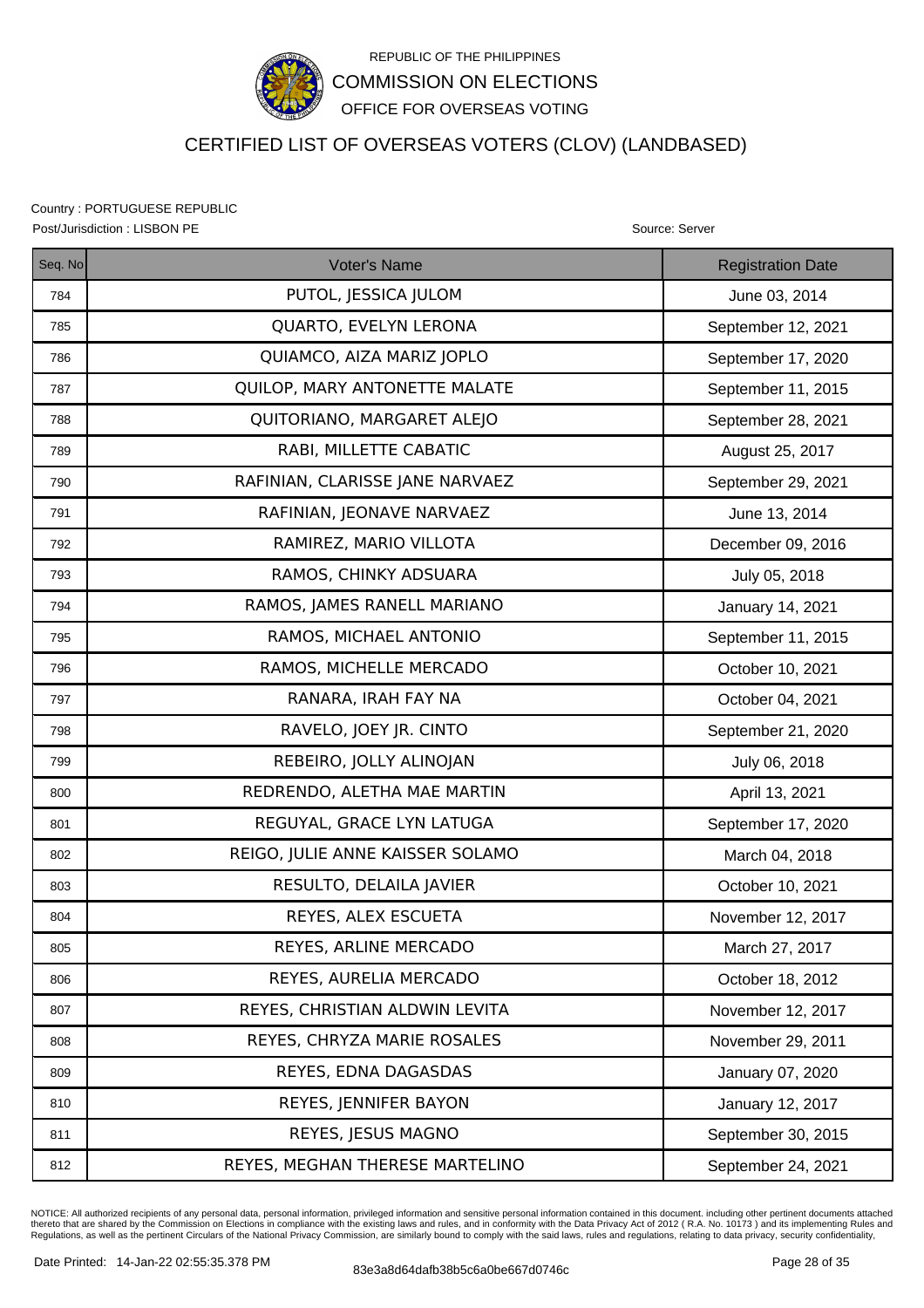

### CERTIFIED LIST OF OVERSEAS VOTERS (CLOV) (LANDBASED)

Country : PORTUGUESE REPUBLIC Post/Jurisdiction : LISBON PE **Source: Server** Source: Server Source: Server Source: Server

| Seq. No | Voter's Name                                      | <b>Registration Date</b> |
|---------|---------------------------------------------------|--------------------------|
| 813     | REYES, MHARK DHARREL CABRERA                      | January 05, 2018         |
| 814     | REYES, MICHELLE KATHLENE SILVERIO                 | February 04, 2021        |
| 815     | REYES, NELDA LEVITA                               | November 12, 2017        |
| 816     | REYES, YOLANDA ESCUETA                            | November 12, 2017        |
| 817     | RIBEIRO, LOIS ANN YASAY                           | September 29, 2021       |
| 818     | RICO, MARITA SORIANO                              | February 12, 2012        |
| 819     | <b>RIMON, EDIELIZA MECCA DOUBLE/MULTIPLE</b><br>A | July 05, 2020            |
| 820     | RIMON, EDIELIZA MECCA                             | October 12, 2021         |
| 821     | <b>RIVERA, ALMA GUTUAL DOUBLE/MULTIPLE</b>        | September 09, 2020       |
| 822     | RIVERA, ALMA GUTUAL                               | October 06, 2021         |
| 823     | RIVERA, DAHLIA SICAT                              | September 30, 2021       |
| 824     | RIVERA, SIMPLICIA CAISIP                          | February 12, 2012        |
| 825     | ROBIÑOL, RICHARD FRIO                             | October 11, 2021         |
| 826     | ROBIÑOS, CHRISTINE TABULA                         | May 05, 2021             |
| 827     | ROBLES, ALMA MEMORIAL                             | August 28, 2012          |
| 828     | ROBLES, MYLENE BANATICLA                          | July 05, 2020            |
| 829     | RODEROS, JONIEBELL TORRES                         | April 03, 2012           |
| 830     | RODEROS, MICHAEL SELOVERES                        | April 03, 2012           |
| 831     | RODRIGUES DIAS, AILEEN GERMAINE ALCALA            | August 11, 2021          |
| 832     | RODRIGUEZ, MARIA ANGELA ARCILLA                   | August 28, 2012          |
| 833     | ROEHLEN, STACY YORADYL DELA CRUZ                  | June 18, 2018            |
| 834     | ROLEDA, JENNY ROSE RAMIREZ                        | September 22, 2020       |
| 835     | ROMBAOA, JULIETA MAGTOTO                          | July 23, 2015            |
| 836     | ROMERO, VILMA CHOZAS                              | December 29, 2011        |
| 837     | RONDILLA, RODITH SENA                             | October 06, 2021         |
| 838     | RONDINA, RHOLLEN MAE RELACION                     | June 22, 2021            |
| 839     | RONI, DOMINADOR JR. SALAMANCA                     | July 27, 2017            |
| 840     | RONI, LORNA SIOSON                                | July 27, 2017            |
| 841     | ROSALES, CLEMENCIA ARCE                           | February 12, 2012        |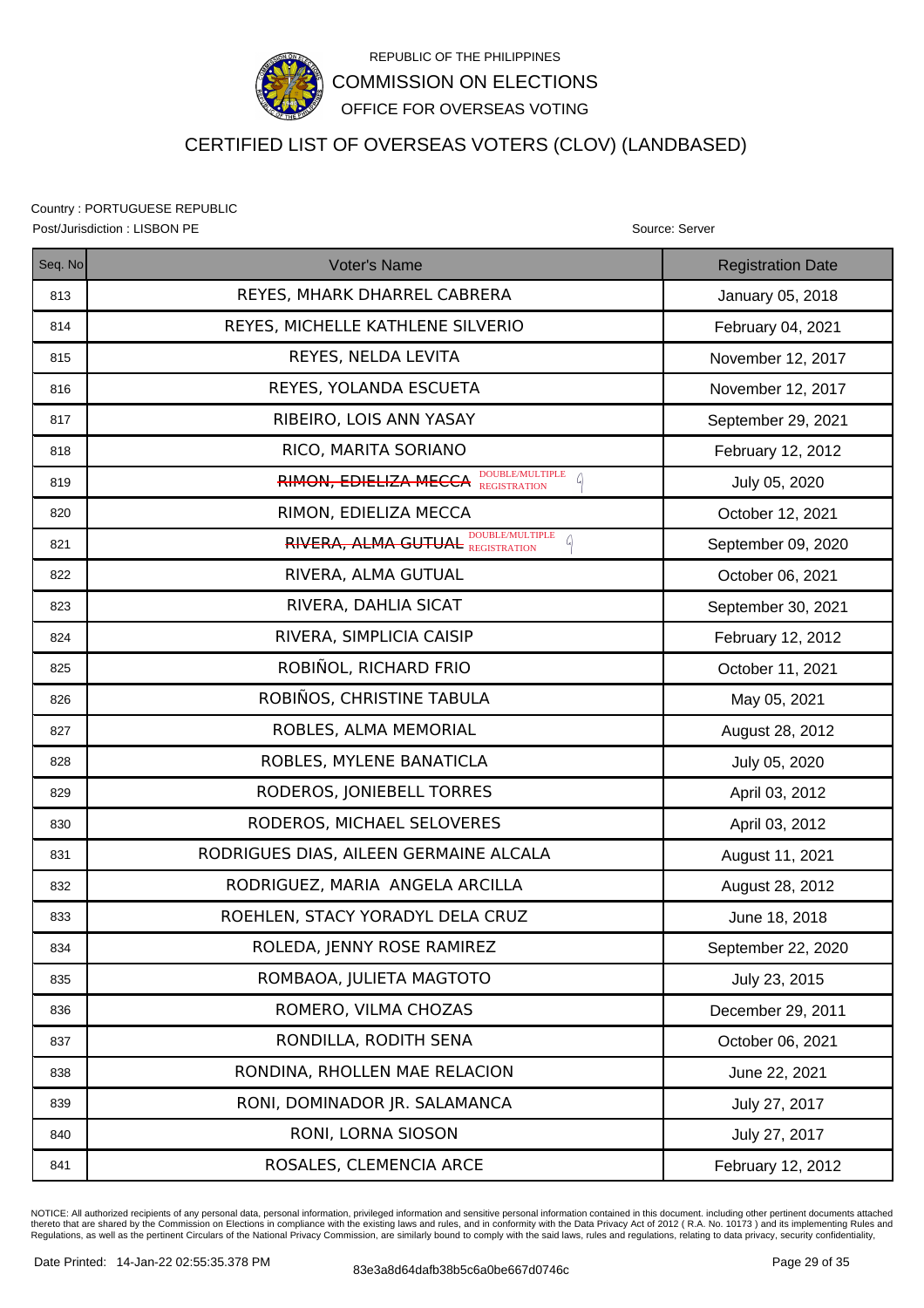

## CERTIFIED LIST OF OVERSEAS VOTERS (CLOV) (LANDBASED)

Country : PORTUGUESE REPUBLIC Post/Jurisdiction : LISBON PE **Source: Server** Source: Server Source: Server Source: Server

| Seq. No | Voter's Name                   | <b>Registration Date</b> |
|---------|--------------------------------|--------------------------|
| 842     | ROSALES, JANNET ARCE           | February 12, 2012        |
| 843     | ROSALES, OFELIA PEREZ          | November 29, 2011        |
| 844     | ROSALES, SUSAN SOLAMO          | December 05, 2016        |
| 845     | ROSCOE, MARIETHA SOLANTE       | November 24, 2014        |
| 846     | ROSQUILLO, AMELITA REGALADO    | January 03, 2017         |
| 847     | ROSQUILLO, RITCHWELL REGALADO  | January 03, 2017         |
| 848     | RUBIO, MARIEL CELIS            | August 17, 2021          |
| 849     | SA, MARGIE RADAZA              | April 06, 2017           |
| 850     | SABARILLO, MAYLA GABANE        | August 22, 2017          |
| 851     | SABINO, BERNARD VARGAS         | April 19, 2018           |
| 852     | SABOY, HEFO SHIRMAY MONCADA    | September 15, 2021       |
| 853     | SACLET, JOAN VALLOYAS          | October 25, 2015         |
| 854     | SACLET, JOVY VALLOYAS          | May 19, 2021             |
| 855     | SACLET, SIMPLICIO TANGIRAN     | October 25, 2015         |
| 856     | SACLET, URSULA VALLOYAS        | May 18, 2014             |
| 857     | SACLET JR, SIMPLICIO TANGIRAN  | May 18, 2014             |
| 858     | SADIA, MARIA CORAZON BARRIOS   | December 10, 2016        |
| 859     | SAGUN, ROMA JANE TAJON         | April 28, 2017           |
| 860     | SALAC, TRACY EGE               | November 27, 2017        |
| 861     | SALES, LEO DELIVA              | March 02, 2017           |
| 862     | SALGADO, GREGORIO JR. LUCERO   | December 10, 2016        |
| 863     | SALGADO, JOSEMAR OLIVEIRA      | December 10, 2016        |
| 864     | SALGADO, MARIA GLORIA TEIXEIRA | December 10, 2016        |
| 865     | SALICE, SHERLITA GANZO         | April 21, 2017           |
| 866     | SALICI, SHERLITA GANZO         | January 17, 2018         |
| 867     | SALVADOR, NIMFA PAGADUAN       | January 10, 2017         |
| 868     | SALVADOR, RONA MAY MANALASTAS  | June 09, 2017            |
| 869     | SAMBAYON, RHEYM BASISTER       | December 05, 2017        |
| 870     | SANCHEZ, ANGILINE IMALAY       | September 24, 2020       |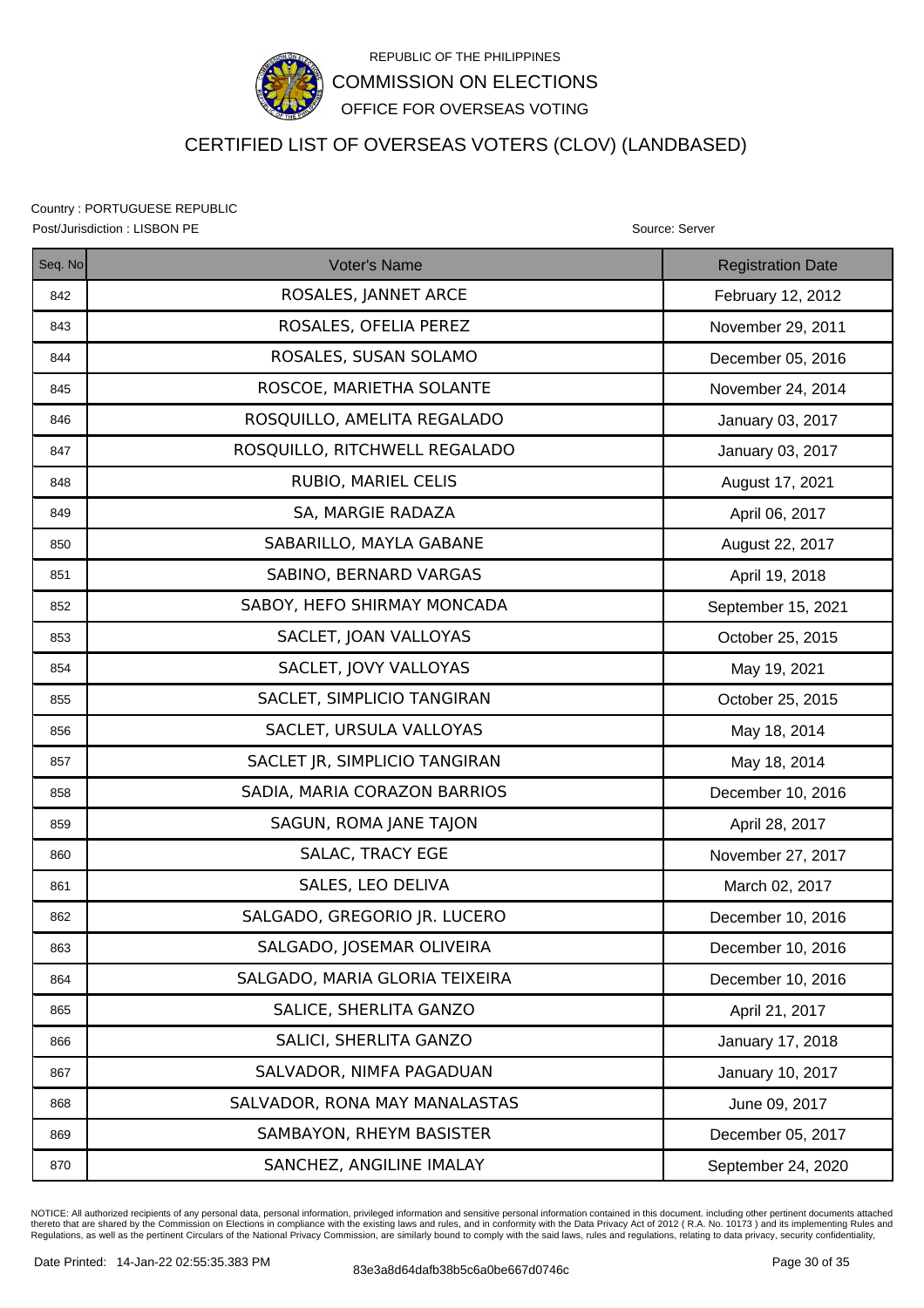

## CERTIFIED LIST OF OVERSEAS VOTERS (CLOV) (LANDBASED)

Country : PORTUGUESE REPUBLIC Post/Jurisdiction : LISBON PE **Source: Server** Source: Server Source: Server Source: Server

| Seq. No | Voter's Name                         | <b>Registration Date</b> |
|---------|--------------------------------------|--------------------------|
| 871     | SANCHEZ, GRACITA CARILLO             | September 29, 2006       |
| 872     | SANDOVAL, RENE FRANCISCO EVANGELISTA | November 10, 2017        |
| 873     | SANEZ, MARIA ELAINE GUBAT            | January 27, 2017         |
| 874     | SANGIL, KATE KIMBERLY DELA CRUZ      | October 10, 2021         |
| 875     | SAN JOSE, JOHN PAUL RUBIO            | November 05, 2020        |
| 876     | SAN JOSE, MARILOU BADANA             | January 30, 2018         |
| 877     | SAN MARTIN, JAYVEE ARROYO            | November 08, 2020        |
| 878     | SAN MARTIN, LEILA ARROYO             | September 05, 2017       |
| 879     | SAN MARTIN, PAQUITO TIGCAL           | September 05, 2017       |
| 880     | SANTIAGO, EDRALYN RAMIREZ            | September 29, 2017       |
| 881     | SANTOS, ALLAN MALOLOS                | September 11, 2015       |
| 882     | SANTOS, MARIA CHONA EDQUILANG        | October 30, 2017         |
| 883     | SANTOS, MARIBELLE LUCENIO            | September 06, 2021       |
| 884     | SANTOS, MARILYN VASQUEZ              | July 23, 2020            |
| 885     | SANZ, JOWAYMA BARTOLATA              | September 15, 2021       |
| 886     | SAPIE, JALIA RASHID                  | November 10, 2017        |
| 887     | SARAMOSING, ANGELICA BARBAC          | October 10, 2021         |
| 888     | SARANGLAO, JUANA DIAS                | April 26, 2018           |
| 889     | SARMIENTO, AEDRIAN EIHL BERNABE      | October 30, 2015         |
| 890     | SARMIENTO, AEVAN EIRISK BERNABE      | April 28, 2017           |
| 891     | SARMIENTO, AMAPOLA BERNABE           | October 19, 2012         |
| 892     | SAUL, HERMAN JR. JOB                 | September 04, 2017       |
| 893     | SEBASTIAN, ALELE MAE CARLOS          | April 06, 2021           |
| 894     | SERIRITAN, MA. CARMEN VILLARTA       | December 21, 2017        |
| 895     | SERRANO, GRACYNELLE ALEJANDRO        | March 12, 2012           |
| 896     | SERRANO, RODANTE NEYRA               | March 12, 2012           |
| 897     | SETIAS, DANIEL ORBETA                | February 04, 2018        |
| 898     | SETIAS, NELSIE NAVARRO               | December 29, 2011        |
| 899     | SHAH, GENEVY CEDENO                  | July 13, 2017            |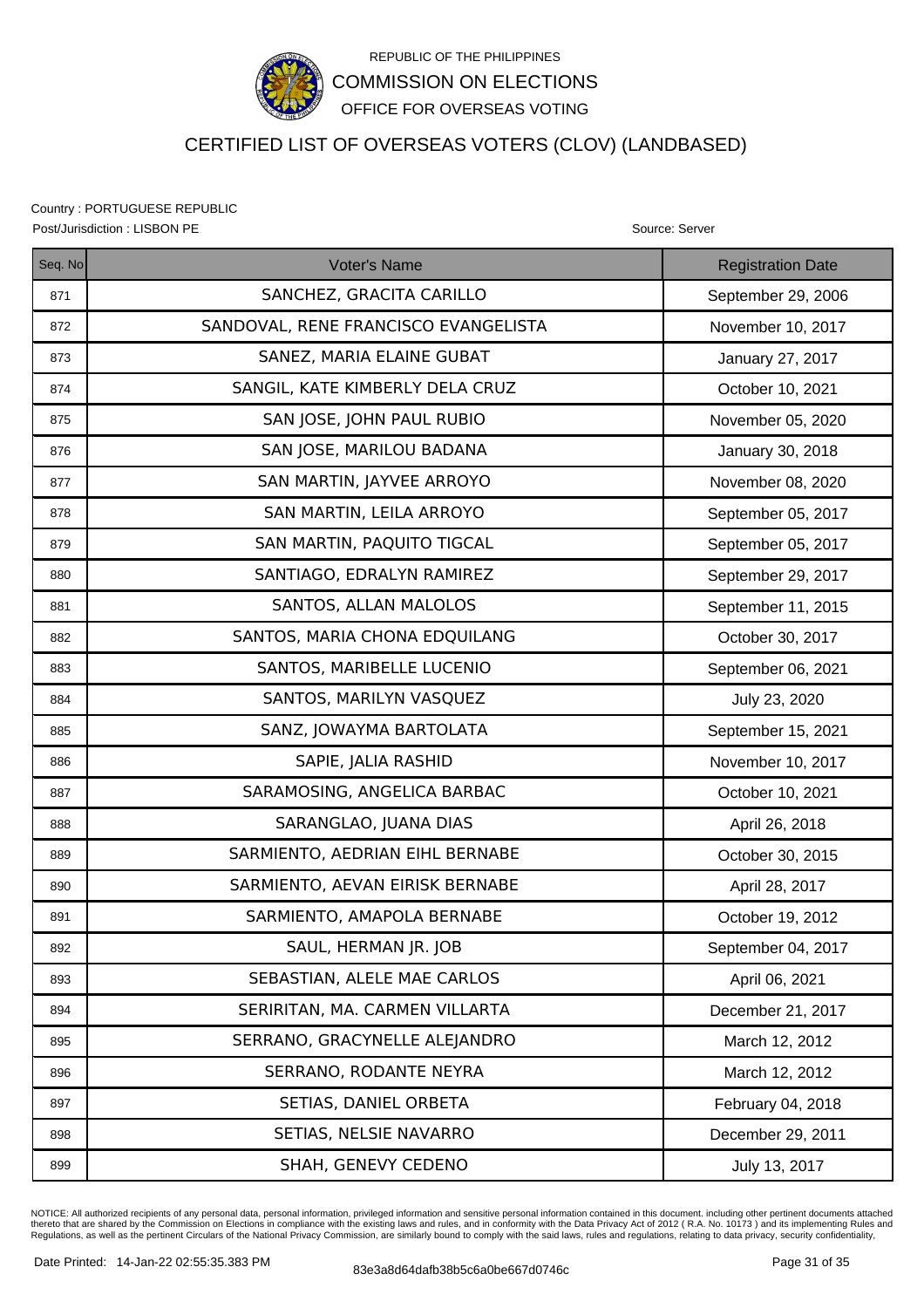

# CERTIFIED LIST OF OVERSEAS VOTERS (CLOV) (LANDBASED)

Country : PORTUGUESE REPUBLIC Post/Jurisdiction : LISBON PE **Source: Server** Source: Server Source: Server Source: Server

| Seq. No | Voter's Name                                   | <b>Registration Date</b> |
|---------|------------------------------------------------|--------------------------|
| 900     | SIA, ISAAC GO                                  | September 14, 2020       |
| 901     | SIMBAJON, ROY MACADINI                         | December 12, 2017        |
| 902     | SINGH, HARJIT BANEZ                            | December 21, 2017        |
| 903     | SINGHA, NERISSA LACUESTA                       | August 12, 2015          |
| 904     | SINGPET, HYDE MARCO                            | October 04, 2021         |
| 905     | SINON, SATURNINA TUGAP                         | September 03, 2015       |
| 906     | SIOSON, REMEDIOS DIÑO                          | December 16, 2020        |
| 907     | SOBRETODO, JOEL OMANDOC                        | December 16, 2017        |
| 908     | SOLAMO, JESSICA PEREZ                          | November 02, 2011        |
| 909     | SOLANO, JOSEPHINE NOCITE                       | November 15, 2017        |
| 910     | SOLER, MARIA TERESA ESPLANA                    | July 18, 2014            |
| 911     | SONA, LEA TAMBA                                | June 19, 2018            |
| 912     | SORIANO, EMELITA MAG-ISA                       | November 25, 2003        |
| 913     | <b>SORIANO, EMELITA MAG-ISA DOUBLEMULTIPLE</b> | September 30, 2021       |
| 914     | SORIANO, NORY BARLAAN                          | September 28, 2018       |
| 915     | SUELOS, ALMA GAMUSARAN                         | May 07, 2014             |
| 916     | SUNDO, JESAMIE PERALES                         | September 30, 2021       |
| 917     | SUNGA, BENJAMIN JR. MANAGUIO                   | June 15, 2014            |
| 918     | SUNOGAN, JOAN CARVAJAL                         | October 01, 2021         |
| 919     | SUSANA, AURORA NOCON                           | August 12, 2015          |
| 920     | TABACON, ESTELITA MACASOJOT                    | June 14, 2015            |
| 921     | TABANGCURA, ROWENA DUMA                        | January 05, 2018         |
| 922     | TABARIS, LILIA MACARAEG                        | July 22, 2014            |
| 923     | TABINO, BONEFE COMALING                        | July 01, 2020            |
| 924     | TABLADA, ROGINE PLUMENCO                       | June 09, 2021            |
| 925     | TABOADA, MARIE DELL BANCALE                    | August 18, 2021          |
| 926     | TACLOB, GERALINE LAMOSTE                       | February 13, 2017        |
| 927     | TAGUBADER, FRITZEL JANE BALDEVARONA            | November 16, 2020        |
| 928     | TAGUTONGAN, MARY JOY INSO                      | June 18, 2021            |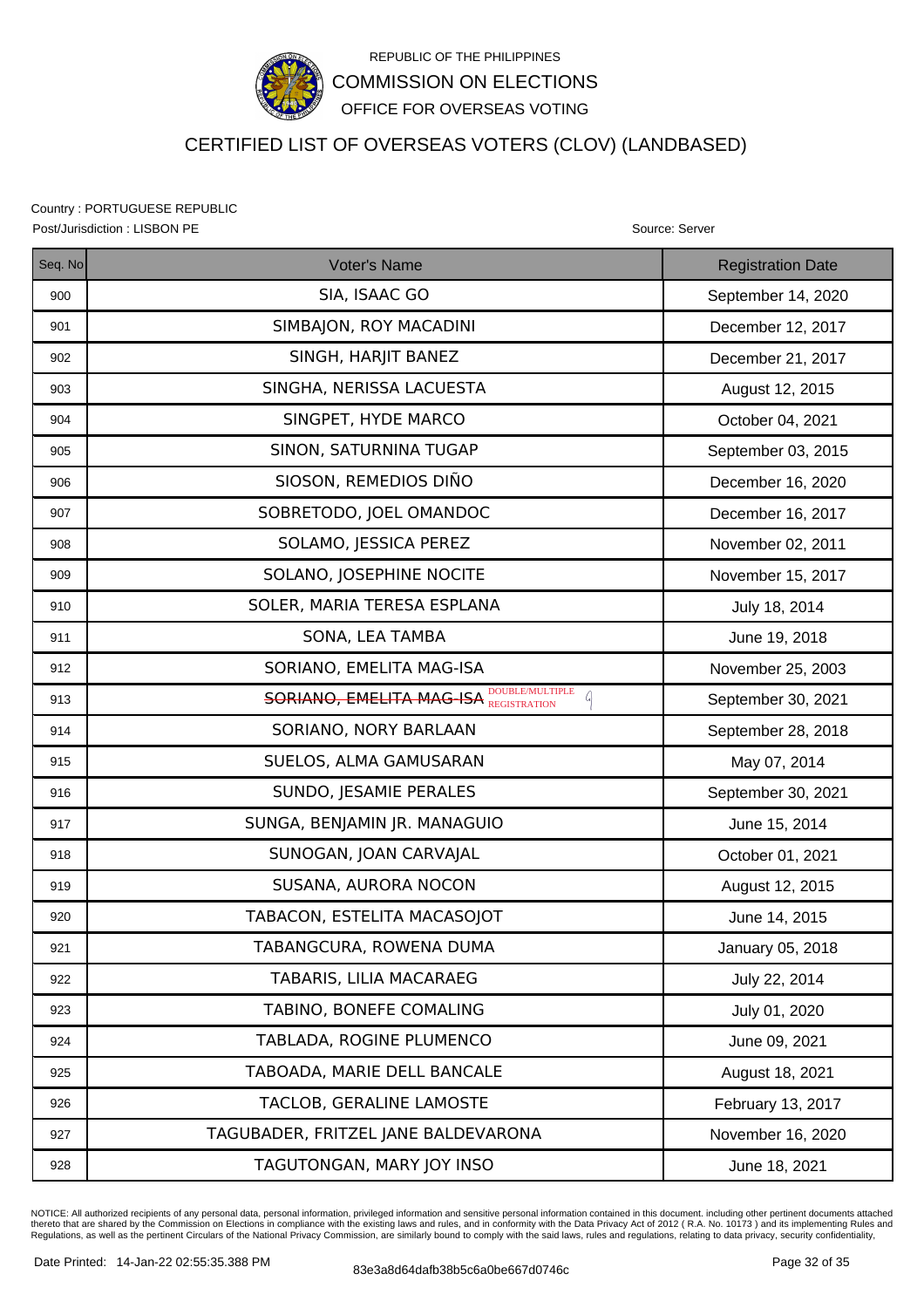

# CERTIFIED LIST OF OVERSEAS VOTERS (CLOV) (LANDBASED)

Country : PORTUGUESE REPUBLIC Post/Jurisdiction : LISBON PE Source: Server Source: Server Source: Server Source: Server

Seq. No **Registration Date Contact Contact Voter's Name** Registration Date Registration Date 929 | TALABOC, JOEL BERNARDO | May 03, 2015 930 | TAMALA, MABILLE ADRIANNE PANTINOPLE | June 14, 2015 931 | TAMAYO, CRISANTA NAVALES | May 18, 2014 932 Sand TAMAYO, WENNIE ORAPA November 12, 2017 933 | TAMOLIN, AIKO NARCISO | December 28, 2016 934 | TANALA, JONATHAN ARROYO | August 01, 2018 935 | TANALA, PIA ABELARDE | April 04, 2017 936 | TANDOG, GLENDA BATAN | October 13, 2021 937  $\parallel$  August 24, 2018 – TANGELDER, REVELYN MONEDA REGISTRATION  $\parallel$  and  $\parallel$  and  $\parallel$  and  $\parallel$  and  $\parallel$  and  $\parallel$  and  $\parallel$  and  $\parallel$  and  $\parallel$  and  $\parallel$  and  $\parallel$  and  $\parallel$  and  $\parallel$  and  $\parallel$  and  $\parallel$  and  $\parallel$  and  $\parallel$  and  $\$ 938 | TANGELDER, REVILYN MONEDA | September 12, 2021 939 TANGUNAN, JOSIEBELLE DAYNATA May 14, 2014 940 | TANTERAS, GRACE FIGUEROA | October 13, 2021 941 | TAPALLA, ROEL DELOSO | December 19, 2016 942 | Corober 10, 2021 | Corober 10, 2021 943 | TIAM-LEE, THOMAS JAMES ZARRAGA | September 20, 2021 944 | TIAMZON, CHARENE MARIN NARIO 1944 | May 06, 2021 945 TIMBAL, EMILY VILLACERAN December 11, 2016 946 | TOLENTINO, FELIX PRAYCO | June 10, 2009 947 TOLIDO, ROCHELLE SARCO September 02, 2020 948 | TOMIN, MARIO VALDEZ | February 17, 2012 949 TORILLO, ARNOLD LIM December 11, 2016 950 | TORREFRANCA, KATRINA PERUCHO | September 27, 2021 951 | TORRES, MONICA ARELLANO | September 28, 2021 952 **TOY, JENNY VI GALO CONFIDENT SERVITS AND TOY, JENNY VI GALO January 11, 2021** 953 | TRINIDAD, JOANNA MARIE SABADO | May 24, 2018 954 | TUASON, MARIE BERNADETTE ALIX | September 16, 2021 955 TUGUINAY, HAROLD VICTOR BATNAG July 15, 2020 956 | TUIZA, MARIA FLORDELIZA ASPERA | February 04, 2021 957 Narch 11, 2021 TUMALIUAN, MIRIAM MALANA MARE MARCH 11, 2021 REGISTRATION

NOTICE: All authorized recipients of any personal data, personal information, privileged information and sensitive personal information contained in this document. including other pertinent documents attached thereto that are shared by the Commission on Elections in compliance with the existing laws and rules, and in conformity with the Data Privacy Act of 2012 ( R.A. No. 10173 ) and its implementing Rules and<br>Regulations, as w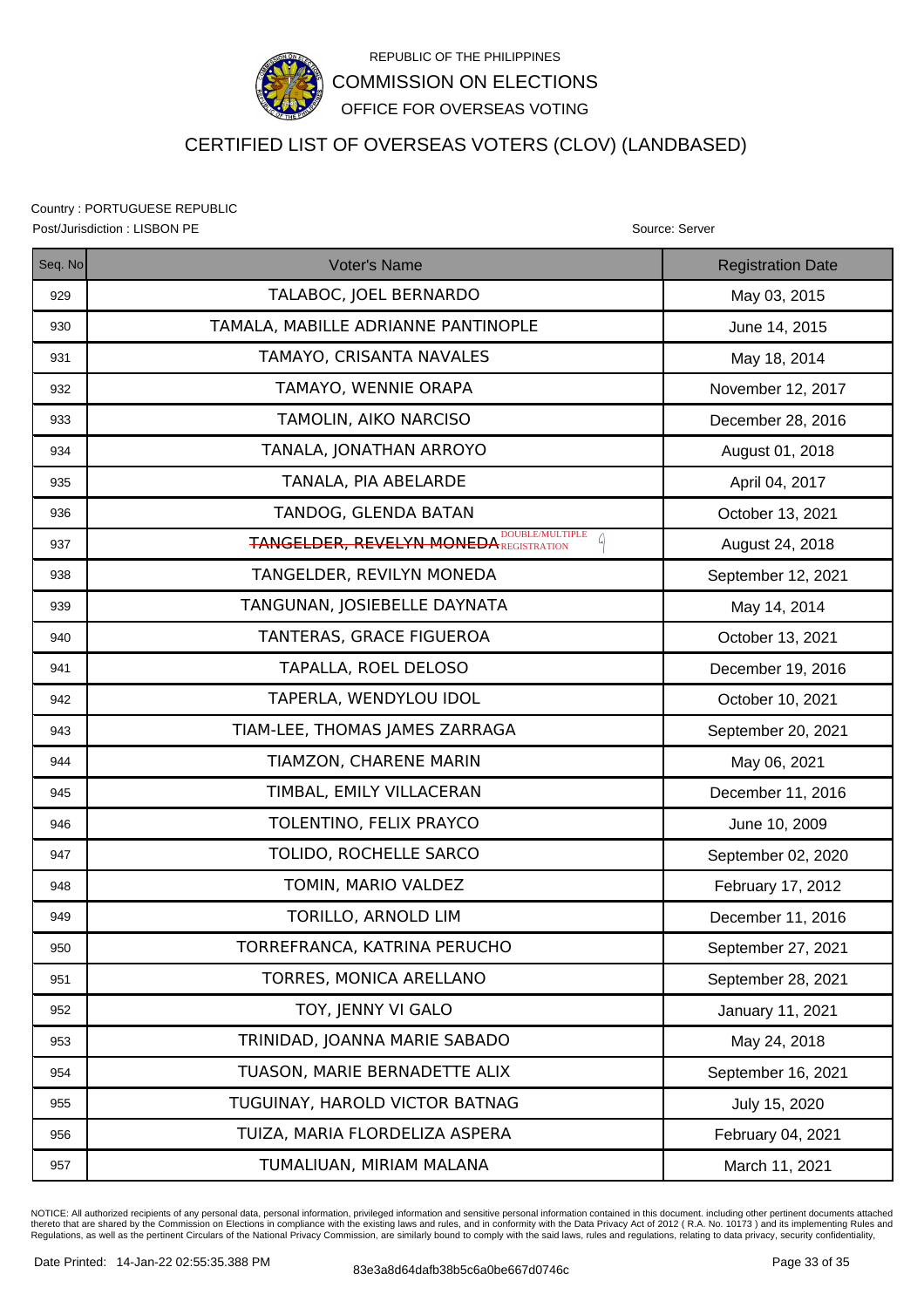

### CERTIFIED LIST OF OVERSEAS VOTERS (CLOV) (LANDBASED)

Country : PORTUGUESE REPUBLIC

Seq. No **Registration Date Contact Contact Voter's Name** Registration Date Registration Date Post/Jurisdiction : LISBON PE **Source: Server** Source: Server Source: Server Source: Server Source: Server Source: Server Source: Server Source: Server Source: Server Source: Server Source: Server Source: Server Source: Se 958 | TUMAMUDTAMUD, LORENA TABBU | January 16, 2017 959 TUMANDA, RONAN DINO UNETA January 24, 2017 960 | TWINAME, RUBY CHRISTINA YORONG | January 23, 2017 961 | UDAONDO, RAYMUND PANIS | September 06, 2015 962 | UDTONG, ZUBAICA ANOK | January 03, 2017 963 | UY, MARILOU PEREZ | September 12, 2021 964 VACARO, AIRA MARIE BUENAVENTURA NELL'INITIANI March 08, 2017 965 VALDEZ, EDWIN JULIANO August 04, 2021 966 VALDEZ, VANESSA CARLA HEWE April 20, 2017 967 WALENTIN, LEAH MAY CRISOSTOMO NEW 12, 2014 968 VALENTIN, THISSAM LYKA NONE COLODER 12, 2021 969 | VALIENTE, MEA JOAN FAMORCAN | September 06, 2021 970 VALMORIDA, RIQUESA ADAN **National State of Accept 10, 2021** 971 VAN DALEN, DAVID JONATHAN RUFINO August 28, 2018 972 VAN DALEN, MARK ROBIN RUFINO | August 28, 2018 973 VEGA, RAJIVERA JANDOC August 24, 2017 974 | VELASCO, MARIA CRISTINA DE LIMA | September 06, 2021 975 | VELICARIA, IVAN RAFAEL SERRANILLA | January 03, 2017 976 VELICARIA, ROSE DANIEL October 30, 2017 977 | VELIGANIO, JEFREY BAYON-ON | September 09, 2015 978 VENIEGAS, LOURDES PLANCO August 16, 2018 979 | VENTURA, CHERRY MAE BAIÑO | October 06, 2021 980 | VERDADES, VIRGINIA MARCAIDA | March 13, 2017 981 | VILLACENTINO, CRISTOPHER SANIDAD | February 10, 2017 982 | VILLACENTINO, MARIANNE CANDELARIA | February 10, 2017 983 | VILLAHERMOSA, JOSE ROMERO | December 09, 2016 984 NILLAR, JUVYLYN TANGONAN NAMAN May 20, 2021

NOTICE: All authorized recipients of any personal data, personal information, privileged information and sensitive personal information contained in this document. including other pertinent documents attached thereto that are shared by the Commission on Elections in compliance with the existing laws and rules, and in conformity with the Data Privacy Act of 2012 ( R.A. No. 10173 ) and its implementing Rules and<br>Regulations, as w

985 | VILLARICO, REYNALDO VALDEZ | May 17, 2021

986 | VILLARMOSA, DIANA ROSE ANICO | September 12, 2021